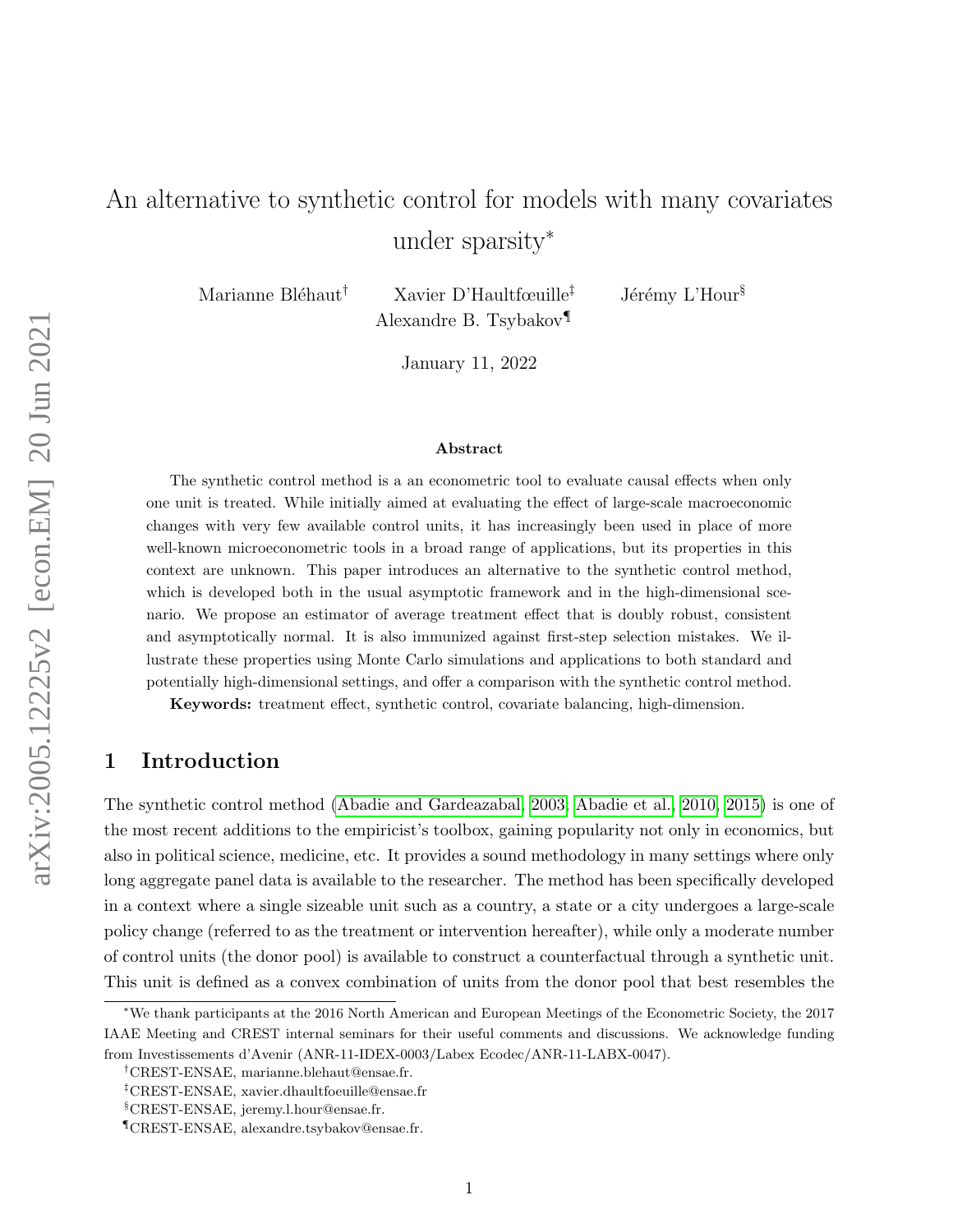treated unit before the intervention. Then the treatment effect is estimated from the difference in outcomes between the treated unit and its synthetic unit after the intervention takes place. In contexts such as those described above, the synthetic unit possesses several appealing properties (for more details on such properties, see the recent survey of [Abadie, 2021\)](#page-21-3). First, it does not lead to extrapolation outside the support of the data: because weights are non-negative, the counterfactual never takes a value outside of the convex hull defined by the donor pool. Second, one can assess simply its fit, making it easy to judge the quality of the counterfactual. Third, the synthetic unit is sparse: the number of control units receiving a non-zero weight is at most equal to the dimension of the matching variable plus one.

The method has still some limitations, in particular when applied to micro data, for which it was not initially intended. In such cases, the number of untreated units  $n_0$  is typically greater than the dimension  $p$  of variables  $X$  used to construct the synthetic units. Then, as soon as the treated unit falls into the convex hull defined by the donor pool, the synthetic control solution is not uniquely defined (see in particular [Abadie and L'Hour, 2019\)](#page-21-4). Second, and still related to the fact that the method was not developed for micro data, there is, to the best of our knowledge, no asymptotic theory available for synthetic control yet. This means in particular, that inference cannot be conducted in a standard way. A third issue is related to variable selection. The standard synthetic control method, as advocated in [Abadie et al.](#page-21-1) [\(2010\)](#page-21-1), not only minimizes the norm  $\|\cdot\|_V$ - defined for a vector a of dimension p and diagonal positive-definite matrix V, as  $||a||_V = \sqrt{a^T V a}$ – between the characteristics of the treated and those of its synthetic unit under constraints, but also employs a bi-level optimization program over the weighting matrix V so as to obtain the best possible pre-treatment fit. Diagonal elements of V are interpreted as a measure of the predicting power of each characteristics for the outcome (see, e.g., [Abadie et al., 2010;](#page-21-1) [Abadie, 2021\)](#page-21-3). This approach has been criticized for being unstable and yielding unreproducible results, see in particular Klößner et al.  $(2018)$ .

We consider an alternative to the synthetic control that addresses these issues. Specifically, we consider a parametric form for the synthetic control weights,  $W_i = h(X_i^T \beta_0)$ , where we estimate the unknown parameter  $\beta_0$ . This approach warrants the uniqueness of the solution in low-dimensional cases where  $p < n_0$ . With micro data, it may thus be seen as a particular solution of the synthetic control method. We show that the average treatment on the treated (ATT) parameter can be estimated with a two-step GMM estimator, where  $\beta_0$  is computed in a first step so that the reweighted control group matches some features of the treated units. A key result is the double robustness of the estimator, as defined by [Bang and Robins](#page-22-0) [\(2005\)](#page-22-0). Specifically, we show that misspecifications in the synthetic control weights do not prevent valid inference if the outcome regression function is linear for the control group.

We then turn to the high-dimensional case where  $p$  is large, possibly greater than  $n_0$ . This case actually corresponds to the initial set-up of the synthetic control method, and is therefore crucial to take into consideration. We depart from the synthetic control method by introducing an  $\ell_1$ penalization term in the minimization program used to estimate  $\beta_0$ . We thus perform variable selection in a similar way as the Lasso, but differently from the synthetic control method, which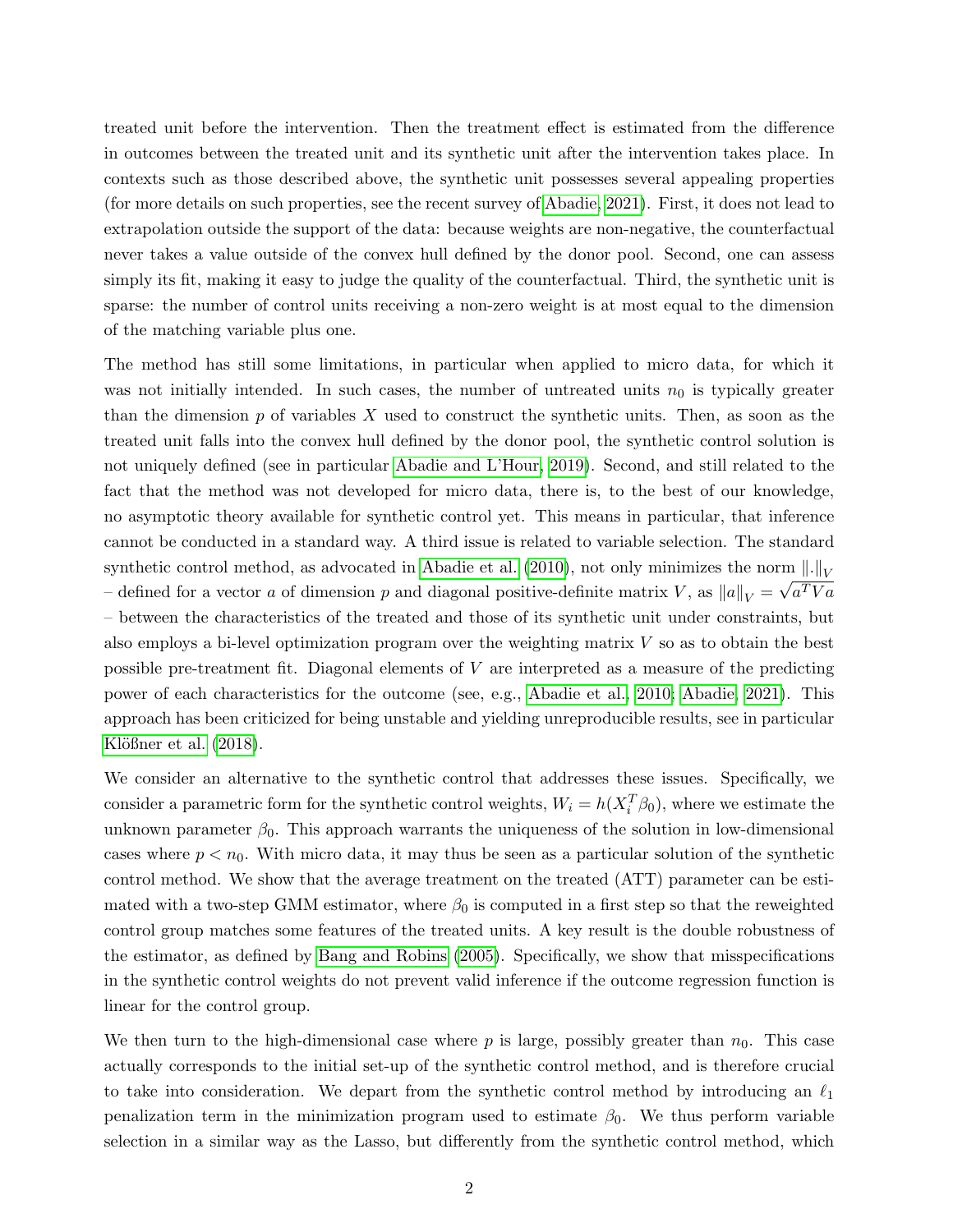relies on the aforementioned optimization over  $V$  (leading to overweighting the variables that are good predictors of the outcome and underweighting the others).

We also study the asymptotic properties of our estimator. Building on double robustness, we construct an estimator that is immunized against first-step selection mistakes in the sense defined for example by [Chernozhukov et al.](#page-22-1) [\(2015](#page-22-1)b) or [Chernozhukov et al.](#page-22-2) [\(2018\)](#page-22-2). This construction requires an extra step, which models the outcome regression function and provides a bias correction, a theme that has also been developed in [Ben-Michael et al.](#page-22-3) [\(2021\)](#page-22-3), [Abadie and L'Hour](#page-21-4) [\(2019\)](#page-21-4) and [Arkhangelsky et al.](#page-21-5) [\(2019\)](#page-21-5). We show that both in the low- and high-dimensional case, the estimator is consistent and asymptotically normal. Consequently, we develop inference based on asymptotic approximation, which can be used in place of permutation tests when randomization of the treatment is not warranted.

Apart from its close connection with the synthetic control method, the present paper is related to the literature on treatment effect evaluation through propensity score weighting and covariate balancing. Several efforts have been made to include balance between covariates as an explicit objective for estimation with or without relation to the propensity score (e.g. [Hainmueller, 2012;](#page-23-1) [Graham et al., 2012\)](#page-23-2). Our paper is in particular related to that of [Imai and Ratkovic](#page-23-3) [\(2014\)](#page-23-3), who integrate propensity score estimation and covariate balancing in the same framework. We extend their paper by considering the case of high-dimensional covariates. Note that the covariate balancing idea is related to the calibration estimation in survey sampling, see in particular [Deville](#page-23-4) and Särndal  $(1992)$ .

It also partakes in the econometric literature addressing variable selection, and more generally the use of machine learning tools, when estimating a treatment effect, especially but not exclusively in a high-dimensional framework. The lack of uniformity for inference after a selection step has [b](#page-24-0)een raised in a series of papers by Leeb and Pötscher  $(2005, 2008a, b)$  $(2005, 2008a, b)$  $(2005, 2008a, b)$ , echoing earlier papers by [Leamer](#page-23-7) [\(1983\)](#page-23-7) who put into question the credibility of many empirical policy evaluation results. One recent solution proposed to circumvent this post-selection conundrum is the use of doubleselection procedures [\(Belloni and Chernozhukov, 2013;](#page-22-4) [Farrell, 2015;](#page-23-8) [Chernozhukov et al., 2015](#page-22-5)a; [Chernozhukov et al., 2018\)](#page-22-2). For example, [Belloni et al.](#page-22-6) [\(2014\)](#page-22-6) highlight the dangers of selecting controls exclusively in their relation to the outcome and propose a three-step procedure that helps selecting more controls and guards against omitted variable biases much more than a simple "postsingle-selection" estimator, as it is usually done by selecting covariates based on either their relation with the outcome or with the treatment variable, but rarely both. [Farrell](#page-23-8) [\(2015\)](#page-23-8) extends the main approach of [Belloni et al.](#page-22-6) [\(2014\)](#page-22-6) by allowing for heterogeneous treatment effects, proposing an estimator that is robust to either model selection mistakes in propensity scores or in outcome regression. However, [Farrell](#page-23-8) [\(2015\)](#page-23-8) proves the root-n consistency of his estimator only when both models hold true (see Assumption 3 and Theorem 3 therein). Our paper is also related to the work of [Athey et al.](#page-21-6) [\(2018\)](#page-21-6), who consider treatment effect estimation under the assumption of a linear conditional expectation for the outcome equation. As we do, they also estimate balancing weights, to correct for the bias arising in this high-dimensional setting, but because of their linearity assumption, they do not require to estimate a propensity score. Their method is then somewhat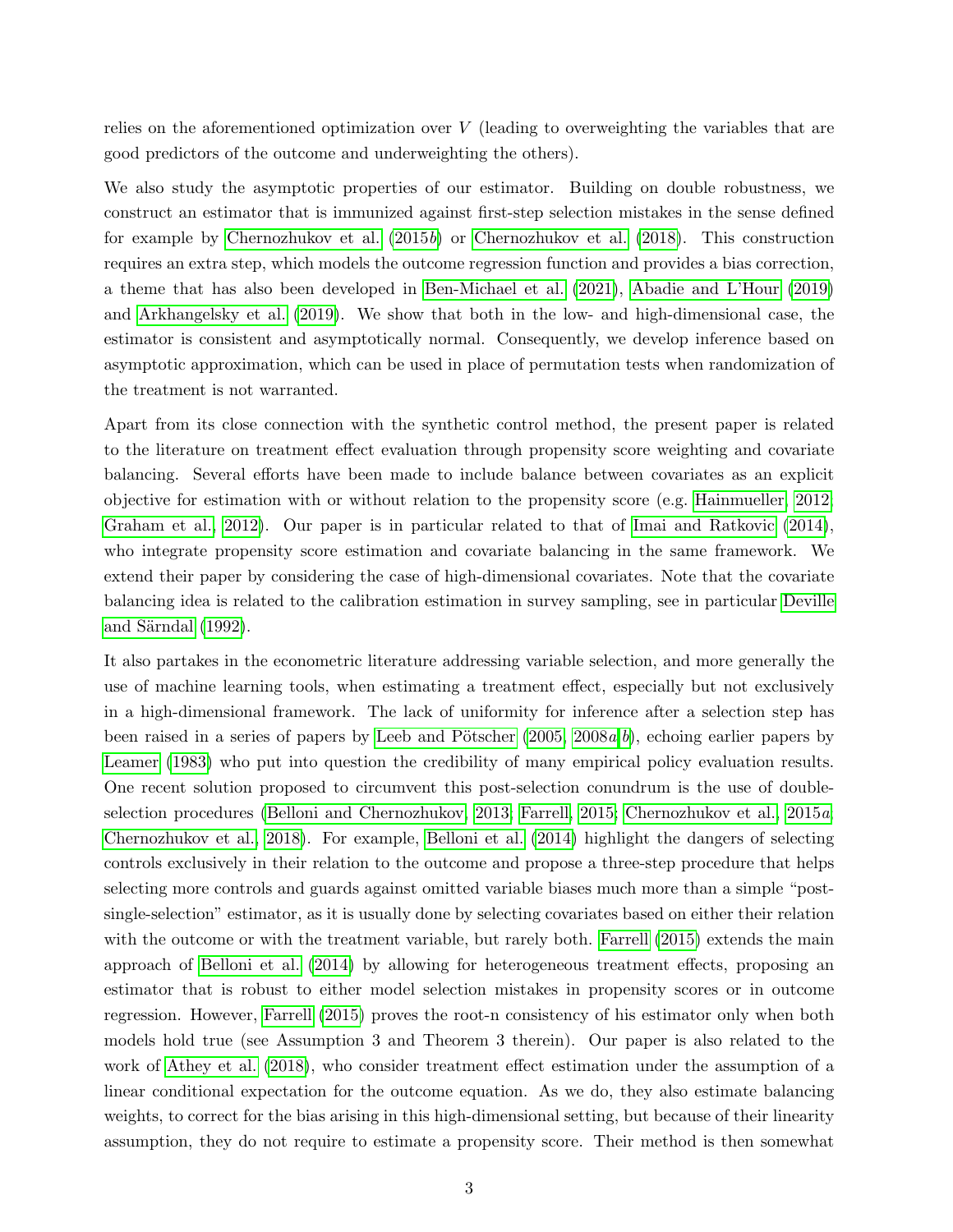simpler than ours, but it does not enjoy the double-robustness property of ours.

Finally, a recent work by [Bradic et al.](#page-22-7)  $(2019)$  parallel to ours<sup>[1](#page-3-0)</sup> suggests a Lasso-type procedure assuming logistic propensity score and linear specification for both treated and untreated items. Their method is similar but still slightly different from ours. The main focus in [Bradic et al.](#page-22-7) [\(2019\)](#page-22-7) is to prove asymptotic normality under possibly weaker conditions on the sparsity levels of the parameters. Namely, they allow for sparsity up to  $o(\sqrt{n}/\log(p))$  or, in some cases up to  $o(n/\log(p))$ where  $n$  is the sample size, when the eigenvalues of the population Gram matrix do not depend on n. Similar results can be developed for our method at the expense of additional technical effort. We have opted not to pursue in this direction since it only helps to include relatively non-sparse models that are not of interest for the applications we have in mind. More recently, the papers of [Ning et al.](#page-24-1) [\(2018\)](#page-24-1) and [Tan](#page-24-2) [\(2020\)](#page-24-2) written independently have been brought to our attention. [Tan](#page-24-2) [\(2020\)](#page-24-2) studies double-robustness of a similar estimator but assumes a logistic propensity score model while we leave room for other possibilities. The setting in [Ning et al.](#page-24-1) [\(2018\)](#page-24-1) is not restricted to the logistic model. However, that paper considers propensity score only as a mean to select the variables that should be fully balanced and that will enter in the final propensity score. This leads to a more complex estimation procedure. The authors of these two papers do not seem to be aware of the prior work of ours (Bléhaut et al., 2017).

The paper is organized as follows. Section [2](#page-3-1) introduces the set-up and the identification strategy behind our estimator. Section [3](#page-7-0) presents the estimator both in the low- and high-dimensional case and studies its asymptotic properties. Section [4](#page-14-0) examines the finite sample properties of our estimator through a Monte Carlo experiment. Section [5](#page-17-0) revisits [LaLonde](#page-23-9) [\(1986\)](#page-23-9)'s dataset to compare our procedure with other high-dimensional econometric tools and the effect of the largescale tobacco control program of [Abadie et al.](#page-21-1) [\(2010\)](#page-21-1) for a comparison with synthetic control. Section [6](#page-21-7) concludes. All proofs are in the Appendix.

# <span id="page-3-1"></span>2 Covariate Balancing Weights and Double Robustness

We are interested in the effect of a binary treatment, coded by  $D = 1$  for the treated and  $D = 0$ for the non-treated. We let  $Y(0)$  and  $Y(1)$  denote the potential outcome under no treatment and under the treatment, respectively. The observed outcome is then  $Y = DY(1) + (1 - D)Y(0)$ . We also observe a random vector  $X \in \mathbb{R}^p$  of pre-treatment characteristics. The quantity of interest is the average treatment effect on the treated (ATT), defined as:

$$
\theta_0 = \mathbb{E}[Y(1) - Y(0)|D = 1].
$$

Here and in what follows, we assume that the random variables are such that all the considered expectations are finite. Since no individual is observed in both treatment states, identification of the counterfactual  $\mathbb{E}[Y(0)|D=1]$  is achieved through the following two ubiquitous conditions.

<span id="page-3-2"></span><span id="page-3-0"></span><sup>&</sup>lt;sup>1</sup>Our results have been presented as early as 2016 at the North American and European Summer Meetings of the Econometric Society (see [https://www.econometricsociety.org/sites/default/files/regions/program\\_]( https://www.econometricsociety.org/sites/default/files/regions/program_ESEM2016.pdf) [ESEM2016.pdf]( https://www.econometricsociety.org/sites/default/files/regions/program_ESEM2016.pdf)), and again in 2017 during the IAAE Meeting in Sapporo, see Bléhaut et al. [\(2017\)](#page-22-8).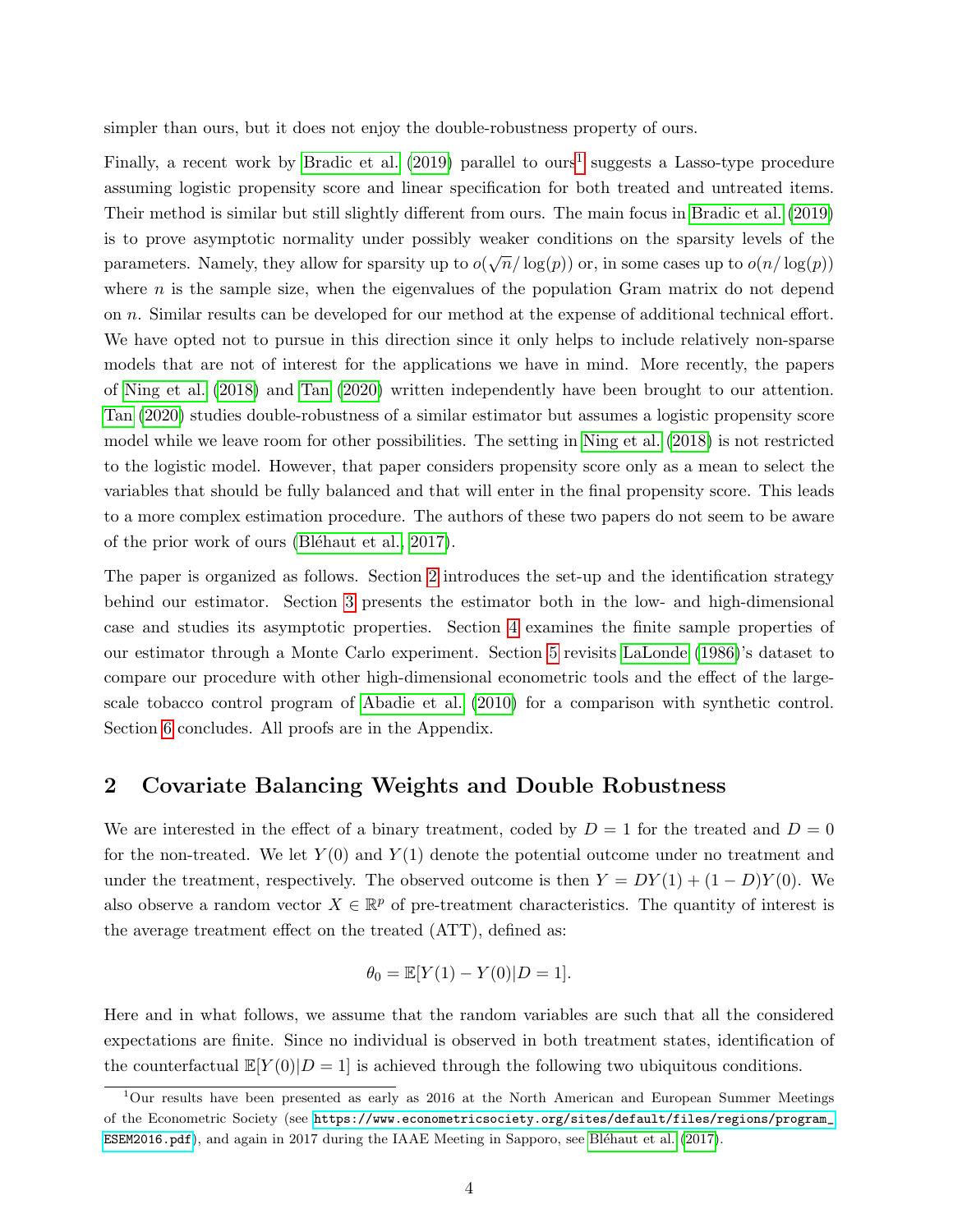Assumption 2.1 (Nested Support)  $P[D = 1|X] < 1$  almost surely and  $0 < P[D = 1] < 1$ .

#### <span id="page-4-0"></span>Assumption 2.2 (Mean Independence)  $\mathbb{E}[Y(0)|X,D=1] = \mathbb{E}[Y(0)|X,D=0].$

Assumption [2.1,](#page-3-2) a version of the usual common support condition, requires that there exist control units for any possible value of the covariates in the population. Since the ATT is the parameter of interest, we are never reconstructing a counterfactual for control units so  $P[D = 1|X] > 0$  is not required. Assumption [2.2](#page-4-0) states that conditional on a set of observed confounding factors, the expected potential outcome under no treatment is the same for treated and control individuals. This assumption is a weaker form of the classical conditional independence assumption  $(Y(0), Y(1)) \perp$  $D|X$ .

In policy evaluation settings, the counterfactual is usually identified and estimated as a weighted average of non-treated unit outcomes:

<span id="page-4-3"></span>
$$
\theta_0 = \mathbb{E}[Y(1)|D = 1] - \mathbb{E}[WY(0)|D = 0],\tag{2.1}
$$

where  $W$  is a random variable called the weight. Popular choices for the weight are the following:

- 1. Linear regression:  $W = \mathbb{E}[DX^T]\mathbb{E}[(1-D)XX^T]^{-1}X$ , also referred to as the Oaxaca-Blinder weight [\(Kline, 2011\)](#page-23-10);
- 2. Propensity score:  $W = P[D = 1|X]/(1 P[D = 1|X])$ ;
- 3. Matching:  $W = P(D = 1) f_{X|D=1}(X) / [P(D = 0) f_{X|D=0}(X)]$ ; <sup>[2](#page-4-1)</sup>
- 4. Synthetic controls: see [Abadie et al.](#page-21-1) [\(2010\)](#page-21-1).

In this paper, we propose another choice of weight  $W$ , which can be seen as a parametric alternative to the synthetic control. An advantage is that it is well-defined whether or not the number of untreated observations  $n_0$  is greater than the dimension p of X, whereas the synthetic control estimator is not uniquely defined when  $n_0 > p$ . Formally, we look for weights W that:

- (i) satisfy a balancing condition as in the synthetic control method;
- (ii) are positive;
- (iii) depend only on the covariates;
- (iv) can be used whether  $n_0 > p$  or  $n_0 \leq p$  (high-dimensional regime).

Satisfying a balancing condition means that

<span id="page-4-2"></span>
$$
\mathbb{E}[DX] = \mathbb{E}[W(1-D)X].\tag{2.2}
$$

Up to a proportionality constant, this is equivalent to  $\mathbb{E}[X|D = 1] = \mathbb{E}[WX|D = 0]$ . In words, W balances the first moment of the observed covariates between the treated and the control group. The

<span id="page-4-1"></span><sup>&</sup>lt;sup>2</sup>Assuming here that the conditional densities  $f_{X|D=1}$  and  $f_{X|D=0}$  exist. Of course,  $P(D=1)f_{X|D=1}(X)/[P(D=1)f_{X|D=1}]$  $[0]$ f<sub>X|D=0</sub>(X)| = P[D = 1|X]/(1 – P[D = 1|X]), but the methods of estimation of W differ in the two cases.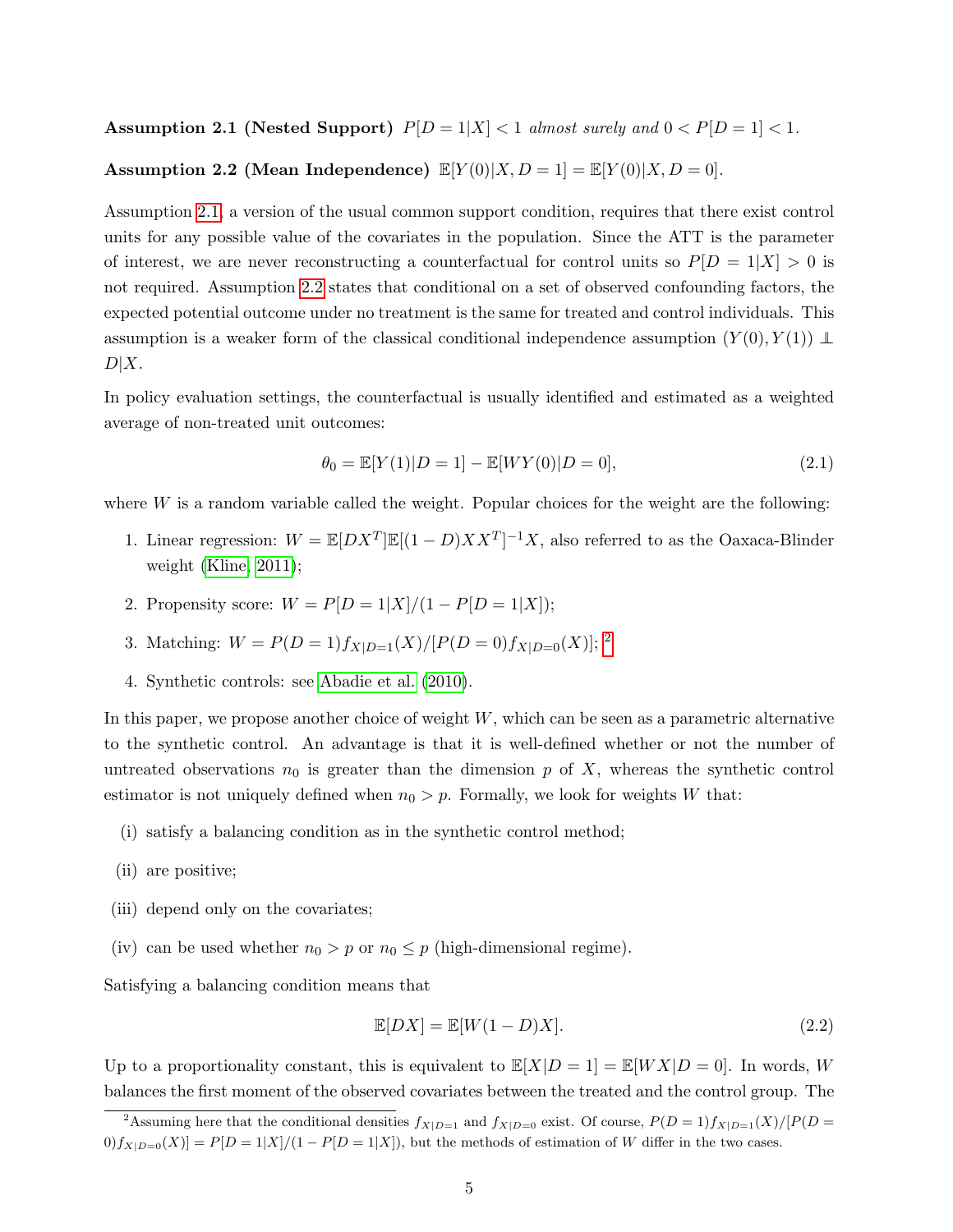definition of the observable covariates  $X$  is left to the econometrician and can include transformation of the original covariates so as to match more features of their distribution. The idea behind such weights relies on the principle of "covariate balancing" as in, e.g., [Imai and Ratkovic](#page-23-3) [\(2014\)](#page-23-3). The following lemma shows that under Assumption [2.1](#page-3-2) weights satisfying the balancing condition always exist.

<span id="page-5-0"></span>**Lemma [2.1](#page-3-2)** If Assumption 2.1 holds, the propensity score weight  $W = P[D = 1|X]/(1 - P[D = 1])$  $1|X|$ ) satisfies the balancing condition [\(2.2\)](#page-4-2).

The proof of this lemma is straightforward by plugging the expression of  $W$  in Equation [\(2.2\)](#page-4-2) and using the law of iterated expectations. Note that  $W$  is not a unique solution of  $(2.2)$ . The linear regression weight  $W = \mathbb{E}[DX^T]\mathbb{E}[(1-D)XX^T]^{-1}X$  also satisfies the balancing condition but it can be negative and its use is problematic in high-dimensional regime.

Lemma [2.1](#page-5-0) would suggest solving a binary choice model to obtain estimators of  $P[D = 1|X]$ and of the weight W as a first step, and then plugging W in  $(2.1)$  to estimate  $\theta_0$ . However, an inconsistent estimator of the propensity score leads to an inconsistent estimator of  $\theta_0$  and does not guarantee that the corresponding weight will achieve covariate balancing. Finally, estimation of the propensity score can be problematic when there are very few treated units. For these reasons, we consider another approach where estimation is based directly on balancing equations:

<span id="page-5-1"></span>
$$
\mathbb{E}[(D - (1 - D)W)X] = 0.
$$
\n(2.3)

An important advantage of this approach over the usual one based on the propensity score estimation through maximum likelihood is its double robustness (for a definition, see, e.g., [Bang and Robins,](#page-22-0) [2005\)](#page-22-0). Indeed, let  $W_1$  denote the weights identified by  $(2.3)$  under a misspecified model on the propensity score. It turns out that if the balancing equations  $(2.3)$  hold for  $W_1$  the estimated treatment effect will still be consistent provided that  $\mathbb{E}[Y(0)|X]$  is linear in X. The formal result is given in Theorem [2.1](#page-5-2) below.

<span id="page-5-2"></span>**Theorem [2.1](#page-3-2) (Double Robustness)** Let Assumptions 2.1[-2.2](#page-4-0) hold and let  $w : \mathbb{R}^p \to (0, +\infty)$ be a measurable function such that  $\mathbb{E}[w(X)|Y|] < \infty$ ,  $\mathbb{E}[w(X)||X||_2] < \infty$ , where  $\|\cdot\|_2$  denotes the Euclidean norm. Assume the balancing condition

$$
\mathbb{E}[(D - (1 - D)w(X))X] = 0.
$$
\n(2.4)

Then, for any  $\mu \in \mathbb{R}^p$  the ATT  $\theta_0$  can be expressed as

<span id="page-5-3"></span>
$$
\theta_0 = \frac{1}{P(D=1)} \mathbb{E}\left[ (D - (1-D)w(X)) (Y - X^T \mu) \right]
$$
\n(2.5)

in each of the following two cases:

- 1.  $\mathbb{E}[Y(0)|X] = X^T \mu_0$  for some  $\mu_0 \in \mathbb{R}^p$ ;
- 2.  $P[D = 1|X] = w(X)/(1 + w(X)).$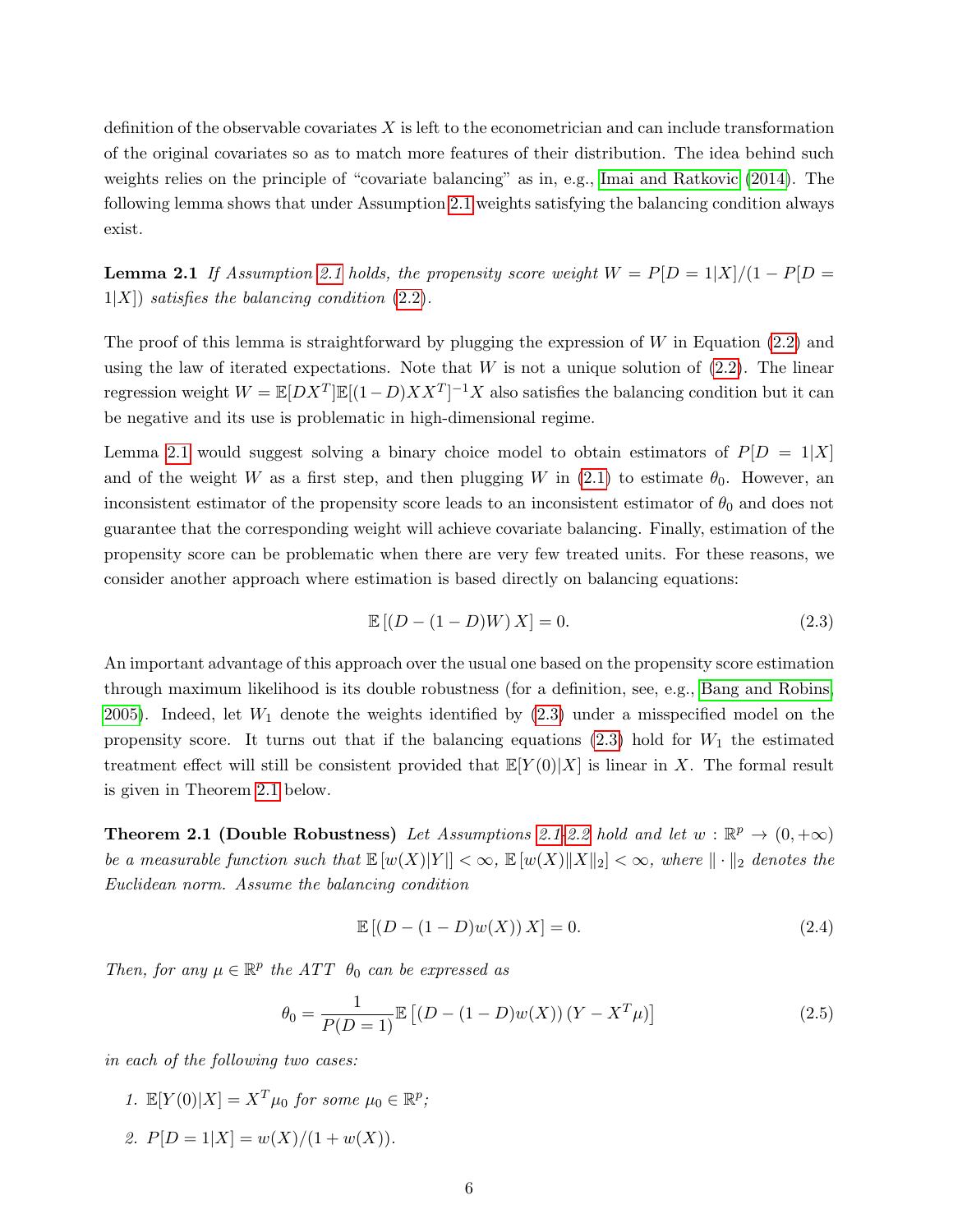In  $(2.5)$ , the effect of X is taken out from Y in a linear fashion, while the effect of X on D is taken out by re-weighting the control group to obtain the same mean for  $X$ . Theorem [2.1](#page-5-2) shows that an estimator based on [\(2.5\)](#page-5-3) enjoys the double robustness property. Theorem [2.1](#page-5-2) is similar to the result of [Kline](#page-23-10) [\(2011\)](#page-23-10) for the Oaxaca-Blinder estimator, which is obtained under the assumption that the propensity score follows specifically a log-logistic model in the propensity-score-well-specified case. Theorem [2.1](#page-5-2) is more general. It can be applied under parametric modeling of  $W$  as well as in nonparametric settings.

In this paper, we consider a parametric model for  $w(X)$ . Namely, we assume that  $P[D = 1|X] =$  $G(X^T \beta_0)$  for some unknown  $\beta_0 \in \mathbb{R}^p$  and some known strictly increasing cumulative distribution function G. Then  $w(X) = h(X^T \beta_0)$  with  $h = G/(1 - G)$  and  $\beta_0$  is identified by the balancing condition

<span id="page-6-0"></span>
$$
\mathbb{E}\left[\left(D - (1 - D)h(X^T \beta_0)\right)X\right] = 0. \tag{2.6}
$$

Clearly, h is a positive strictly increasing function, which implies that its primitive  $H$  is strictly convex. A classical example is to take  $G$  as the c.d.f. of the logistic distribution, in which case  $h(u) = H(u) = \exp(u)$  for  $u \in \mathbb{R}$ . The strict convexity of H implies that  $\beta_0$  is the unique solution of a strictly convex program:

<span id="page-6-3"></span><span id="page-6-1"></span>
$$
\beta_0 = \underset{\beta \in \mathbb{R}^p}{\arg \min} \mathbb{E} \left[ (1 - D) H(X^T \beta) - DX^T \beta \right]. \tag{2.7}
$$

This program is well-defined, whether or not  $P[D = 1|X] = G(X^T \beta_0)$ . Note also that definitions [\(2.6\)](#page-6-0) and [\(2.7\)](#page-6-1) are equivalent provided that  $\mathbb{E}\left[h(X^T\beta)\|X\|_2\right]<\infty$  for  $\beta$  in a vicinity of  $\beta_0$ . Indeed, it follows from the dominated convergence theorem that, under this assumption and due to the fact that any convex function is locally Lipschitz, differentiation under the expectation sign is legitimate in [\(2.7\)](#page-6-1).

We are now ready to state the main identification theorem justifying the use of ATT estimation methods developed below. It is a straightforward corollary of Theorem [2.1.](#page-5-2)

Theorem 2.2 (Parametric Double Robustness) Let Assumptions [2.1-](#page-3-2)[2.2](#page-4-0) hold. Assume that  $\beta_0 \in \mathbb{R}^p$  and a positive strictly increasing function h are such that  $\mathbb{E} \left[ h(X^T \beta_0) \| X \|_2 \right] < \infty$ ,  $\mathbb{E}\left[h(X^T\beta_0)|Y|\right]<\infty$  and condition [\(2.6\)](#page-6-0) holds. Then, for any  $\mu\in\mathbb{R}^p$ , the ATT  $\theta_0$  satisfies

<span id="page-6-2"></span>
$$
\theta_0 = \frac{1}{P(D=1)} \mathbb{E} \left[ \left( D - (1-D)h(X^T \beta_0) \right) (Y - X^T \mu) \right],
$$
\n(2.8)

in each of two the following cases.

- 1. There exists  $\mu_0 \in \mathbb{R}^p$  such that  $\mathbb{E}[Y(0)|X] = X^T \mu_0$ .
- 2.  $P[D = 1|X] = G(X^T \beta_0)$  with  $G = h/(1 + h)$ .

At this stage, the parameter  $\mu$  in Equation [\(2.8\)](#page-6-2) does not play any role and can, for example, be zero. However, we will see below that in the high-dimensional regime, choosing  $\mu$  carefully is crucial to obtain an "immunized" estimator of  $\theta_0$  that enjoys the desirable asymptotic properties.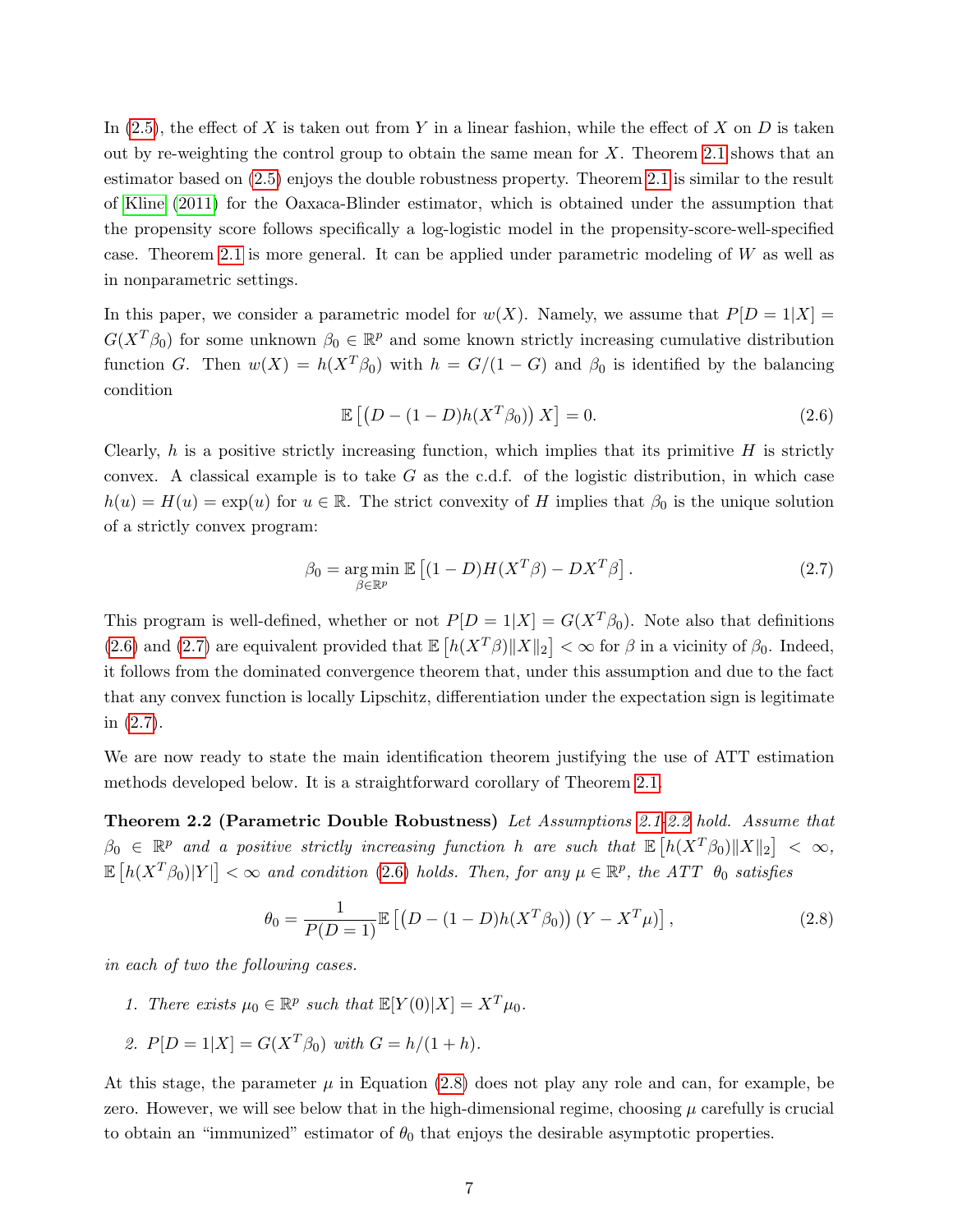## <span id="page-7-0"></span>3 A Parametric Alternative to Synthetic Control

We now assume to have a sample  $(D_i, X_i, Y_i)_{i=1...n}$  of i.i.d. random variables with the same distribution as  $(D, X, Y)$ .

#### <span id="page-7-2"></span>3.1 Estimation with low-dimensional covariates

Consider first an asymptotic regime where the dimension  $p$  of the covariates is fixed, while the sample size n tends to infinity. We call it the low-dimensional regime. Define an estimator of  $\beta_0$ via the empirical counterpart of [\(2.7\)](#page-6-1):

<span id="page-7-1"></span>
$$
\hat{\beta}_{\text{ld}} \in \underset{\beta \in \mathbb{R}^p}{\text{arg min}} \frac{1}{n} \sum_{i=1}^n [(1 - D_i)H(X_i^T \beta) - D_i X_i^T \beta]. \tag{3.1}
$$

Next, we plug  $\hat{\beta}_{\text{ld}}$  in the empirical counterpart of [\(2.8\)](#page-6-2) to obtain the following estimator of  $\theta_0$ :

$$
\widetilde{\theta}_{\text{ld}} := \frac{1}{\frac{1}{n} \sum_{i=1}^n D_i} \left( \frac{1}{n} \sum_{i=1}^n [D_i - (1 - D_i) h(X_i^T \hat{\beta}_{\text{ld}})] Y_i \right).
$$

Note that if X includes the intercept,  $\theta_{\rm ld}$  satisfies the desirable property of location invariance, namely it does not change if we replace all  $Y_i$  by  $Y_i + c$ , for any  $c \in \mathbb{R}$ .

Set  $Z := (D, X, Y), Z_i := (D_i, X_i, Y_i)$  and introduce the function

$$
g(Z, \theta, (\beta, \mu)) := [D - (1 - D)h(X^T \beta)][Y - X^T \mu] - D\theta.
$$

Then the estimator  $\theta_{\rm ld}$  satisfies

<span id="page-7-4"></span>
$$
\frac{1}{n}\sum_{i=1}^{n} g(Z_i, \tilde{\theta}_{\rm ld}, (\hat{\beta}_{\rm ld}, 0)) = 0.
$$
\n(3.2)

This estimator is a two-step GMM. It is consistent and asymptotically normal under mild regularity conditions, with asymptotic variance  $\mathbb{E}\left[g^2(Z,\theta_0,(\beta_0,\mu_0))\right] / \mathbb{E}(D)^2$ , where

<span id="page-7-3"></span>
$$
\mu_0 = \mathbb{E}[h'(X^T \beta_0) X X^T | D = 0]^{-1} \mathbb{E}[h'(X^T \beta_0) X Y | D = 0]. \tag{3.3}
$$

This can be shown by standard techniques (see, e.g., Section 6 in [Newey and McFadden, 1994\)](#page-24-3). Notice that since  $h'(X^T \beta_0) > 0$  the vector  $\mu_0$  is the coefficient of the weighted population regression of  $Y$  on  $X$  for the control group. This observation is useful for the derivation of the "immunized" estimator in the high-dimensional case, to which we now turn.

#### 3.2 Estimation with high-dimensional covariates

We now consider that p may grow with n, with possibly  $p \gg n$ . This can be of interest in several situations. First, in macroeconomic problems,  $n$  is actually small, and  $p$  may easily be of comparable size. For example, in the Tobacco control program application by [Abadie et al.](#page-21-1) [\(2010\)](#page-21-1) the control group size is limited due to the fact that the observational unit is the state but many pre-treatment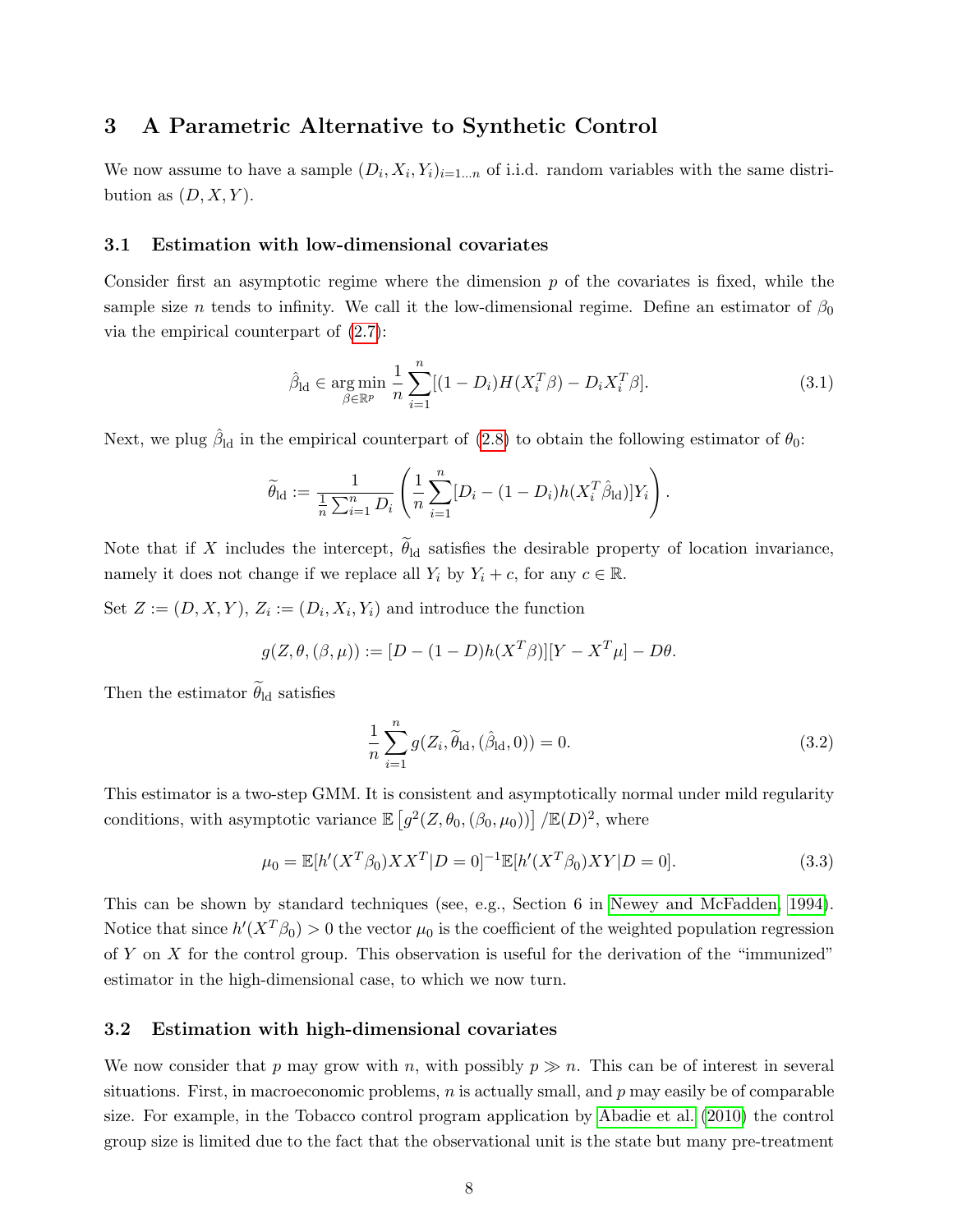outcomes are included among the covariates. Section [5.2](#page-19-0) revisits this example. Second, researcher may want to consider a flexible form for the weights by including transformations of the covariates. For instance, one may want to interact categorical variables with other covariates or consider, e.g., different powers of continuous variables if one wants to allow for flexible non-linear effects. See Section [5.1](#page-17-1) for an application considering such transformations. Third, one may want not only to balance the first moments of the distribution of the covariates but also the second moments, the covariances, the third moments and so on to make the distribution more similar between the treated and the control group. In this case, high-dimensional settings seem to be of interest as well.

In high-dimensional regime, the GMM estimator in [\(3.1\)](#page-7-1) is, in general, not consistent. We therefore propose an alternative Lasso-type method by adding in  $(3.1)$  an  $\ell_1$  penalization term:

<span id="page-8-0"></span>
$$
\hat{\beta} \in \underset{\beta \in \mathbb{R}^p}{\arg \min} \left( \frac{1}{n} \sum_{i=1}^n [(1 - D_i) H(X_i^T \beta) - D_i X_i^T \beta] + \lambda \sum_{j=1}^p \psi_j |\beta_j| \right). \tag{3.4}
$$

Here,  $\lambda > 0$  is an overall penalty parameter set to dominate the noise in the gradient of the objective function and  $\{\psi_j\}_{j=1,\dots,p}$  are covariate specific penalty loadings set as to grant good asymptotic properties. The penalty loadings can be adjusted using the algorithm presented in Appendix [A.](#page-24-4)

This type of penalization offers several advantages. First, the program [\(3.4\)](#page-8-0) has almost surely a unique solution when the entries of  $X$  have a continuous distribution, cf. Lemma 5 in [Tibshirani](#page-24-5) [\(2013\)](#page-24-5), which cannot be granted for its non-penalized version [\(3.1\)](#page-7-1). Second, it yields a sparse solution in the sense that some entries of the vector of estimated coefficients are set exactly to zero if the penalty is large enough, which is not the case for estimators based on  $\ell_2$  penalization. The  $\ell_0$ -penalized estimator shares the same sparsity property but is very costly to compute, whereas [\(3.4\)](#page-8-0) can be easily solved by computationally efficient methods, see, e.g., [Hastie et al.](#page-23-11) [\(2009\)](#page-23-11).

The use of covariate specific penalty loadings goes back to [Bickel et al.](#page-22-9) [\(2009\)](#page-22-9); the particular choice of penalty loadings that we consider below is inspired by [Belloni et al.](#page-22-10) [\(2012\)](#page-22-10). A drawback of penalizing by the  $\ell_1$ -norm is that it induces a bias in estimation of the coefficients. But this is not an issue here since we are ultimately interested in estimating  $\theta_0$  rather than  $\beta_0$ . The solution  $\beta$  of [\(3.4\)](#page-8-0) only plays the role of a pilot estimator.

The estimator  $\hat{\beta}$  is consistent as n tends to infinity under assumptions analogous to those used in [Bunea et al.](#page-22-11) [\(2007\)](#page-22-11); [Bickel et al.](#page-22-9) [\(2009\)](#page-22-9) for the Lasso with quadratic loss, see Theorem [3.2](#page-13-0) below. As in the low-dimensional case (cf. Section [3.1\)](#page-7-2), one is then tempted to consider the plug-in estimator for the ATT based on Equation [\(2.8\)](#page-6-2) with  $\mu = 0$ :

<span id="page-8-1"></span>
$$
\tilde{\theta} = \frac{1}{\sum_{i=1}^{n} D_i} \sum_{i=1}^{n} [D_i - (1 - D_i) h(X_i^T \hat{\beta})] Y_i.
$$
\n(3.5)

We refer to this estimator as the naive plug-in estimator. However, as mentioned above, the Lasso estimator  $\hat{\beta}$  of the nuisance parameter  $\beta_0$  is not asymptotically unbiased. In high-dimensional regime where  $p$  grows with  $n$ , naive plug-in estimators suffer from a regularization bias and may not be asymptotically normal with zero mean, as illustrated for example in [Belloni et al.](#page-22-6) [\(2014\)](#page-22-6);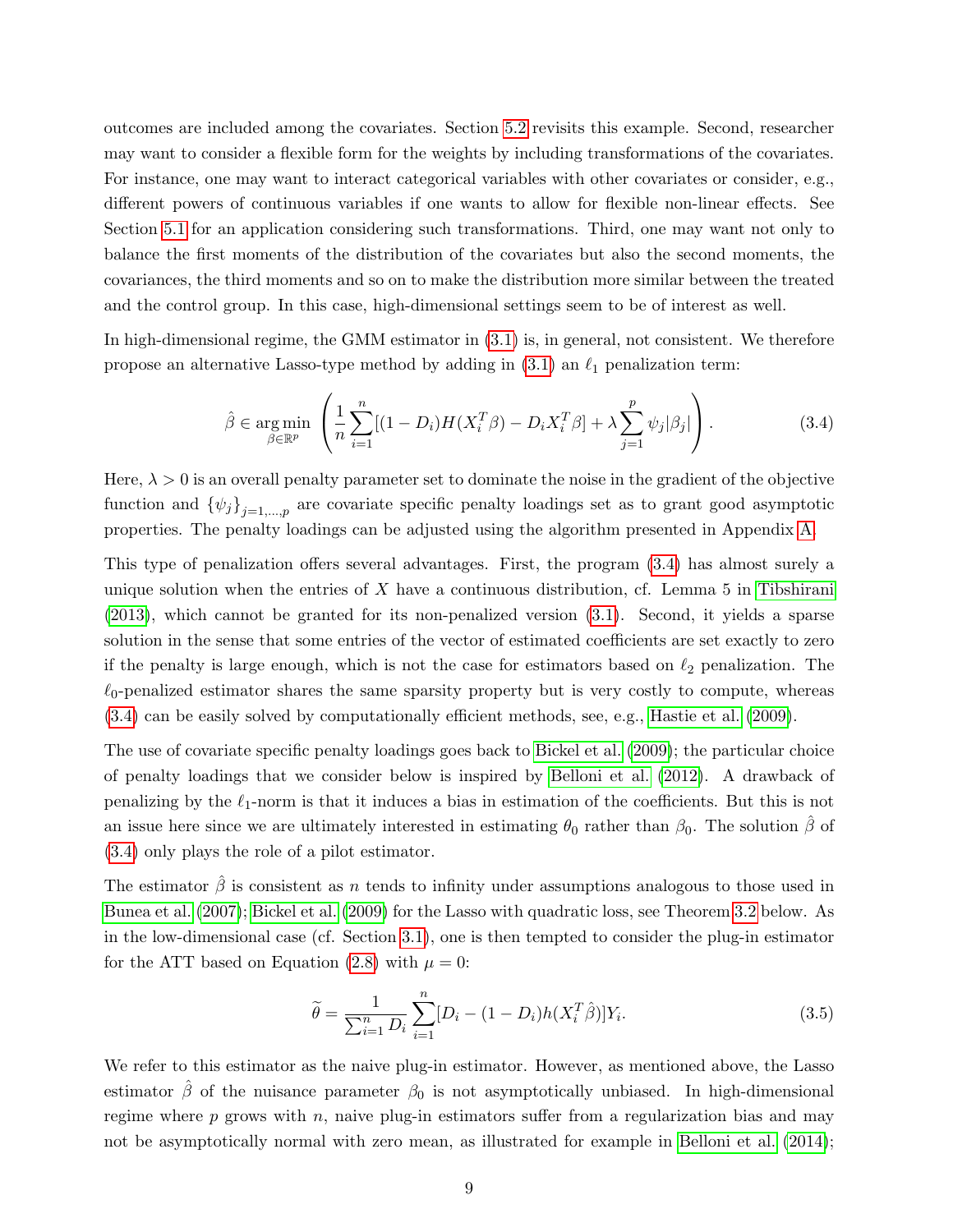[Chernozhukov et al.](#page-22-1) [\(2015](#page-22-1)b, [2018\)](#page-22-2). Therefore, following the general approach of [Chernozhukov](#page-22-1) [et al.](#page-22-1) [\(2015](#page-22-1)b, [2018\)](#page-22-2), we develop an immunized estimator that, at the first order, is insensitive to  $\hat{\beta}$ . We show that this estimator is asymptotically normal with mean zero and an asymptotic variance that does not depend on the properties of the pilot estimator  $\hat{\beta}$ . The idea is to choose parameter  $\mu$  in [\(2.8\)](#page-6-2) such that the expected gradient of the estimating function  $g(Z, \theta, (\beta, \mu))$  with respect to β is zero when taken at  $(θ_0, β_0)$ . This holds for  $μ = μ_0$ , where  $μ_0$  satisfies

<span id="page-9-0"></span>
$$
\mathbb{E}\left[ (1-D)h'(X^T \beta_0)(Y - X^T \mu_0)X \right] = 0. \tag{3.6}
$$

Notice that if the corresponding matrix is invertible we get the low-dimensional solution [\(3.3\)](#page-7-3). Clearly,  $\mu_0$  depends on unknown quantities and we need to estimate it. To this end, observe that Equation  $(3.6)$  corresponds to the first-order condition of a weighted least-squares problem,<sup>[3](#page-9-1)</sup> namely

<span id="page-9-2"></span>
$$
\mu_0 = \underset{\mu \in \mathbb{R}^p}{\arg \min} \mathbb{E} \left[ (1 - D) h'(X^T \beta_0) (Y - X^T \mu)^2 \right]. \tag{3.7}
$$

Since X is high-dimensional we cannot estimate  $\mu_0$  via the empirical counterpart of [\(3.7\)](#page-9-2). Instead, we consider a Lasso-type estimator

$$
\hat{\mu} \in \underset{\mu \in \mathbb{R}^p}{\arg \min} \left( \frac{1}{n} \sum_{i=1}^n [(1 - D_i) h'(X_i^T \hat{\beta}) (Y_i - X_i^T \mu)^2] + \lambda' \sum_{j=1}^p \psi'_j |\mu_j| \right). \tag{3.8}
$$

Here, similarly to  $(3.4)$ ,  $\lambda' > 0$  is an overall penalty parameter set to dominate the noise in the gradient of the objective function and  $\left\{\psi_j^\prime\right\}$ are covariate-specific penalty loadings. Importantly,  $j=1,\ldots,p$ by estimating  $\mu_0$  we do not introduce, at least asymptotically, an additional source of variability since by construction, the gradient of the moment condition [\(2.8\)](#page-6-2) (if we consider it as function of β rather than of  $β_0$ ) with respect to  $(β, μ)$  vanishes at point  $(β_0, μ_0)$ .

Finally, the immunized ATT estimator is defined as

$$
\hat{\theta} := \frac{1}{\sum_{i=1}^{n} D_i} \sum_{i=1}^{n} \left( D_i - (1 - D_i) h(X_i^T \hat{\beta}) \right) (Y_i - X_i^T \hat{\mu}).
$$

Intuitively, the immunized procedure corrects the naive plug-in estimator in the case where the balancing program has "missed" a covariate that is very important to predict the outcome:

$$
\hat{\theta} = \tilde{\theta} - \left[ \frac{1}{n_1} \sum_{i:D_i=1}^n X_i - \frac{1}{n_1} \sum_{i:D_i=0}^n h(X_i^T \hat{\beta}) X_i \right]^T \hat{\mu},
$$

where  $n_1$  is the number of treated observations. This has a flavor of Frish-Waugh-Lowell partiallingout procedure for model selection as observed by [Belloni et al.](#page-22-6) [\(2014\)](#page-22-6) and further developed in [Chernozhukov et al.](#page-22-1) [\(2015](#page-22-1)b).

To summarize, the estimation procedure in high-dimensional regime consists of the three following steps. Each step is computationally simple as it needs at most to minimize a convex function:

<span id="page-9-1"></span><sup>&</sup>lt;sup>3</sup>The assumptions under which we prove the results below guarantee that  $\mu_0$  defined here is unique. Extension to the case of multiple solutions can be worked out as well. It is technically more involved but in our opinion does not add much to the understanding of the problem.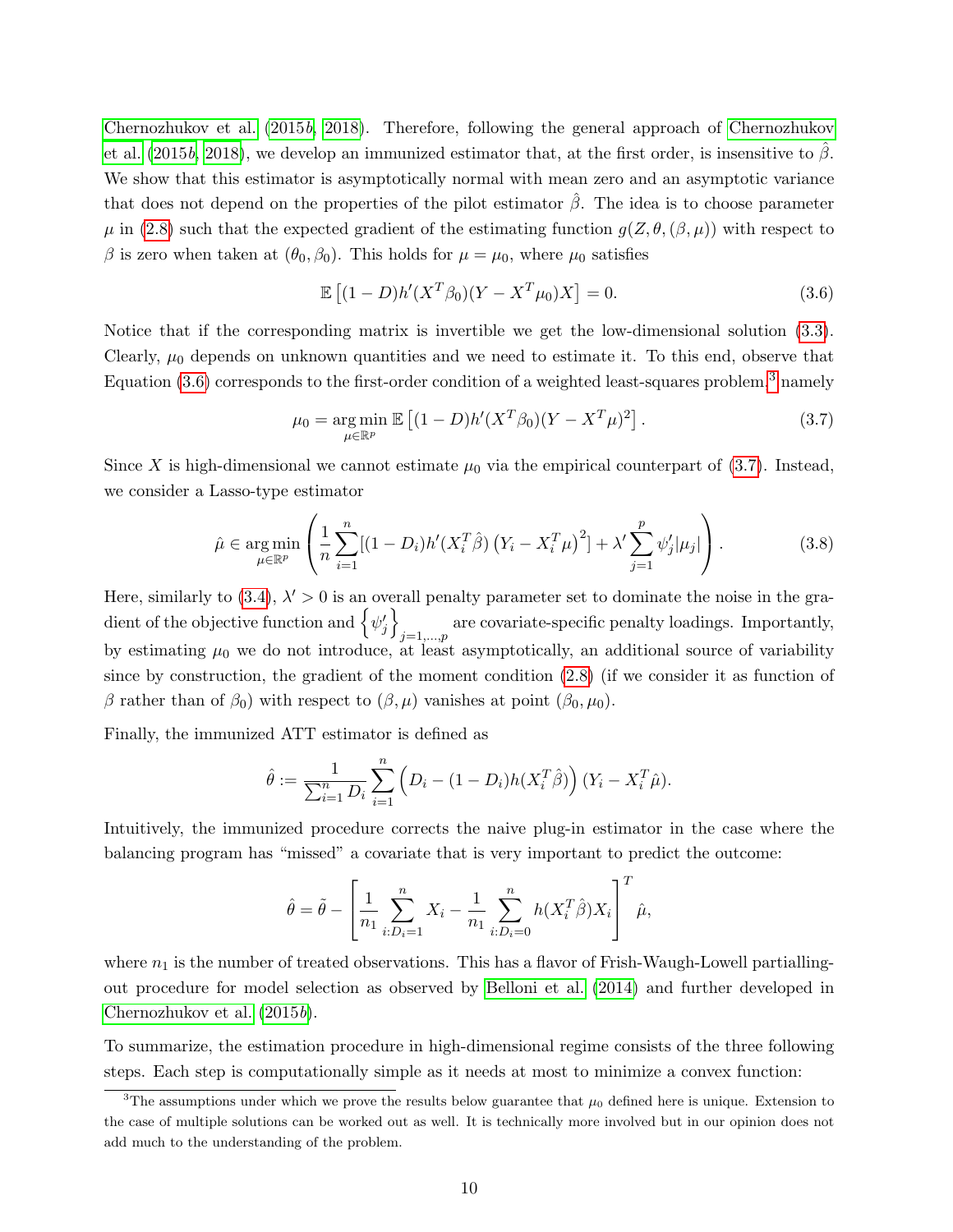1. (Balancing step.) For a given level of penalty  $\lambda$  and positive covariate-specific penalty loadings  $\{\psi_j\}_{j=1}^p$ , compute  $\hat{\beta}$  defined by

$$
\hat{\beta} \in \underset{\beta \in \mathbb{R}^p}{\arg \min} \left( \frac{1}{n} \sum_{i=1}^n [(1 - D_i)H(X_i^T \beta) - D_i X_i^T \beta] + \lambda \sum_{j=1}^p \psi_j |\beta_j| \right). \tag{3.9}
$$

2. (Immunization step.) For a given level of penalty  $\lambda'$  and covariate-specific penalty loadings  $\left\{\psi_j'\right\}^p$  $\hat{\mu}_{j=1}^{\rho}$ , and using  $\hat{\beta}$  obtained in the previous step, compute  $\hat{\mu}$  defined by:

$$
\hat{\mu} \in \underset{\mu \in \mathbb{R}^p}{\arg \min} \left( \frac{1}{n} \sum_{i=1}^n [(1 - D_i) h'(X_i^T \hat{\beta}) (Y_i - X_i^T \mu)^2] + \lambda' \sum_{j=1}^p \psi'_j |\mu_j| \right). \tag{3.10}
$$

3. (ATT estimation.) Estimate the ATT using the immunized estimator:

<span id="page-10-2"></span>
$$
\hat{\theta} = \frac{1}{\sum_{i=1}^{n} D_i} \sum_{i=1}^{n} \left[ D_i - (1 - D_i) h(X_i^T \hat{\beta}) \right] (Y_i - X_i^T \hat{\mu}). \tag{3.11}
$$

#### 3.3 Asymptotic Properties

The current framework poses several challenges to achieving asymptotically valid inference. First, X can be high-dimensional since we allow for  $p \gg n$  provided that sparsity conditions are met (see Assumption [3.1](#page-10-0) below). Second, the ATT estimation is affected by the estimation of the nuisance parameters  $(\beta_0, \mu_0)$  and we wish to neutralize their influence. Finally, the  $\ell_1$ -penalized estimators we use for  $\beta_0$  and  $\mu_0$  are not conventional. The estimator of  $\beta_0$  relies on a non-standard loss function and, to our knowledge, the properties of  $\beta$  that we need are not available in the literature, cf., e.g., [van de Geer](#page-24-6) [\(2016\)](#page-24-6) and the references therein. The estimator of  $\mu_0$  is close to the usual Lasso except for the weights that depend on  $\hat{\beta}$ . In general, discrepancy in the weights can induce an extra bias. Thus, it is not granted that such an estimator achieves properties close to the Lasso. We show below that it holds true under our assumptions. Our proof techniques may be of interest for other problems of similar type.

Let  $\eta = (\beta, \mu)$  denote the vector of two nuisance parameters and recall that  $Z = (D, X, Y)$ . In what follows, we write for brevity  $g(Z, \theta, \eta)$  instead of  $g(Z, \theta, (\beta, \mu))$ . In particular, for the value  $\eta_0 := (\beta_0, \mu_0)$  we have

<span id="page-10-1"></span>
$$
\mathbb{E}g(Z,\theta_0,\eta_0)=0.\tag{3.12}
$$

Hereafter, the notation  $a \leq b$  means that  $a \leq cb$  for some constant  $c > 0$  independent of the sample size n. We denote by  $\Phi$  and  $\Phi^{-1}$  the cumulative distribution function and the quantile function of a standard normal random variable, respectively. We use the symbol  $\mathbb{E}_n(\cdot)$  to denote the empirical average, that is  $\mathbb{E}_n(a) = n^{-1} \sum_{i=1}^n a_i$  for  $a = (a_1, \ldots, a_n)$ . Finally, for a vector  $\delta = (\delta_1, \ldots, \delta_p) \in \mathbb{R}^p$ and a subset  $S \subseteq \{1,\ldots,p\}$  we consider the restricted vector  $\delta_S = (\delta_j \mathbb{I}(j \in S))_{j=1}^p$ , where  $\mathbb{I}(\cdot)$ denotes the indicator function, and we set  $\|\delta\|_0 := \text{Card } \{1 \leq j \leq p : \delta_j \neq 0\}, \|\delta\|_1 := \sum_{j=1}^p |\delta_j|$ ,  $\|\delta\|_2 := \sqrt{\sum_{j=1}^p \delta_j^2}$  and  $\|\delta\|_{\infty} := \max_{j=1,\dots,p} |\delta_j|.$ 

<span id="page-10-0"></span>We now state the assumptions used to prove the asymptotic results.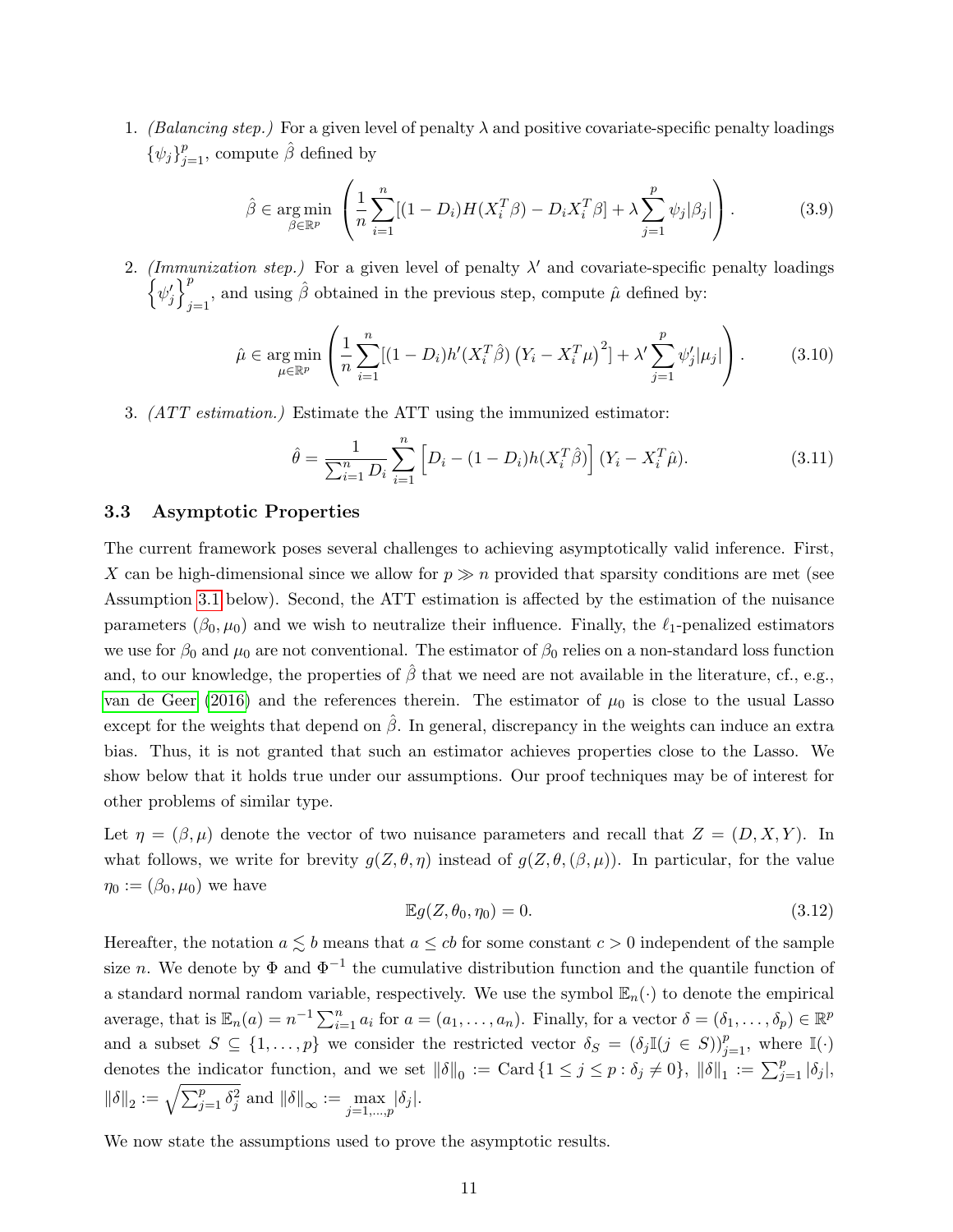Assumption 3.1 (Sparsity restrictions) The nuisance parameter is sparse in the following sense:

$$
\|\beta_0\|_0 \le s_\beta, \ \|\mu_0\|_0 \le s_\mu
$$

for some integers  $s_{\beta}, s_{\mu} \in [1, p]$ .

<span id="page-11-2"></span>Assumption 3.2 (Conditions on function h) Function h is increasing, twice continuously differentiable on R and

- (i) the second derivative  $h''$  is Lipschitz on any compact subset of  $\mathbb{R}$ ,
- (ii) either  $\inf_{u \in \mathbb{R}} h'(u) \ge c_2$  or  $\|\beta_0\|_1 \le c_3$  where  $c_2 > 0$  and  $c_3 > 0$  are constants independent of  $n$ .

We also need some conditions on the distribution of data. The random vectors  $Z_i = (D_i, X_i, Y_i)$ are assumed to be i.i.d. copies of  $Z = (D, X, Y)$  with  $D \in \{0, 1\}$ ,  $X \in \mathbb{R}^p$  and  $Y \in \mathbb{R}$ . Throughout the paper, we assume that  $Z$  depends on  $n$ , so that in fact we deal with a triangular array of random vectors. This dependence on  $n$  is needed for rigorously stating asymptotical results since we consider the setting where the dimension  $p = p(n)$  is a function of n. Thus, in what follows Z is indexed by n but for brevity we typically suppress this dependence in the notation. On the other hand, all constants denoted by c (with various indices) and K appearing below are independent of  $n$ .

<span id="page-11-0"></span>Assumption 3.3 (Conditions on the distribution of data) The random vectors  $Z_i$  are i.i.d. copies of  $Z = (D, X, Y)$  with  $D \in \{0, 1\}$ ,  $X \in \mathbb{R}^p$  and  $Y \in \mathbb{R}$  satisfying [\(2.6\)](#page-6-0), [\(3.6\)](#page-9-0), [\(3.12\)](#page-10-1) and the following conditions:

(i) There exist constants  $K > 0$  and  $c_1 > 0$  such that

$$
\max\{\|X\|_{\infty}, |X^T\beta_0|, |Y - X^T\mu_0|\} \le K(a.s.), \quad and \quad 0 < P(D=1) < 1.
$$

(ii) Non-degeneracy conditions. There exists  $c_1 > 0$  such that for all  $j = 1, \ldots, p$ ,

$$
\min \left\{ \mathbb{E} \left( (Y - X^T \mu_0 - \theta_0)^2 | D = 1 \right), \ \mathbb{E} \left( h^2 (X^T \beta_0) (Y - X^T \mu_0)^2 | D = 0 \right), \right. \n\mathbb{E} \left( (X^T e_j)^2 | D = 1 \right), \ \mathbb{E} \left( h^2 (X^T \beta_0) (X^T e_j)^2 | D = 0 \right), \newline \mathbb{E} \left( (h' (X^T \beta_0))^2 (Y - X^T \mu_0)^2 (X^T e_j)^2 | D = 0 \right) \right\} \ge c_1,
$$

where  $e_j$  denotes the j<sup>th</sup> canonical basis vector in  $\mathbb{R}^p$ .

<span id="page-11-1"></span>Assumption 3.4 (Condition on the population Gram matrix of the control group) The population Gram matrix of the control group

$$
\Sigma := \mathbb{E}((1 - D)XX^T)
$$

is such that

<span id="page-11-3"></span>
$$
\min_{v \in \mathbb{R}^p \setminus \{0\}} \frac{v^T \Sigma v}{\|v\|_2^2} \ge \kappa_\Sigma,\tag{3.13}
$$

where the minimal eigenvalue  $\kappa_{\Sigma}$  is a positive number.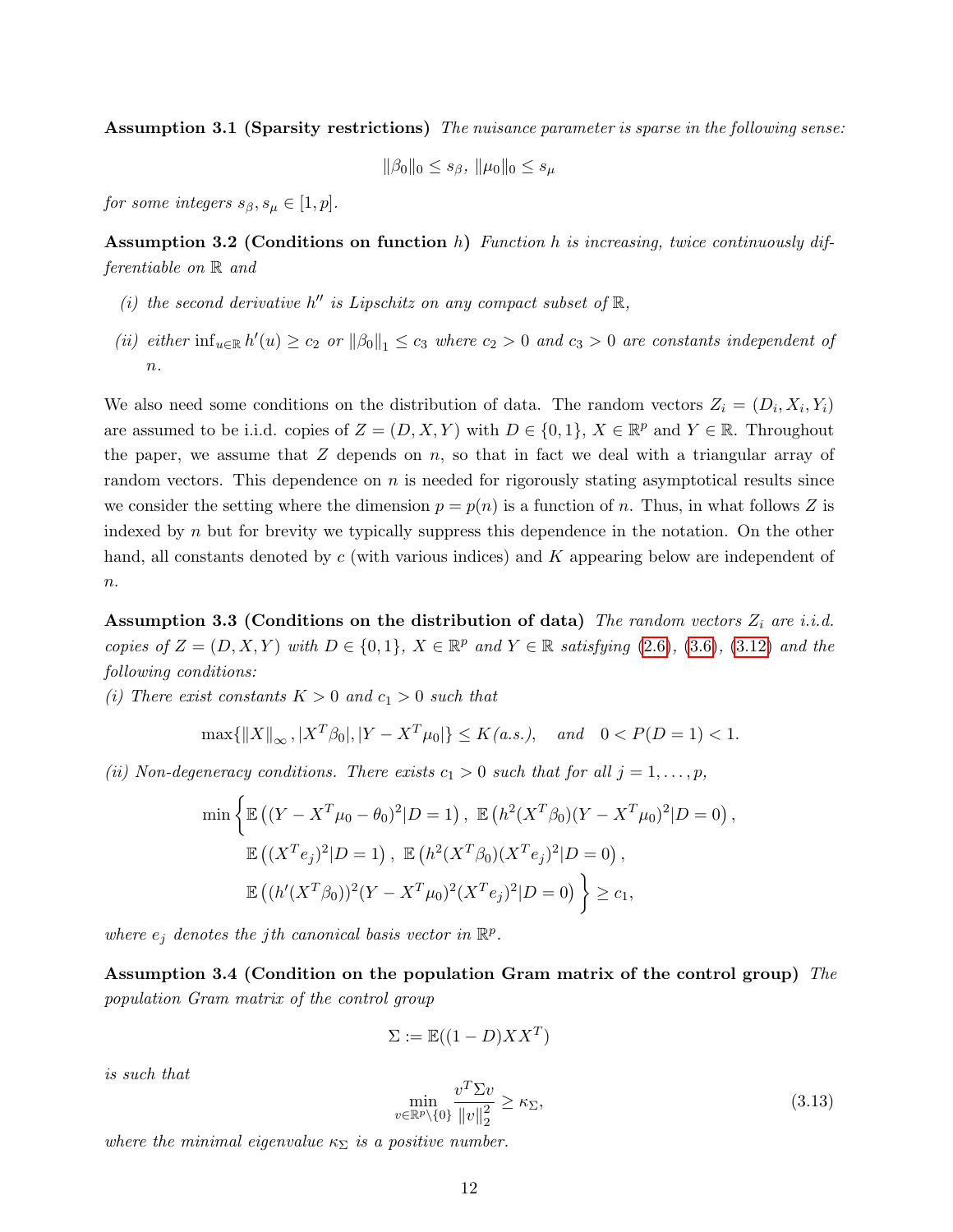<span id="page-12-2"></span>Note that in view of Assumption [3.3,](#page-11-0)  $\kappa_{\Sigma}$  is uniformly bounded:  $\kappa_{\Sigma} \leq e_1^T \Sigma e_1 \leq K^2$ .

**Remark 3.1** If (i)  $c_p := \sup_x P[D = 1 | X = x] < 1$  and (ii)  $\mathbb{E}[XX^T]$  is nonsingular, with smallest eigenvalue equal to  $\lambda_{\min}$ , then Assumption [3.4](#page-11-1) holds with  $\kappa_{\Sigma} = (1 - c_p)\lambda_{\min}$ . Condition (i) is a slight reinforcement of Assumption [2.1,](#page-3-2) which holds for instance (since X is bounded) if  $x \mapsto P[D =$  $1|X=x|$  is continuous.

<span id="page-12-1"></span>Assumption 3.5 (Dimension restrictions) The integers  $p, s = \max(s_{\beta}, s_{\mu}) \in [1, p/2]$  and the value  $\kappa_{\Sigma} > 0$  are functions of n satisfying the following growth conditions:

(i) 
$$
\frac{s^2 \log(p)}{\kappa_{\Sigma}^2 \sqrt{n}} \to 0 \text{ as } n \to \infty,
$$
  
(ii)  $s/\kappa_{\Sigma} = o(p) \text{ as } n \to \infty,$ 

$$
(iii) \ \log(p) = o(n^{1/3}) \ \text{as} \ n \to \infty.
$$

Finally, we define the penalty loadings for estimation of nuisance parameters. The gradients of the estimating function with respect to the nuisance parameters are

$$
\nabla_{\mu} g(Z, \theta, \eta) = -[D - (1 - D)h(X^T \beta)] X,
$$
  
\n
$$
\nabla_{\beta} g(Z, \theta, \eta) = -(1 - D)h'(X^T \beta) [Y - X^T \mu] X.
$$

For each  $i = 1, \ldots, n$ , we define the random vector  $U_i \in \mathbb{R}^{2p}$  with entries corresponding to these gradients:

$$
U_{i,j} := \begin{cases} \n-[D_i - (1 - D_i)h(X_i^T \beta_0)] X_{i,j} & \text{if } 1 \le j \le p, \\
-(1 - D_i)h'(X_i^T \beta_0) [Y_i - X_i^T \mu_0] X_{i,j} & \text{if } p + 1 \le j \le 2p,\n\end{cases}
$$

<span id="page-12-0"></span>where  $X_{i,j}$  is the j<sup>th</sup> entry of  $X_i$ .

Assumption 3.6 (Penalty Loadings) Let  $c > 1$  and  $\gamma \in (0, 2p)$  be such that  $\log(1/\gamma) \lesssim \log(p)$ and  $\gamma = o(1)$  as  $n \to \infty$ . The penalty loadings for estimation of  $\beta_0$  satisfy

$$
\lambda := c\Phi^{-1}(1 - \gamma/2p)/\sqrt{n},
$$
  

$$
\psi_{j,\max} \ge \psi_j \ge \sqrt{n^{-1}\sum_{i=1}^n U_{i,j}^2} \quad \text{for } j = 1, \dots, p.
$$

The penalty loadings for estimation of  $\mu_0$  satisfy

$$
\lambda' := 2c\Phi^{-1}(1 - \gamma/2p)/\sqrt{n},
$$
  

$$
\psi'_{j,\max} \ge \psi'_j \ge \sqrt{n^{-1}\sum_{i=1}^n U_{i,j+p}^2} \quad \text{for } j = 1,\dots, p.
$$

Here, the upper bounds on the loadings are

$$
\psi_{j,\max} = \sqrt{\frac{1}{n} \sum_{i=1}^{n} \max_{|u| \le K} \left[ (1 - D_i) h(u) - D_i \right]^2 X_{i,j}^2},
$$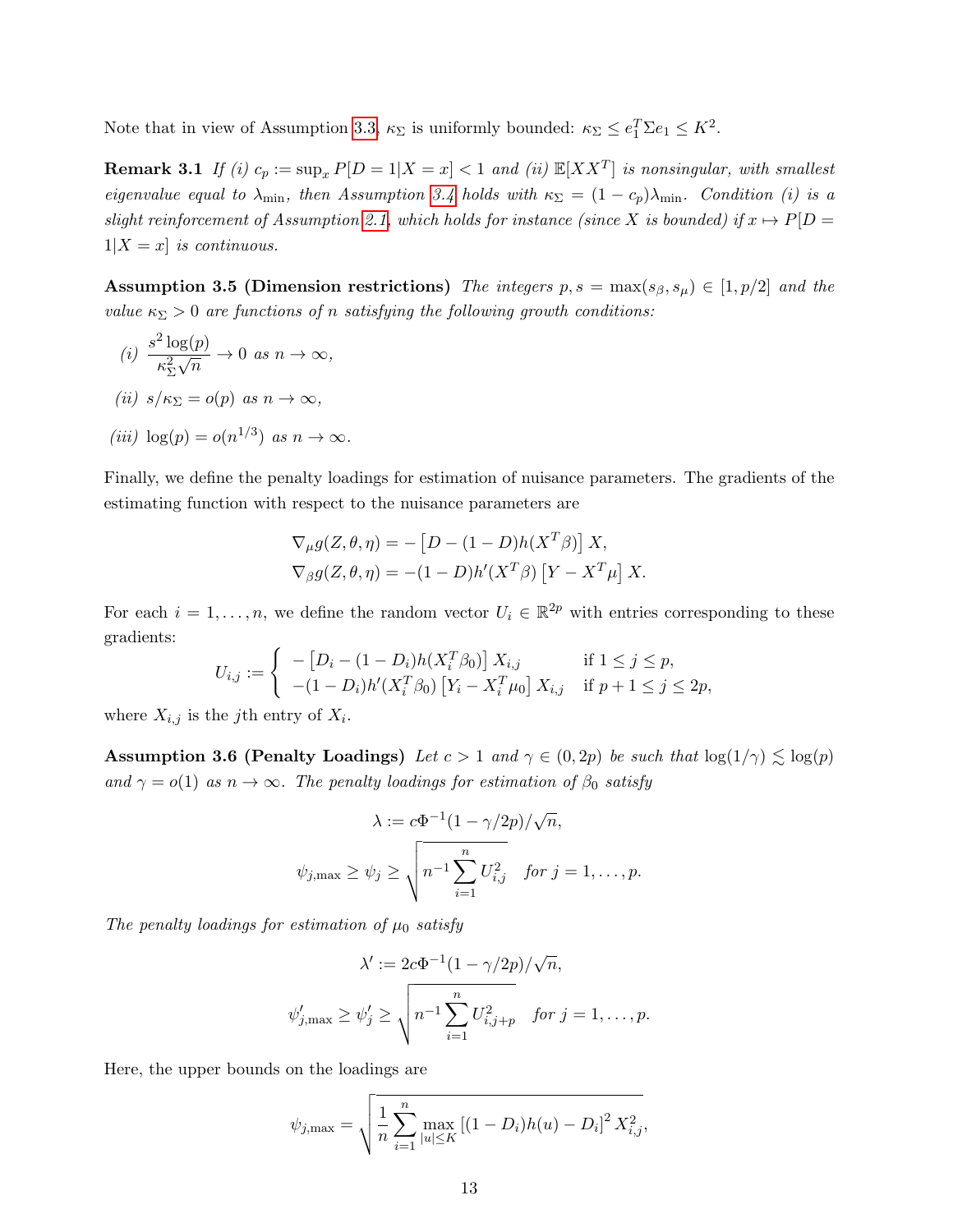$$
\psi'_{j,\max} = \sqrt{\frac{1}{n} \sum_{i=1}^{n} (1 - D_i) \max_{|u| \le K} (|h'(u)|^2 [Y_i - u]^2) X_{i,j}^2}
$$

representing feasible majorants for  $\sqrt{n^{-1} \sum_{i=1}^{n} U_{i,j}^2}$  under our assumptions.

The values  $\sqrt{n^{-1}\sum_{i=1}^n U_{i,j}^2}$  depend on the unknown parameters. Thus, we cannot choose  $\psi_j, \psi_j'$ equal to these values but we can take them equal to the upper bounds  $\psi_j = \psi_{j,\text{max}}$  and  $\psi'_j = \psi'_{j,\text{max}}$ . A more flexible iterative approach of choosing feasible loadings is discussed in Appendix [A.](#page-24-4)

The following theorem constitutes the main asymptotic result of the paper.

Theorem [3.1](#page-10-0) (Asymptotic Normality of the Immunized Estimator) Let Assumptions 3.1 - [3.6](#page-12-0) hold. Then the immunized estimator  $\hat{\theta}$  defined in Equation [\(3.11\)](#page-10-2) satisfies

<span id="page-13-2"></span>
$$
\hat{\sigma}^{-1}\sqrt{n}(\hat{\theta}-\theta_0) \stackrel{\mathcal{D}}{\rightarrow} \mathcal{N}(0,1) \text{ as } n \to \infty,
$$

where  $\hat{\sigma}^2 := \frac{1}{n} \sum_{i=1}^n g^2(Z_i, \hat{\theta}, \hat{\eta}) \left( \frac{1}{n} \right)$  $\frac{1}{n}\sum_{i=1}^n D_i\Big)^{-2}$  is a consistent estimator of the asymptotic variance, and  $\stackrel{\mathcal{D}}{\rightarrow}$  denotes convergence in distribution.

The proof is given in Appendix [B.2.](#page-26-0) An important point underlying the root- $n$  convergence and asymptotic normality of  $\hat{\theta}$  is the fact that the expected gradient of g with respect to  $\eta$  is zero at  $\eta_0$ . In granting this property, we follow the general methodology of estimation in the presence of high-dimensional nuisance parameters developed in [Belloni et al.](#page-22-10) [\(2012,](#page-22-10) [2014,](#page-22-6) [2017\)](#page-22-12); [Chernozhukov](#page-22-1) [et al.](#page-22-1) [\(2015](#page-22-1)b) among other papers by the same authors. The second important ingredient of the proof is to ensure that the estimator  $\hat{\eta}$  converges fast enough to the nuisance parameter  $\eta_0$ . Its rate of convergence is given in the following theorem.

<span id="page-13-0"></span>Theorem 3.2 (Nuisance Parameter Estimation) Under Assumptions [3.1](#page-10-0)[-3.6,](#page-12-0) we have, with probability tending to 1 as  $n \to \infty$ ,

<span id="page-13-1"></span>
$$
\|\hat{\beta} - \beta_0\|_1 \lesssim \frac{s_\beta}{\kappa_\Sigma} \sqrt{\frac{\log(p)}{n}},\tag{3.14}
$$

$$
\|\hat{\mu} - \mu_0\|_1 \lesssim \frac{s}{\kappa_{\Sigma}} \sqrt{\frac{\log(p)}{n}}.
$$
\n(3.15)

The proof is given in Appendix [B.3.](#page-30-0) Theorem [3.2,](#page-13-0) together with the fact that  $\hat{\theta}$  is immunized, implies that  $\hat{\beta}$  and  $\hat{\mu}$  have no asymptotic effect on  $\hat{\theta}$ . In related work, similar conditions to [\(3.14\)](#page-13-1) and [\(3.15\)](#page-13-1) have been imposed rather than established. We refer in particular to (36) of [Chernozhukov et al.](#page-22-1) [\(2015](#page-22-1)b) and Assumption 3-(ii) in [Farrell](#page-23-8) [\(2015\)](#page-23-8). Note, on the other hand, that contrary to [Farrell](#page-23-8) (2015, see Assumption 3-(i)), we do not require that both  $x \mapsto G(x'\hat{\beta})$  and  $x \mapsto x'\hat{\mu}$  are consistent for  $x \mapsto P[D = 1 | X = x]$  and  $x \mapsto \mathbb{E}[Y(0) | X = x]$ . Theorem [3.1](#page-13-2) only requires [\(3.12\)](#page-10-1) to hold. By Theorem [2.2](#page-6-3) above, this is the case if either  $P[D = 1|X] = G(X^T \beta_0)$  or  $\mathbb{E}[Y(0)|X] = X^T \mu_0$ , in which case either  $x \mapsto G(x'\hat{\beta})$  or  $x \mapsto x'\hat{\mu}$  is consistent, but not necessarily both.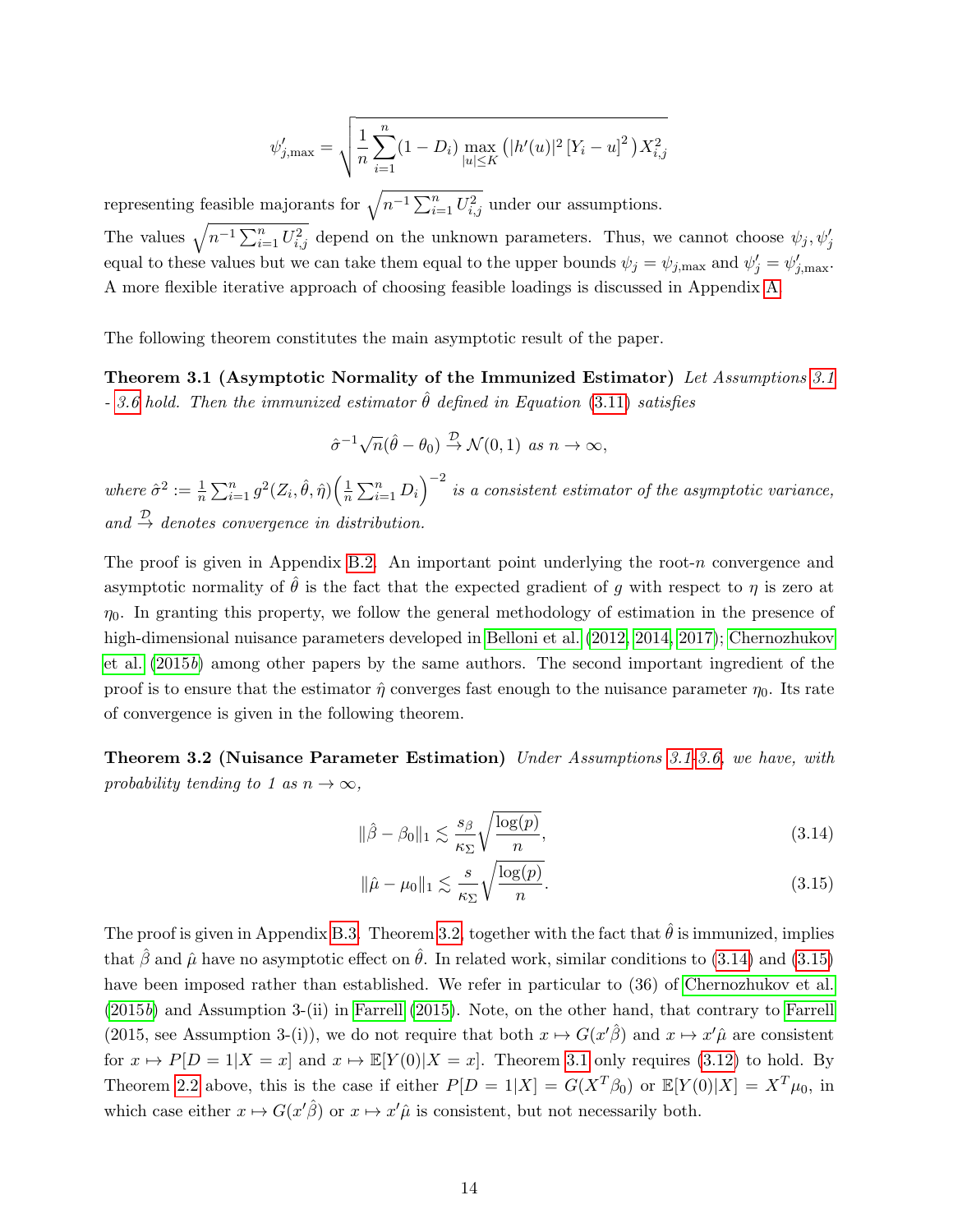**Remark 3.2** The rate in [\(3.15\)](#page-13-1) depends not only on the sparsity index  $s_{\mu}$  of  $\mu_0$ , but on the maximum  $s = \max(s_\beta, s_\mu)$ . This is natural since one should account for the accuracy of the preliminary estimator  $\hat{\beta}$  used to obtain  $\hat{\mu}$ .

**Remark 3.3** Inspection of the proof shows that Theorem [3.2](#page-13-0) remains valid under weaker assump-tions, namely, we can replace Assumption [3.5](#page-12-1) on  $s, p, \kappa_{\Sigma}$  by the condition [\(C.2\)](#page-37-0). We also note that Assumption [3.5\(](#page-12-1)i) in Theorem [3.1](#page-13-2) can be modified to  $(s/\sqrt{n})\log(p) \to 0$  if  $\kappa_{\Sigma}$  is a constant independent of n as it is assumed, for example, in [Bradic et al.](#page-22-7) [\(2019\)](#page-22-7). Such a modification would require a substantially more involved proof but only improves upon considering relatively non-sparse cases. This does not seem of much added value for using the methods in practice when the sparsity index is typically small. Moreover, in the high-dimensional scenario we find it more important to specify the dependency of the growth conditions on  $\kappa_{\Sigma}$ .

**Remark 3.4** The accuracy of  $\hat{\beta}$ ,  $\hat{\mu}$  and ultimately  $\hat{\theta}$  may be affected by the exact value of  $c_p :=$  $\sup_x P[D = 1|X = x]$ . When  $c_p$  is close to 1, our bounds on the performance of estimators deteriorate, see Theorem [3.2](#page-13-0) and Remark [3.1.](#page-12-2) Such a phenomenon could be expected. If  $P[D =$  $1|X=x|$  gets closer to 1 it becomes more difficult to estimate the distribution of Y conditional on  $D = 0$  and X, which is required to estimate  $\mathbb{E}[Y(0)|D = 1]$  and, in turn,  $\theta_0$ . Related to this, [Khan](#page-23-12) [and Tamer](#page-23-12) [\(2010\)](#page-23-12) show that, in the absence of further restrictions on  $x \mapsto P[D = 1|X = x]$  and  $x \mapsto E(Y(0)|X=x)$ , the condition  $\sup_x P[D=1|X=x] < 1$  is necessary for root-n consistency in the problem of estimation of the ATT (see Theorem 4.1 in [Khan and Tamer, 2010\)](#page-23-12).<sup>[4](#page-14-1)</sup>

# <span id="page-14-0"></span>4 Monte Carlo Simulations

The aim of this experiment is two-fold: illustrate the better properties of the immunized estimator over the naive plug-in, and compare it with other estimators. In particular, we compare it with a similar estimator proposed by [Farrell](#page-23-8)  $(2015)$ . We consider the following DGP. The p covariates are distributed as  $X \sim \mathcal{N}(0, \Sigma)$ , where the  $(i, j)$ th element of the covariance matrix satisfies  $\Sigma_{i,j}$  = 0.5<sup>|i−j|</sup>. The treatment equation follows a logit model,  $P(D = 1|X) = \Lambda(X^T \gamma_0)$  with  $\Lambda(u) =$  $1/(1 + \exp(-u))$ . The potential outcomes satisfy

$$
Y(0) = \exp(X^T \mu_0) + \varepsilon
$$
,  $Y(1) = Y(0) + \zeta_0 X^T \gamma_0$ ,

where  $\zeta_0$  is a constant,  $\varepsilon \sim \mathcal{N}(0, 1)$  and  $\varepsilon$  is independent of  $(D, X)$ . We assume the following form for the j<sup>th</sup> entry of  $\gamma_0$  and  $\mu_0$ :

$$
\gamma_{0j} = \begin{cases} \rho_{\gamma}(-1)^{j}/j^{2} & \text{if } j \leq 10 \\ 0 & \text{otherwise} \end{cases}, \ \mu_{0j} = \begin{cases} \rho_{\mu}(-1)^{j}/j^{2} & \text{if } j \leq 10 \\ \rho_{\mu}(-1)^{j+1}/(p-j+1)^{2} & \text{if } j \geq p-9 \\ 0 & \text{otherwise}, \end{cases}
$$

where  $\rho_{\gamma}$  and  $\rho_{\mu}$  are positive constants. We are thus in an strictly sparse setting for both equations where only ten covariates play a role in the treatment assignment and twenty in the outcome. Figure

<span id="page-14-1"></span><sup>&</sup>lt;sup>4</sup>Their result is on the average treatment effect (ATE), rather than on the ATT, but their proof can be simply adapted to the ATT.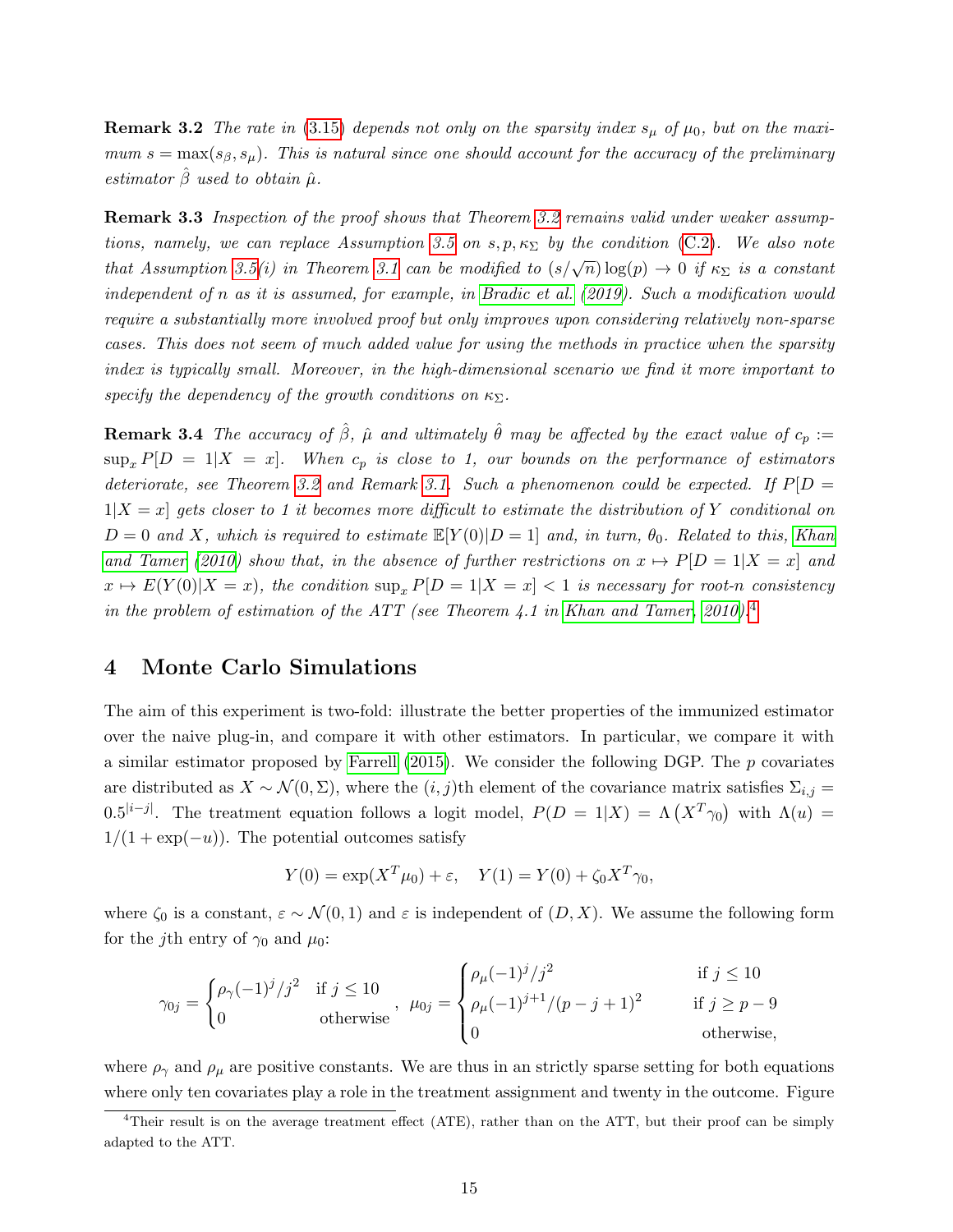[1](#page-15-0) depicts the precise pattern of the corresponding coefficients for  $p = 30$ . The constants  $\rho_{\gamma}$  and  $\rho_{\mu}$ fix the signal-to-noise ratio. More precisely,  $\rho_{\gamma}$  is set so that  $R^2 = 0.3$  in the latent model for D, and  $\rho_{\mu}$  is set so that  $R^2 = 0.8$  in the model for  $Y(0)$ . Finally, we let  $\zeta_0 = [V(\exp(X^T\mu_0)) / 5V(Y(0))]^{1/2}$ . This impies that the variance of the individual treatment effect  $\zeta_0 X' \gamma_0$  is one fifth of the variance of Y(0). In this set-up, the ATT satisfies  $E[Y(1) - Y(0)|D = 1] = \zeta_0 E[Z\Lambda(Z)]/E[\Lambda(Z)]$ , with  $Z \sim \mathcal{N}(0, \gamma_0^T \Sigma \gamma_0)$ . We compute it using Monte Carlo simulations.

### $\otimes$  $\bigcirc$  $0.\overline{2}$ −1.0 −0.8 −0.6 −0.4 −0.2 0.0 0.2  $\otimes$  $\mathbb{Z}^{\boxtimes}$   $\mathbb{Z}^{\boxtimes}$   $\mathbb{Z}^{\boxtimes}$   $\mathbb{Z}^{\boxtimes}$   $\mathbb{Z}^{\boxtimes}$   $\mathbb{Z}$   $\mathbb{Z}$   $\mathbb{Z}$   $\mathbb{Z}$   $\mathbb{Z}$   $\mathbb{Z}$   $\mathbb{Z}$   $\mathbb{Z}$   $\mathbb{Z}$   $\mathbb{Z}$   $\mathbb{Z}$   $\mathbb{Z}$   $\mathbb{Z}$   $\mathbb{Z}$   $\mathbb{Z}$   $\mathbb{Z}$   $\mathbb{Z}$  $0.0$  $\otimes$  $\bigcirc$  $-0.2$  $-0.4$  $-0.6$  $-0.8$  $-1.0$  $\otimes$  $\bigcirc$ 0 5 10 15 20 25 30 j

#### **Coefficient value**

Notes: In this example,  $\rho_{\gamma} = \rho_{\mu} = 1$ . The central region of the graph represents the coefficients  $\gamma_0$  and  $\mu_0$ associated with variables that do not play a role either in the selection equation or in the outcome equation. The left region shows the coefficients associated with variables that are important for both equations. In the right region, only entries in  $\mu_0$  is different from 0, meaning that the variables determine the outcome equation but not the selection equation.

<span id="page-15-0"></span>Figure 1: Sparsity patterns of  $\gamma_0$  (crosses) and  $\mu_0$  (circles).

We consider several estimators of the ATT. The first is the naive plug-in estimator defined in [\(3.5\)](#page-8-1). Next, we consider our proposed estimator defined in [\(3.11\)](#page-10-2), with  $H(x) = h(x) = \exp(x)$ . We also consider the estimator proposed by [Farrell](#page-23-8) [\(2015\)](#page-23-8). This estimator is also defined by [\(3.11\)](#page-10-2), but  $\beta$ and  $\hat{\mu}$  therein are obtained by a Logit Lasso and an unweighted Lasso regression, respectively. For these three estimators, the penalty loadings for the first-step estimators are set as in Appendix [A.](#page-24-4) The last estimator, called the oracle hereafter, is our low-dimensional estimator defined by [\(3.2\)](#page-7-4), where in the first step we only include the ten covariates affecting the treatment. For all estimators, we construct 95% confidence estimator on the ATT using the normal approximation and asymptotic variance estimators. We estimate the asymptotic variance of the naive plug-in estimator making as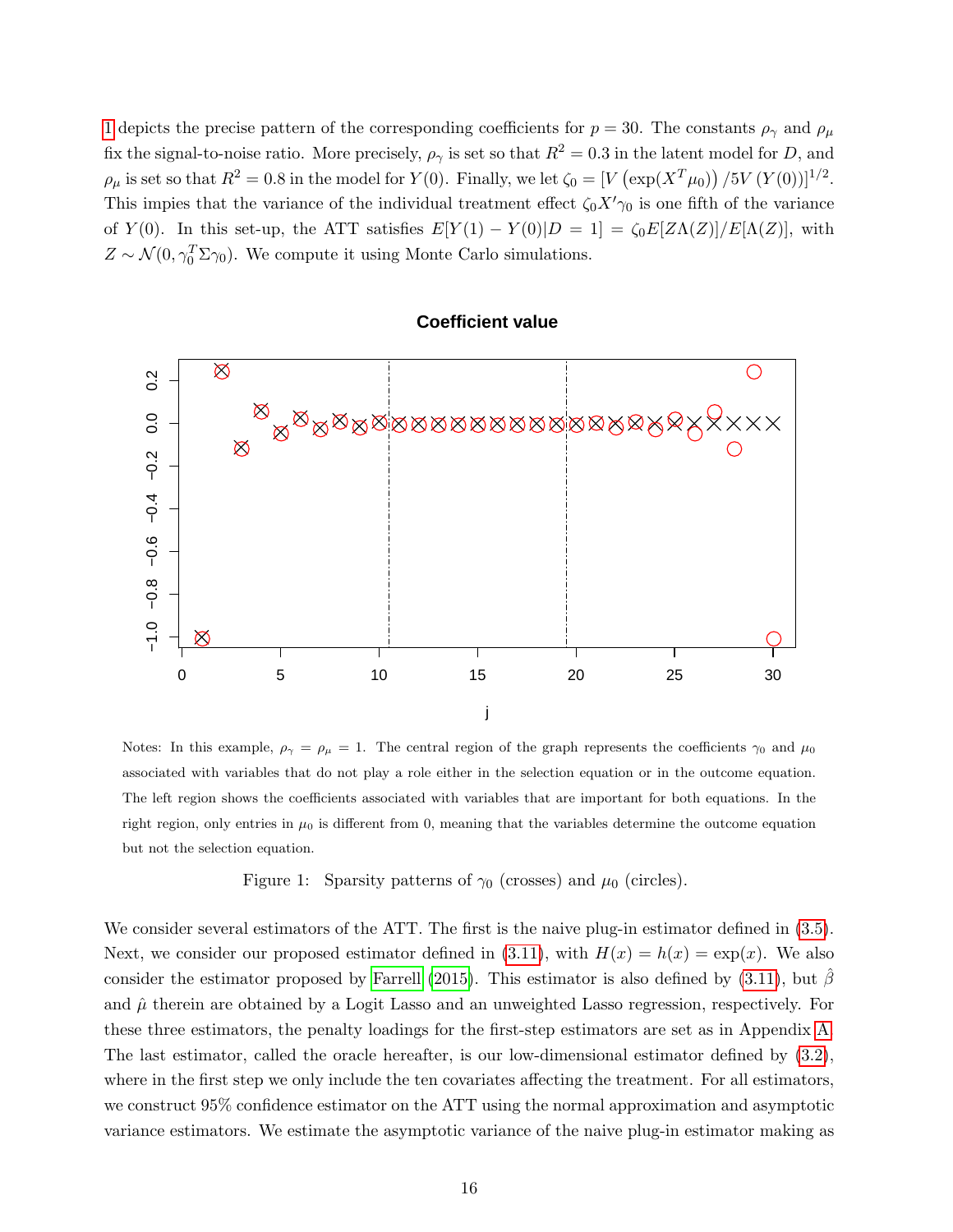if we were in a low-dimensional setting. This means that this estimator would have an asymptotic coverage of  $0.95$  if  $p$  remained fixed.

In our DGP, the variables  $X_j$  with  $j \geq p-9$  matter in the outcome equation but are irrelevant in the treatment assignment rule. Given that the propensity score is correctly specified, the four estimators are consistent. The oracle estimator should be the most accurate since it incorporates the information on which covariates matter in the propensity score. Because the balancing program misses some covariates that are relevant for the outcome variable (namely, the  $X_j$  with  $j \geq p-9$ ), the naive plug-in estimator is expected to be asymptotically biased. The immunized procedure should correct for this bias.

|               |             | $n=500$     | $n = 2,000$<br>$n = 1,000$ |             |             |       |             |             |       |
|---------------|-------------|-------------|----------------------------|-------------|-------------|-------|-------------|-------------|-------|
|               | <b>RMSE</b> | <b>Bias</b> | CR                         | <b>RMSE</b> | <b>Bias</b> | CR    | <b>RMSE</b> | <b>Bias</b> | CR    |
|               |             |             |                            |             | $p=50$      |       |             |             |       |
| Naive plug-in | 0.312       | 0.264       | 0.62                       | 0.228       | 0.195       | 0.601 | 0.169       | 0.144       | 0.608 |
| Immunized     | 0.186       | 0.102       | 0.872                      | 0.121       | 0.059       | 0.907 | 0.084       | 0.03        | 0.907 |
| Farrell       | 0.197       | 0.117       | 0.857                      | 0.132       | 0.075       | 0.885 | 0.093       | 0.046       | 0.887 |
| Oracle        | $0.202\,$   | $-0.017$    | 0.929                      | 0.143       | $-0.025$    | 0.938 | 0.105       | $-0.03$     | 0.935 |
|               |             |             |                            |             | $p = 200$   |       |             |             |       |
| Naive plug-in | 0.318       | 0.274       | 0.587                      | 0.238       | 0.208       | 0.557 | 0.179       | 0.156       | 0.544 |
| Immunized     | 0.185       | 0.108       | 0.883                      | 0.125       | 0.066       | 0.897 | 0.085       | 0.037       | 0.911 |
| Farrell       | 0.195       | 0.121       | 0.87                       | 0.135       | 0.081       | 0.873 | 0.095       | 0.052       | 0.882 |
| Oracle        | 0.194       | $-0.023$    | 0.936                      | 0.141       | $-0.029$    | 0.946 | 0.108       | $-0.034$    | 0.934 |
|               |             |             |                            | $p = 500$   |             |       |             |             |       |
| Naive plug-in | 0.339       | 0.297       | $0.532\,$                  | 0.247       | 0.216       | 0.522 | 0.185       | 0.165       | 0.494 |
| Immunized     | 0.202       | 0.128       | 0.841                      | 0.128       | 0.07        | 0.881 | 0.087       | 0.044       | 0.912 |
| Farrell       | 0.212       | 0.141       | 0.81                       | 0.14        | 0.086       | 0.854 | 0.098       | 0.059       | 0.866 |
| Oracle        | 0.205       | $-0.019$    | 0.927                      | 0.146       | $-0.033$    | 0.931 | 0.105       | $-0.032$    | 0.938 |
|               |             |             |                            |             | $p = 1,000$ |       |             |             |       |
| Naive plug-in | 0.345       | 0.309       | 0.485                      | 0.258       | $0.23\,$    | 0.478 | 0.194       | 0.175       | 0.449 |
| Immunized     | 0.199       | 0.133       | 0.835                      | 0.135       | 0.082       | 0.862 | 0.09        | 0.051       | 0.885 |
| Farrell       | 0.211       | 0.146       | 0.807                      | 0.146       | 0.097       | 0.823 | 0.101       | 0.066       | 0.853 |
| Oracle        | 0.194       | $-0.017$    | 0.947                      | 0.14        | $-0.022$    | 0.943 | 0.103       | $-0.026$    | 0.939 |

<span id="page-16-0"></span>Table 1: Monte-Carlo simulations

Notes: RMSE and CR stand respectively for root mean squared error and coverage rate. The nominal coverage rate is 0.95. The results are based on 10,000 simulations for each  $(n, p)$ . The naive plug-in and immunized estimators are defined in [\(3.5\)](#page-8-1) and [\(3.11\)](#page-10-2), respectively. "Farrell" is the estimator considered by [Farrell](#page-23-8) [\(2015\)](#page-23-8)."Oracle" is defined by [\(3.2\)](#page-7-4), where in the first step we only include the ten covariates affecting the treatment.

Table [1](#page-16-0) displays the results. We consider several values of n and p that approximate a relatively highdimensional setting. For every couple  $(n, p)$ , we report the root mean squared error (RMSE), the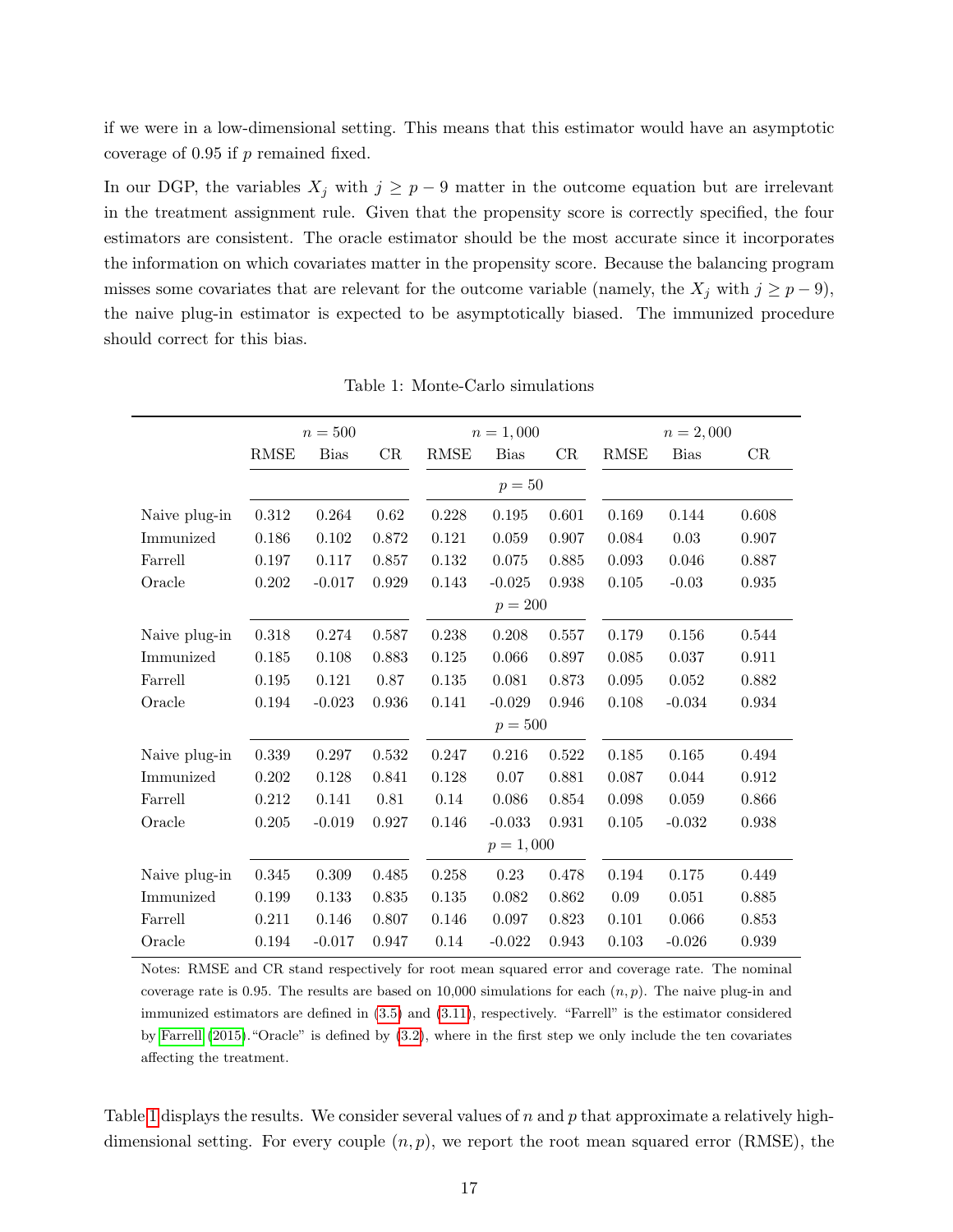bias and the coverage rate of the confidence intervals associated to each estimator. Our estimator performs well in all settings, with a correct coverage rate and often the lowest RMSE over all estimators. The oracle has always a coverage rate close to 0.95 and a bias very close to 0, as one could expect, but it does not always exhibit the lowest RMSE. This is because, intuitively, the immunized estimator and that of [Farrell](#page-23-8) [\(2015\)](#page-23-8) trade off variance with some bias in their first steps, sometimes resulting in slightly lower RMSE on the final estimator. Note that the bias of the final estimator, though asymptotically negligible, results in a slight undercoverage of the confidence intervals. Yet, even with  $n = 500$  and  $p = 1,000$ , the coverage rate is still of 0.84, much higher than that of the naive plug-in estimator (0.485). This estimator exhibits a large bias and a low coverage rate even for  $p = 50$  and  $n = 2,000$ . This shows the importance of correcting for the bias of the first-step estimator, even when  $p/n$  is quite small. Finally, the estimator of [Farrell](#page-23-8) [\(2015\)](#page-23-8) exhibits similar performance as the immunized estimator, though it displays a slightly larger RMSE and smaller coverage rate with this particular DGP.

# <span id="page-17-0"></span>5 Empirical Applications

#### <span id="page-17-1"></span>5.1 Job Training Program

We revisit [LaLonde](#page-23-9) [\(1986\)](#page-23-9), who examines the ability of econometric methods to recover the causal effect of employment programs.<sup>[5](#page-17-2)</sup> This dataset was first built to assess the impact of the National Supported Work (NSW) program. The NSW is a transitional, subsidized work experience program targeted towards people with longstanding employment problems: ex-offenders, former drug addicts, women who were long-term recipients of welfare benefits and school dropouts. The quantity of interest is the average effect of the program for the participants on 1978 yearly earnings. The treated group gathers people who were randomly assigned to this program from the population at risk (with a sample size of  $n_1 = 185$ ). Two control groups are available. The first one comes from the Panel Study of Income Dynamics (PSID) (sample size  $n_0 = 2,490$ ). The second one comes from the experiment (sample size  $n_0 = 260$ ) and is therefore directly comparable to the treated group. It provides us with a benchmark for the ATT. Hereafter, we use the group of participants and the PSID sample to compute our estimator and compare it with other competitors and the experimental benchmark.

To allow for a flexible specification, we follow [Farrell](#page-23-8) [\(2015\)](#page-23-8) by taking the raw covariates of the dataset (age, education, black, hispanic, married, dummy variable of no degree, income in 1974, income in 1975, dummy variables of no earnings in 1974 and in 1975), two-by-two-interactions between the continuous and dummy variables, two-by-two interactions between the dummy variables and powers up to degree 5 of the continuous variables. Continuous variables are linearly rescaled to [0, 1]. We end up with 172 variables to select from. The experimental benchmark for the ATT estimate is \$1,794, with a standard error of 671. We compare several estimators: the naive plug-

<span id="page-17-2"></span><sup>&</sup>lt;sup>5</sup>For more discussion on the NSW program and the controversy regarding econometric estimates of causal effects based on nonexperimental data, see [LaLonde](#page-23-9) [\(1986\)](#page-23-9) and the subsequent contributions by [Dehejia and Wahba](#page-23-13) [\(1999,](#page-23-13) [2002\)](#page-23-14); [Smith and Todd](#page-24-7) [\(2005\)](#page-24-7).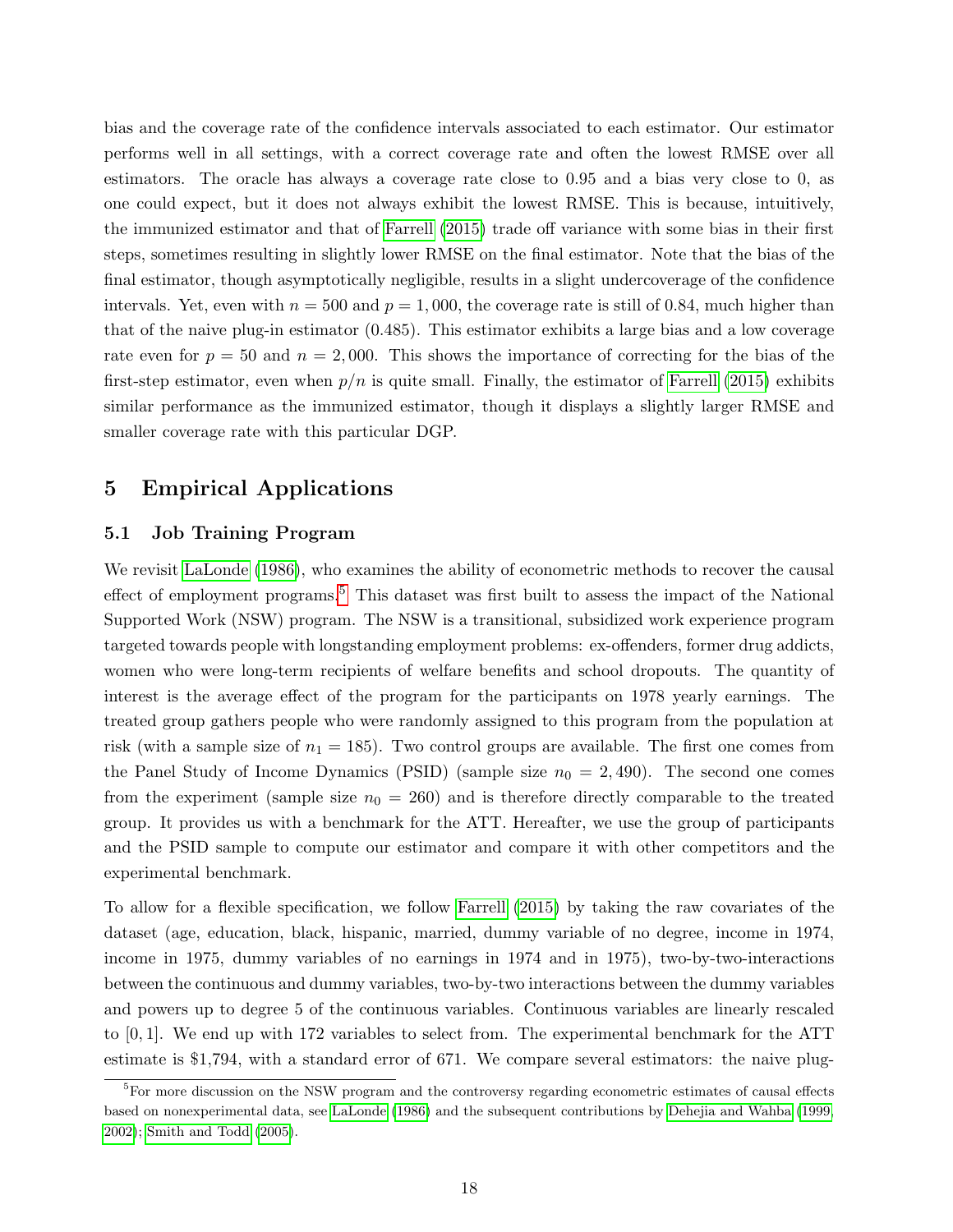in estimator, the immunized plug-in estimator, the doubly-robust estimator of [Farrell](#page-23-8) [\(2015\)](#page-23-8), the double-post-selection linear estimator of [Belloni et al.](#page-22-6) [\(2014\)](#page-22-6), and the plain OLS estimator including all the covariates. For the four penalized estimators, the penalty loadings on the first-step estimators are set as in Appendix [A.](#page-24-4)

Table [2](#page-18-0) displays the results. Our immunized estimator and that of [Farrell](#page-23-8) [\(2015\)](#page-23-8) give credible values for the ATT with respect to the experimental benchmark, with also similar standard errors.<sup>[6](#page-18-1)</sup> Notably, only these two estimators out of the five considered display a significant positive impact as the experimental benchmark. The immunized estimator estimator offers a substantial improvement on bias and standard error over the naive plug-in estimator, in line with the evidence from the Monte Carlo experiment. Finally, the OLS estimator in Column (6) is a benchmark of a very simple procedure that does not use any selection at all. As no surprise, this estimator has a substantially larger standard error than the other considered estimators.

|                                   |                      | Estimator         |                      |  |
|-----------------------------------|----------------------|-------------------|----------------------|--|
|                                   | Experimental         | Naive             | Immunized            |  |
|                                   | benchmark            | plug-in           | estimator            |  |
|                                   | (1)                  | $\left( 2\right)$ | (3)                  |  |
| Point estimate                    | 1,794.34<br>(671.00) | 401.89            | 1,608.99<br>(705.38) |  |
| Standard error                    |                      | (746.07)          |                      |  |
| 95\% confidence interval          | [519; 3,046]         | $[-1,060;1,864]$  | [226; 2991]          |  |
| $#$ variables in propensity score | none                 | 9                 | 9                    |  |
| $#$ variables in outcome equation | none                 | none              | 12                   |  |
|                                   | Farrell              | <b>BCH</b>        | <b>OLS</b>           |  |
|                                   | (2015)               | (2014)            | estimator            |  |
|                                   | (4)                  | (5)               | (6)                  |  |
| Point estimate                    | 1420.43              | 226.82            | 83.17                |  |
| Standard error                    | (670.32)             | (867.51)          | (1,184.48)           |  |
| $95\%$ confidence interval        | [107; 2734]          | $[-1473; 1927]$   | $[-2, 238; 2, 405]$  |  |
| $#$ variables in propensity score | 3                    | 16                | none                 |  |
| $#$ variables in outcome equation | 13                   | 10                | 172                  |  |

<span id="page-18-0"></span>Table 2: ATT estimates on the NSW program.

Notes: For details on the estimators, see the text. Standard errors and confidence intervals are based on the asymptotic distribution.

<span id="page-18-1"></span> ${}^{6}$ [Farrell](#page-23-8) [\(2015\)](#page-23-8)'s estimate shown in Table [2](#page-18-0) differs from that displayed in Farrell's paper because contrary to him, we have not automatically included education, the dummy of no degree and the 1974 income in the set of theory pre-selected covariates. When doing so, the results are slightly better but not qualitatively different for this estimator. We chose not to do so as it would bias the comparison with other estimators, which do not include a set of pre-selected variables.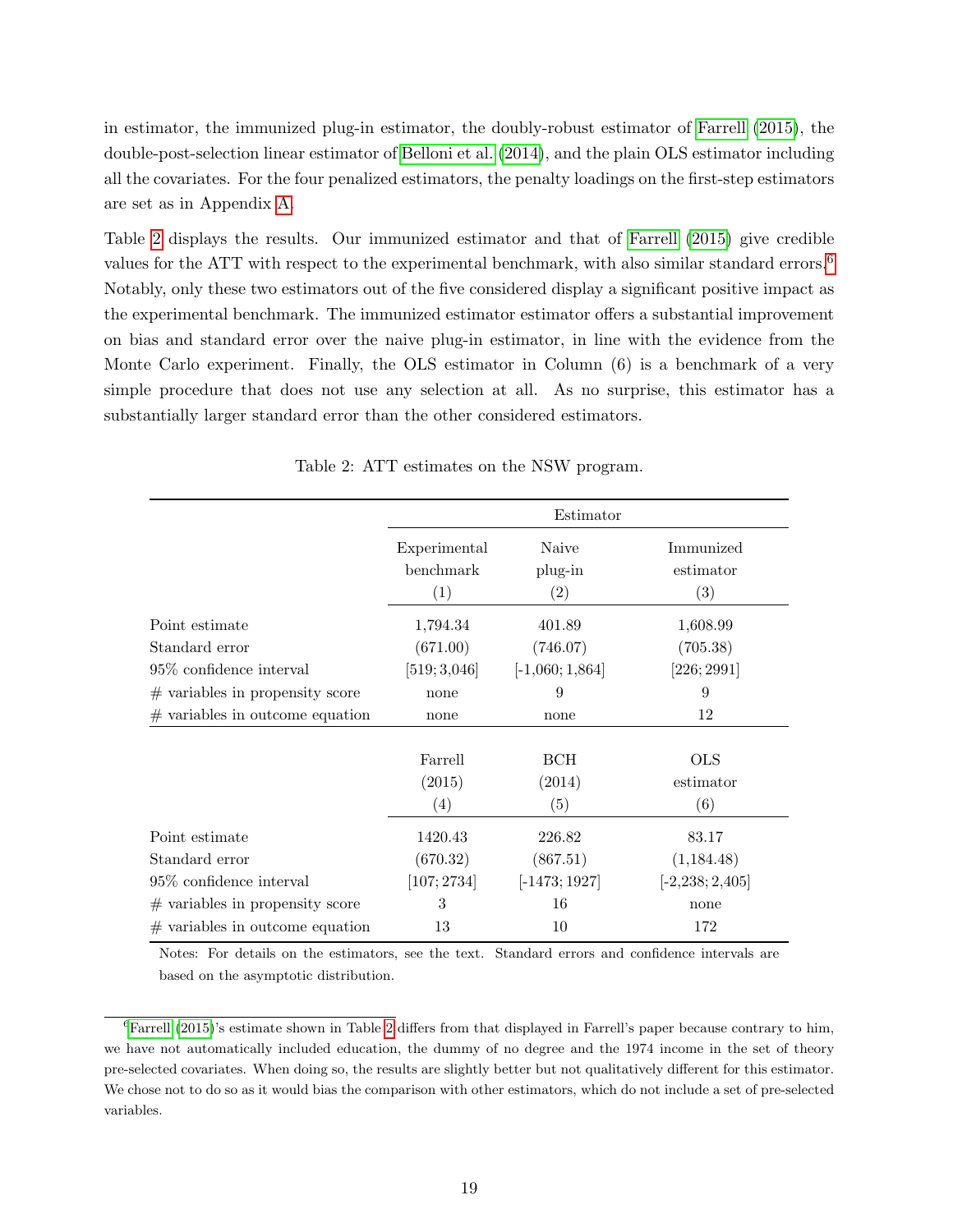#### <span id="page-19-0"></span>5.2 California Tobacco Control Program

Proposition 99 is one of the first and most ambitious large-scale tobacco control program, implemented in 1989 in California. It includes a vast array of measures, including an increase in cigarette taxation of 25 cents per pack, and a significant effort in prevention and education. In particular, the tax revenues generated by Proposition 99 were used to fund anti-smoking campaigns. [Abadie et al.](#page-21-1) [\(2010\)](#page-21-1) analyzes the impact of the law on tobacco consumption in California. Since this program was only enforced in California it is a nice example where the synthetic control method applies whereas more standard public policy evaluation tools cannot be used. It is possible to reproduce a synthetic California by reweighting other states so as to mimic California's behavior.

For this purpose, [Abadie et al.](#page-21-1) [\(2010\)](#page-21-1) consider the following covariates: retail price of cigarettes, state log income per capita, percentage of the population between 15 and 24, per capita beer consumption (all 1980-1988 averages). Cigarette consumptions for the years between 1970 and 1975, 1980 and 1988 are also included. Using the same variables, we conduct the same analysis with our estimator. Figure [2](#page-19-1) displays the estimated effect of Proposition 99 using the immunized estimator.



Notes: the shaded area represents the post-treatment period. The 95% confidence interval is based on the asymptotic approximation.

<span id="page-19-1"></span>Figure 2: The effect of Proposition 99 on per capita tobacco consumption.

We find almost no effect of the policy over the pre-treatment period, giving credibility to the counterfactual employed. A steady decline takes place after 1988, and in the long-run, tobacco consumption is estimated to have decreased by about 30 packs per capita per year in California as a consequence of the policy. The variance is larger towards the end of the period because covariates are measured in the pre-treatment period and they become less relevant as predictors. Note also that by construction, including 1970 to 1975, 1980 and 1988 cigarette consumptions among the covariates yields a very good fit at these dates because of the immunization procedure. The fit is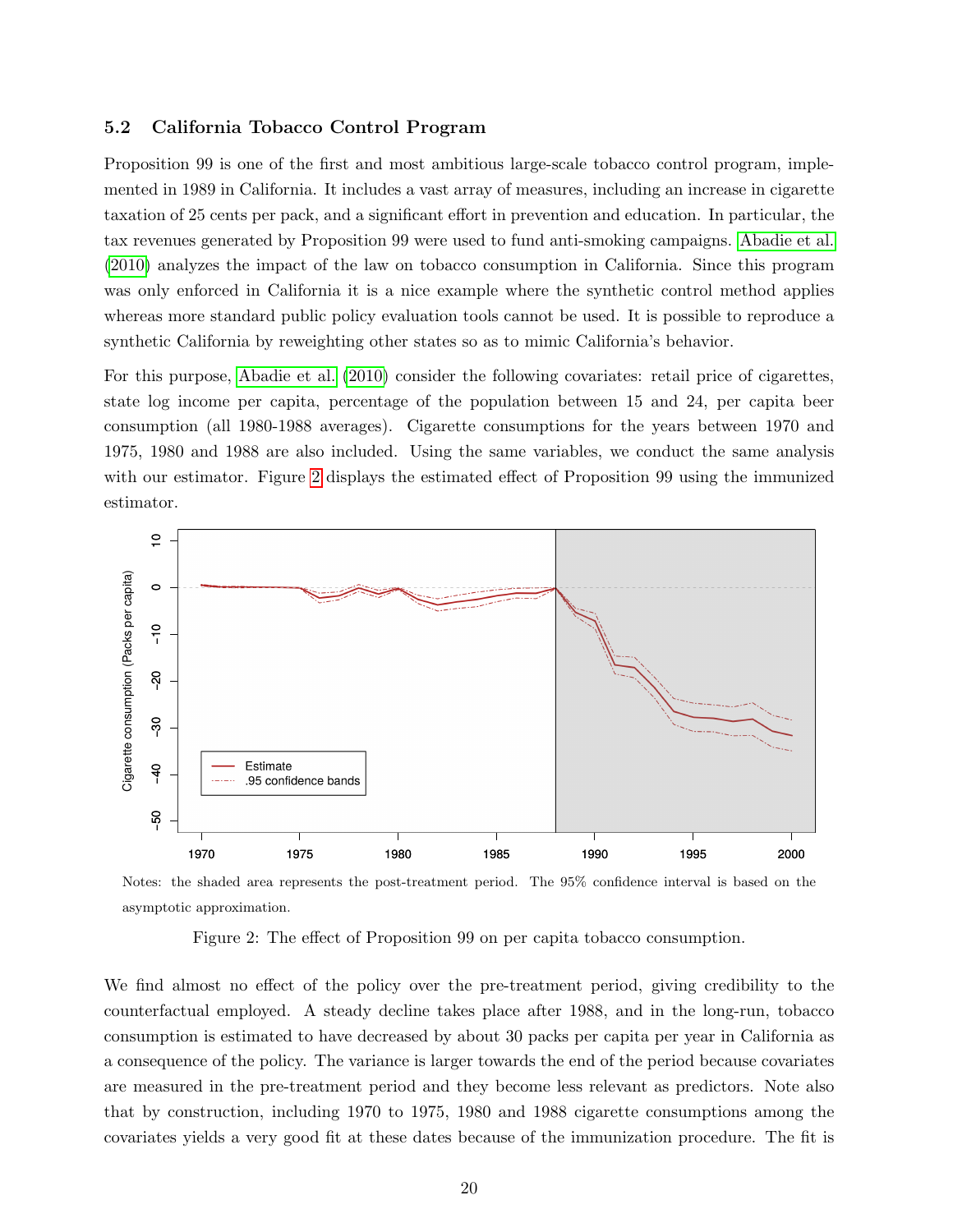not perfect, however, because of the shrinkage induced by the  $\ell_1$ -penalization.

Figure [3](#page-20-0) displays a comparison between the immunized estimator and the synthetic control method. The dashed green line is the synthetic control counterfactual. It does not match exactly the plot of [Abadie et al.](#page-21-1) [\(2010\)](#page-21-1), in which the weights given to each predictors are optimized to fit best the outcome over the whole pre-treatment period. Instead, the green curve in Figure [3](#page-20-0) optimizes the predictor weights using only the years 1970 through 1975, 1980 and 1988. This strategy brings a fairer comparison with our estimator that does not use California's per capita tobacco consumption outside those dates to optimize the fit. In such a case, the years from 1976 to 1987, excluding 1980, can be used as sort of placebo tests.



Notes: The solid black line is California tobacco consumption as in the data. The dotted purple line is a simple average of other U.S. states. The dashed red line is the immunized estimator as presented in the paper along with the 95% confidence bands. The dashed green line is synthetic California.

<span id="page-20-0"></span>Figure 3: Cigarette consumption in California, actual and counterfactual

Both our estimator and the synthetic control are credible counterfactuals, as they are able to closely match California pre-treatment tobacco consumption. They offer a sizable improvement over a sample average over the U.S. that did not implement any tobacco control program. Furthermore, even if our estimator gives a result relatively similar to the synthetic control, it displays a smoother pattern especially towards the end of the 1980s. The estimated treatment effect appears to be larger with the immunized estimate than with the synthetic control. However, it is hard to conclude that this difference is significant because in the absense of any asymptotic theory on the synthetic control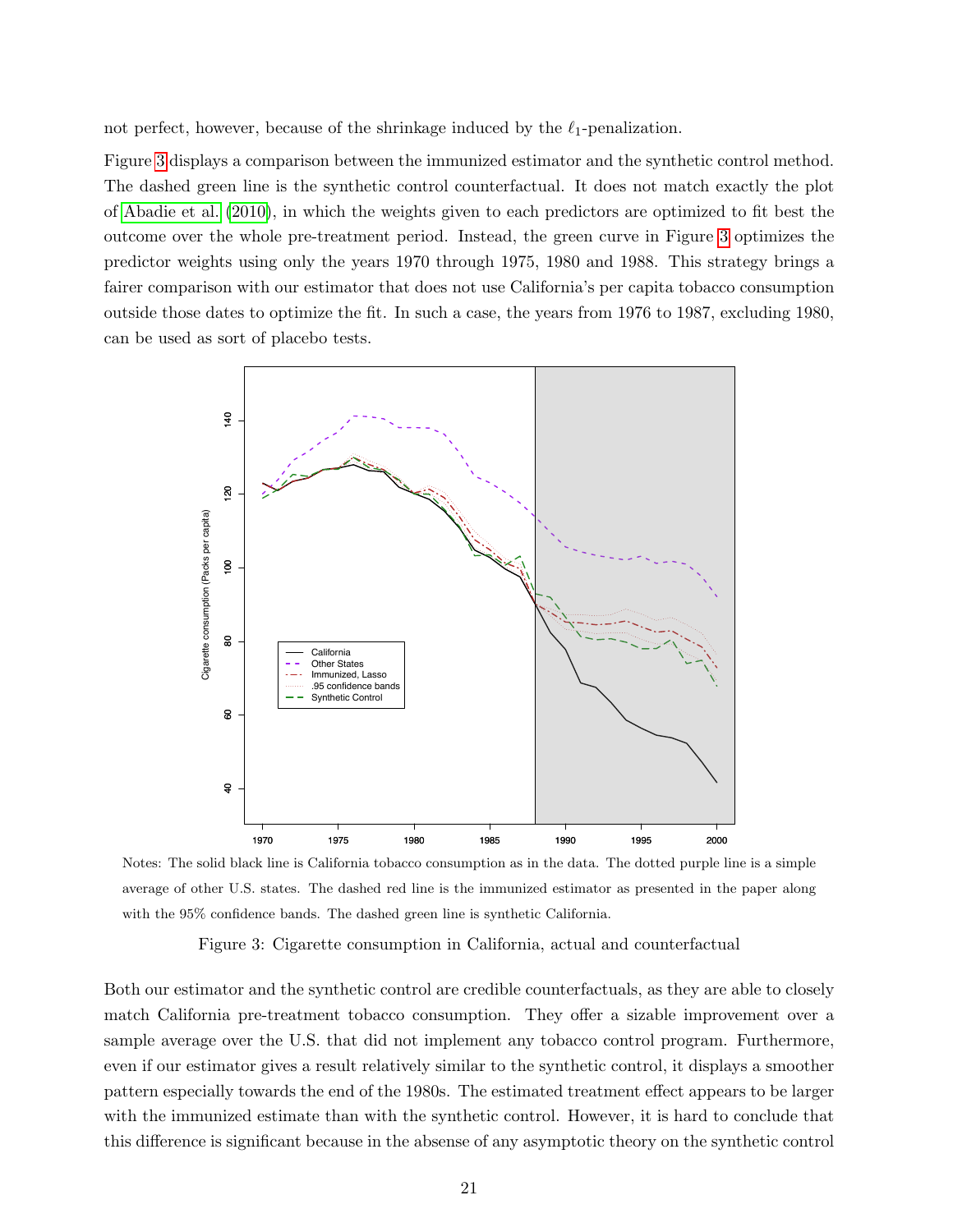estimator it is unclear how one could make a test on the difference between the two. In fact, the availability of standard asymptotic approximation for confidence intervals is to the advantage of our method.

# <span id="page-21-7"></span>6 Conclusion

In this paper, we propose an estimator that makes a link between the synthetic control method, typically used with aggregated data and  $n_0$  smaller than or of the same order as  $p$ , and treatment effect methods used for micro data for which  $n_0 \gg p$ . Our method accommodates both settings. In the low-dimensional regime, it pins down one of the solutions of the synthetic control problem, which admits an infinity of solutions. In the high-dimensional regime, the estimator is a regularized and immunized version of the low-dimensional one and then differs from the synthetic control estimator. The simulations and applications suggest that it works well in practice.

In our study, we have focused on specific procedures based on  $\ell_1$ -penalization and proved that they achieve good asymptotic behavior in possibly high-dimensional regime under sparsity restrictions. Other types of estimators could be explored using these ideas. For example, in the high-dimensional regime, our strategy can be used with the whole spectrum of sparsity-related penalization techniques, such as group Lasso, fused Lasso, adaptive Lasso, Slope, among other.

# References

- <span id="page-21-3"></span>Abadie, A. (2021), 'Using synthetic controls: Feasibility, data requirements, and methodological aspects', Journal of Economic Literature 59(2), 391–425.
- <span id="page-21-1"></span>Abadie, A., Diamond, A. and Hainmueller, J. (2010), 'Synthetic Control Methods for Comparative Case Studies: Estimating the Effect of California's Tobacco Control Program', Journal of the American Statistical Association 105(490), 493-505.
- <span id="page-21-2"></span>Abadie, A., Diamond, A. and Hainmueller, J. (2015), 'Comparative politics and the synthetic control method', American Journal of Political Science 59(2), 495–510.
- <span id="page-21-0"></span>Abadie, A. and Gardeazabal, J. (2003), 'The Economic Costs of Conflict: A Case Study of the Basque Country', American Economic Review 93(1), 113–132.
- <span id="page-21-4"></span>Abadie, A. and L'Hour, J. (2019), A penalized synthetic control estimator for disaggregated data. Working Paper.
- <span id="page-21-5"></span>Arkhangelsky, D., Athey, S., Hirshberg, D. A., Imbens, G. W. and Wager, S. (2019), Synthetic Difference in Differences, Working Paper wp2019<sub>-907</sub>, CEMFI.
- <span id="page-21-6"></span>Athey, S., Imbens, G. W. and Wager, S. (2018), 'Approximate residual balancing: debiased inference of average treatment effects in high dimensions', Journal of the Royal Statistical Society: Series B (Statistical Methodology)  $80(4)$ , 597–623.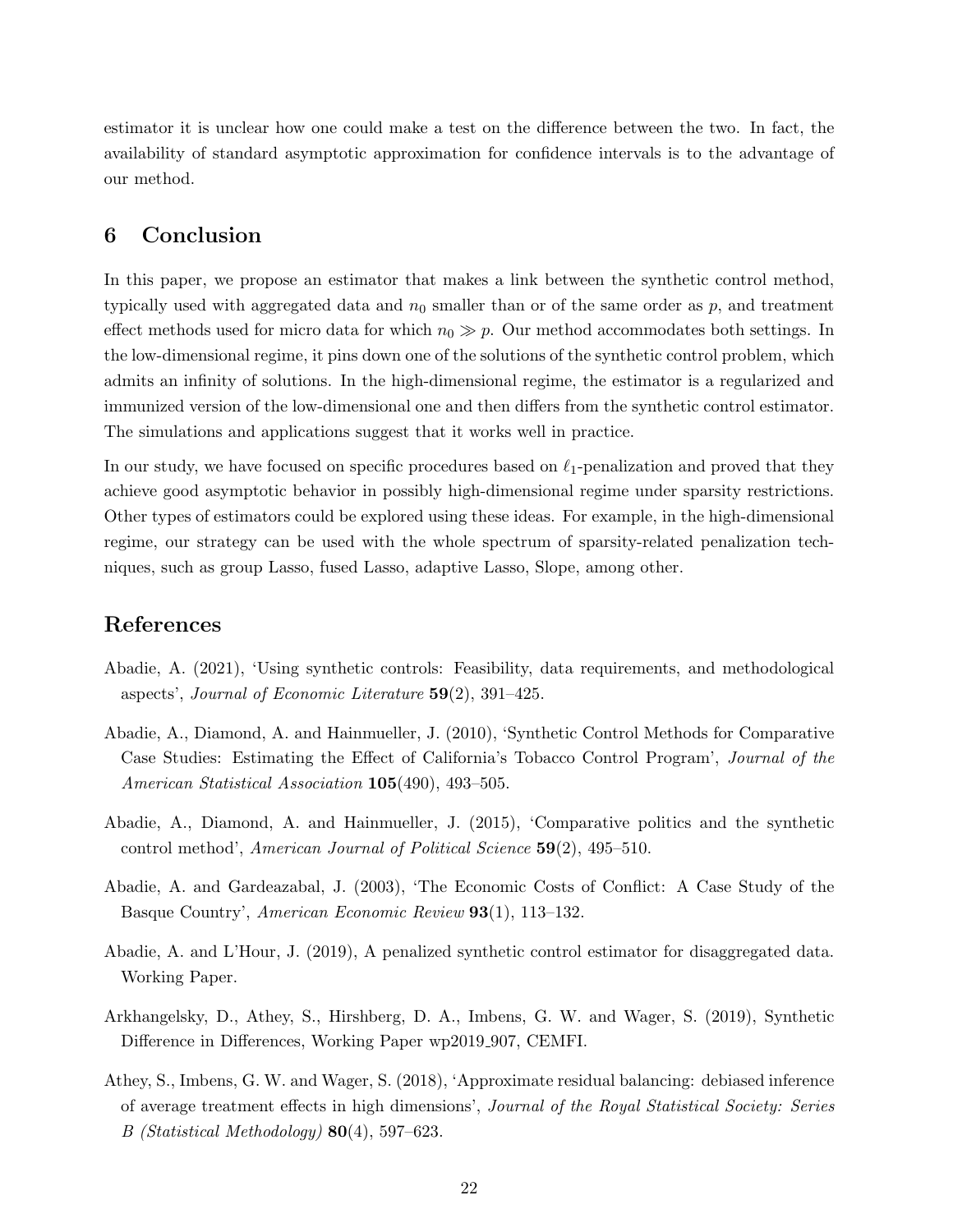- <span id="page-22-0"></span>Bang, H. and Robins, J. M. (2005), 'Doubly robust estimation in missing data and causal inference models', Biometrics 61(4), 962–973.
- <span id="page-22-14"></span>Bellec, P. C., Lecué, G. and Tsybakov, A. B. (2018), 'Slope meets Lasso: Improved oracle bounds and optimality', Annals of Statistics 46(6B), 3603–3642.
- <span id="page-22-10"></span>Belloni, A., Chen, D., Chernozhukov, V. and Hansen, C. (2012), 'Sparse models and methods for optimal instruments with an application to eminent domain', *Econometrica*  $80(6)$ , 2369–2429.
- <span id="page-22-4"></span>Belloni, A. and Chernozhukov, V. (2013), 'Least squares after model selection in high-dimensional sparse models', *Bernoulli*  $19(2)$ , 521–547.
- <span id="page-22-12"></span>Belloni, A., Chernozhukov, V., Fernández-Val, I. and Hansen, C. (2017), 'Program evaluation and causal inference with high-dimensional data', Econometrica 85(1), 233–298.
- <span id="page-22-6"></span>Belloni, A., Chernozhukov, V. and Hansen, C. (2014), 'Inference on treatment effects after selection among high-dimensional controls', The Review of Economic Studies 81(2), 608–650.
- <span id="page-22-3"></span>Ben-Michael, E., Feller, A. and Rothstein, J. (2021), 'The augmented synthetic control method', Journal of the American Statistical Association  $\mathbf{0}$ (ja), 1–34.
- <span id="page-22-9"></span>Bickel, P., Ritov, Y. and Tsybakov, A. B. (2009), 'Simultaneous analysis of Lasso and Dantzig selector', Annals of Statistics  $37(4)$ , 1705–1732.
- <span id="page-22-8"></span>Bléhaut, M., D'Haultfoeuille, X., L'Hour, J. and Tsybakov, A. B. (2017), 'A parametric generalization of the synthetic control method, with high dimension', 2017 IAAE Meeting, Sapporo. https://editorialexpress.com/conference/IAAE2017/program/IAAE2017.html pp. 0–53.
- <span id="page-22-7"></span>Bradic, J., Wager, S. and Zhu, Y. (2019), 'Sparsity double robust inference of average treatment effects'. arXiv preprint arXiv:1905.00744.
- <span id="page-22-11"></span>Bunea, F., Tsybakov, A. B. and Wegkamp, M. H. (2007), 'Sparsity oracle inequalities for the Lasso.', Electronic Journal of Statistics 1, 169–194.
- <span id="page-22-2"></span>Chernozhukov, V., Chetverikov, D., Demirer, M., Duflo, E., Hansen, C., Newey, W. and Robins, J. (2018), 'Double/debiased machine learning for treatment and structural parameters', The Econometrics Journal  $21(1)$ , C1–C68.
- <span id="page-22-5"></span>Chernozhukov, V., Hansen, C. and Spindler, M. (2015a), 'Post-Selection and Post-Regularization Inference in Linear Models with Many Controls and Instruments', American Economic Review  $105(5)$ , 486–90.
- <span id="page-22-1"></span>Chernozhukov, V., Hansen, C. and Spindler, M. (2015b), 'Valid post-selection and postregularization inference: An elementary, general approach', Annual Review of Economics  $7(1), 649-688.$
- <span id="page-22-13"></span>de la Peña, V. H., Lai, T. L. and Shao, Q.-M. (2009), Self-Normalized Processes: Limit Theory and Statistical Applications, 1st edn, Springer-Verlag Berlin Heidelberg.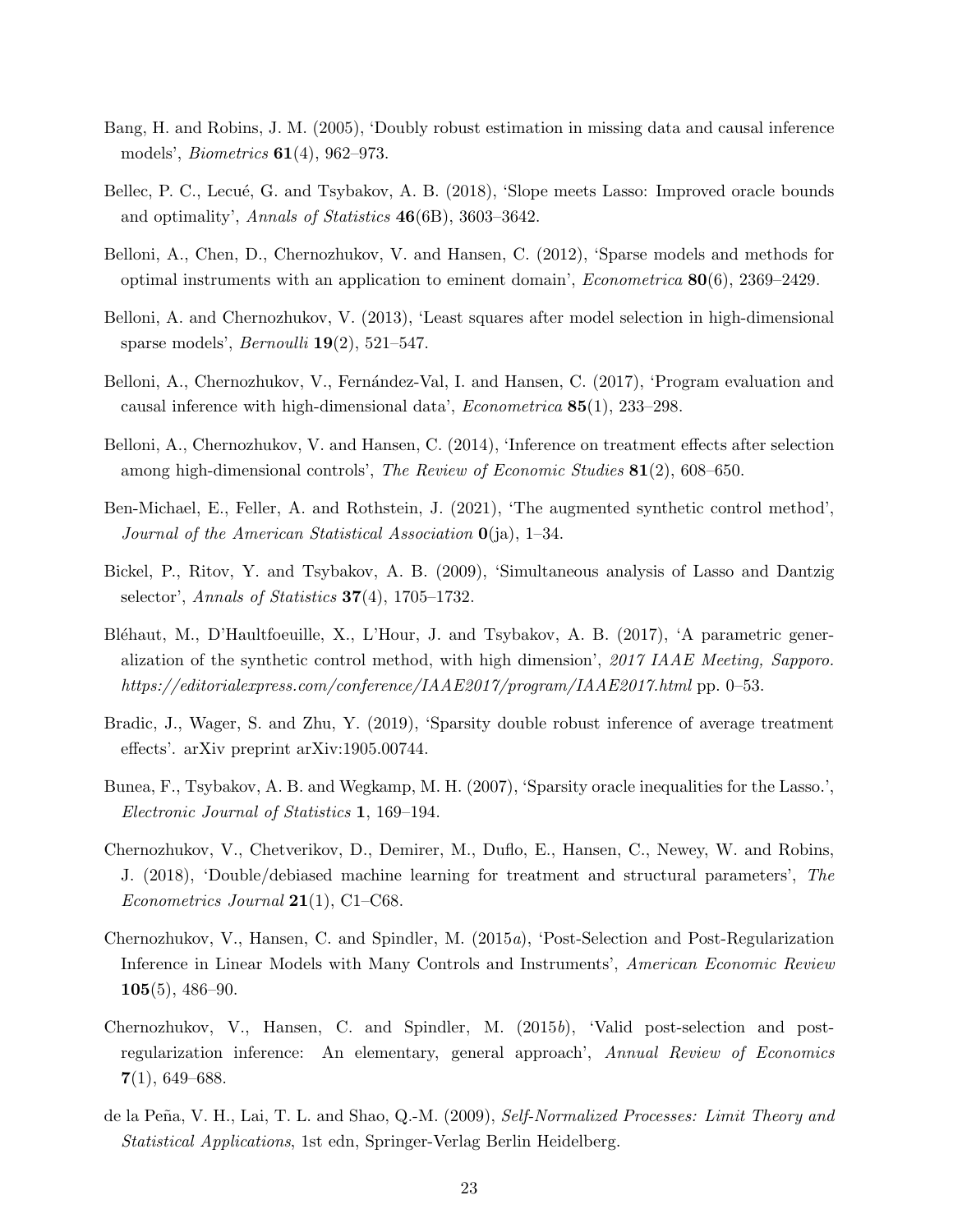- <span id="page-23-13"></span>Dehejia, R. H. and Wahba, S. (1999), 'Causal effects in nonexperimental studies: Reevaluating the evaluation of training programs', Journal of the American Statistical Association 94(448), pp. 1053–1062.
- <span id="page-23-14"></span>Dehejia, R. H. and Wahba, S. (2002), 'Propensity score-matching methods for nonexperimental causal studies', The Review of Economics and Statistics 84(1), 151–161.
- <span id="page-23-4"></span>Deville, J.-C. and Särndal, C.-E. (1992), 'Calibration estimators in survey sampling', Journal of the American statistical Association 87(418), 376–382.
- <span id="page-23-8"></span>Farrell, M. H. (2015), 'Robust inference on average treatment effects with possibly more covariates than observations', *Journal of Econometrics* **189**(1),  $1 - 23$ .
- <span id="page-23-2"></span>Graham, B. S., Pinto, C. C. D. X. and Egel, D. (2012), 'Inverse Probability Tilting for Moment Condition Models with Missing Data', Review of Economic Studies 79(3), 1053–1079.
- <span id="page-23-1"></span>Hainmueller, J. (2012), 'Entropy balancing for causal effects: A multivariate reweighting method to produce balanced samples in observational studies', *Political Analysis*  $20(1)$ , 25–46.
- <span id="page-23-11"></span>Hastie, T., Tibshirani, R. and Friedman, J. (2009), The Elements of Statistical Learning: Data mining, Inference and Prediction, 2nd edn, Springer.
- <span id="page-23-3"></span>Imai, K. and Ratkovic, M. (2014), 'Covariate balancing propensity score', Journal of the Royal Statistical Society: Series B (Statistical Methodology) 76(1), 243–263.
- <span id="page-23-12"></span>Khan, S. and Tamer, E. (2010), 'Irregular identification, support conditions, and inverse weight estimation', Econometrica 78(6), 2021–2042.
- <span id="page-23-10"></span>Kline, P. (2011), 'Oaxaca-blinder as a reweighting estimator', American Economic Review  $101(3), 532-37.$
- <span id="page-23-0"></span>Klößner, S., Kaul, A., Pfeifer, G. and Schieler, M. (2018), 'Comparative politics and the synthetic control method revisited: A note on abadie et al.(2015)', Swiss journal of economics and statistics  $154(1), 11.$
- <span id="page-23-9"></span>LaLonde, R. J. (1986), 'Evaluating the Econometric Evaluations of Training Programs with Experimental Data', American Economic Review 76(4), 604–20.
- <span id="page-23-7"></span>Leamer, E. E. (1983), 'Let's take the con out of econometrics', The American Economic Review  $73(1), 31-43.$
- <span id="page-23-5"></span>Leeb, H. and Pötscher, B. M. (2005), 'Model Selection And Inference: Facts And Fiction', *Econometric Theory*  $21(01)$ ,  $21-59$ .
- <span id="page-23-6"></span>Leeb, H. and Pötscher, B. M.  $(2008a)$ , 'Recent developments in model selection and related areas', Econometric Theory 24, 319–322.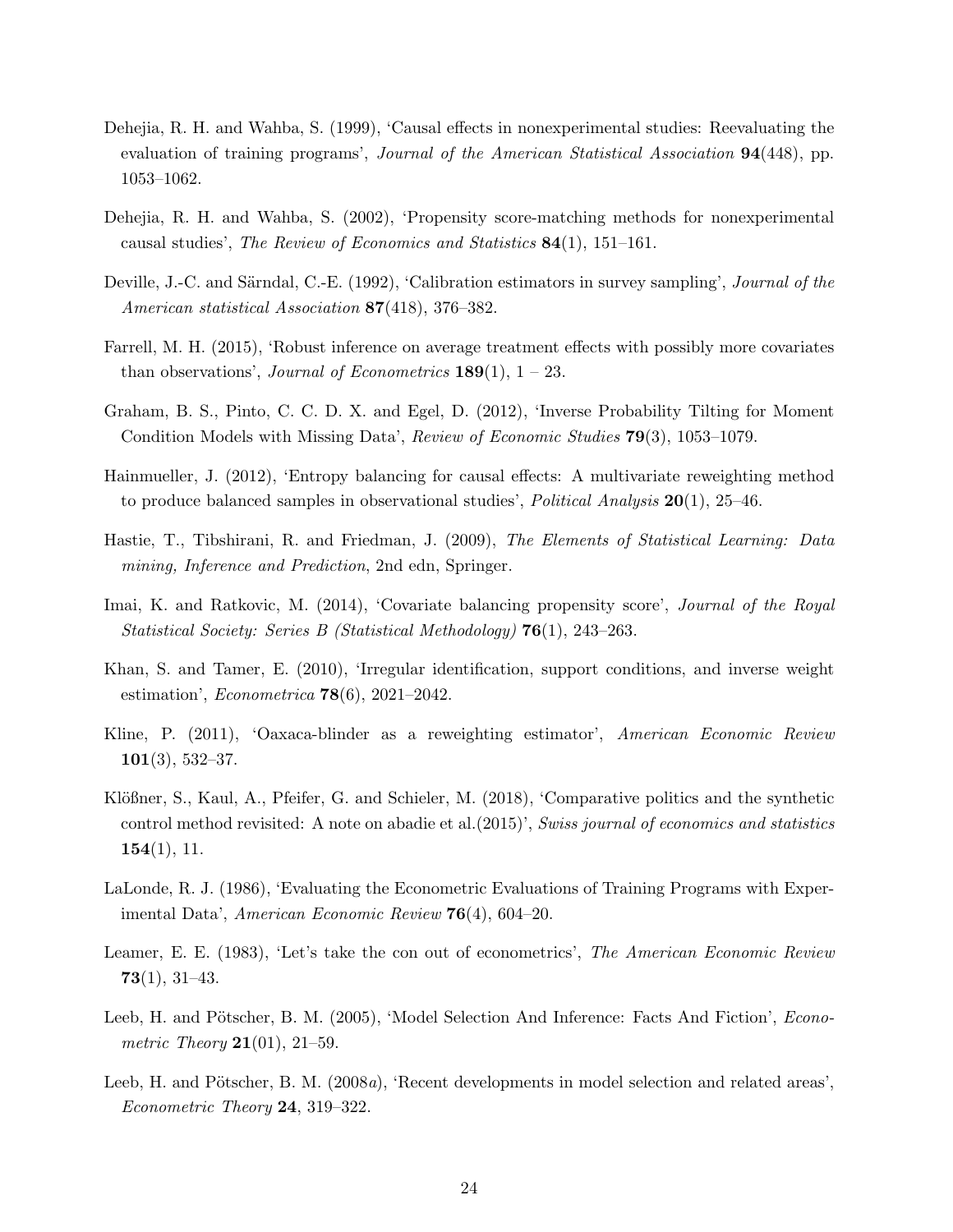- <span id="page-24-0"></span>Leeb, H. and Pötscher, B. M.  $(2008b)$ , 'Sparse estimators and the oracle property, or the return of Hodges' estimator', Journal of Econometrics 142(1), 201–211.
- <span id="page-24-3"></span>Newey, W. K. and McFadden, D. (1994), Chapter 36 large sample estimation and hypothesis testing, in 'Handbook of Econometrics', Vol. 4 of Handbook of Econometrics, Elsevier, pp.  $2111 - 2245$ .
- <span id="page-24-1"></span>Ning, Y., Peng, S. and Imai, K. (2018), 'Robust Estimation of Causal Effects via High-Dimensional Covariate Balancing Propensity Score', arXiv e-prints p. arXiv:1812.08683.
- <span id="page-24-9"></span>Rudelson, M. (2020), Personal communication.
- <span id="page-24-8"></span>Rudelson, M. and Zhou, S. (2013), 'Reconstruction from anisotropic random measurements', IEEE Transactions on Information Theory 59(6), 3434–3447.
- <span id="page-24-7"></span>Smith, J. and Todd, P. (2005), 'Does matching overcome LaLonde's critique of nonexperimental estimators?', Journal of Econometrics  $125(1-2)$ , 305-353.
- <span id="page-24-2"></span>Tan, Z. (2020), 'Model-assisted inference for treatment effects using regularized calibrated estimation with high-dimensional data', Ann. Statist. 48(2), 811–837.
- <span id="page-24-5"></span>Tibshirani, R. J. (2013), 'The lasso problem and uniqueness.', Electronic Journal of Statistics 7, 1456–1490.
- <span id="page-24-6"></span>van de Geer, S. A. (2016), Estimating and Testing under Sparsity, Springer.

# <span id="page-24-4"></span>A Algorithm for Feasible Penalty Loadings

Consider the ideal penalty loadings for estimation of  $\beta_0$  defined as

$$
\lambda := c\Phi^{-1}(1 - \gamma/2p) / \sqrt{n}
$$
  

$$
\bar{\psi}_j := \sqrt{\frac{1}{n} \sum_{i=1}^n \left[ (1 - D_i)h(X_i^T \beta_0) - D_i \right]^2 X_{i,j}^2 \text{ for } j = 1, ..., p},
$$

and the ideal penalty loadings for estimation of  $\mu_0$ :

$$
\lambda' := 2c\Phi^{-1}(1 - \gamma/2p)/\sqrt{n}
$$
  

$$
\bar{\psi}'_j := \sqrt{\frac{1}{n} \sum_{i=1}^n (1 - D_i)h'(X_i^T \beta_0)^2 \left[Y_i - X_i^T \mu_0\right]^2 X_{i,j}^2 \text{ for } j = 1, ..., p}.
$$

Here  $c > 1$  is an absolute constant,  $\gamma > 0$  is a tuning parameter while  $\beta_0$  and  $\mu_0$  are the true coefficients. We follow [Belloni et al.](#page-22-6) [\(2014\)](#page-22-6) and set  $\gamma = .05$  and  $c = 1.1$ .

We first estimate the ideal penalty loadings  $\{\bar{\psi}_j\}_{j=1}^p$  of the balancing step using the following algorithm. Set a small constant  $\epsilon > 0$  and a maximal number of iterations  $k_0$ .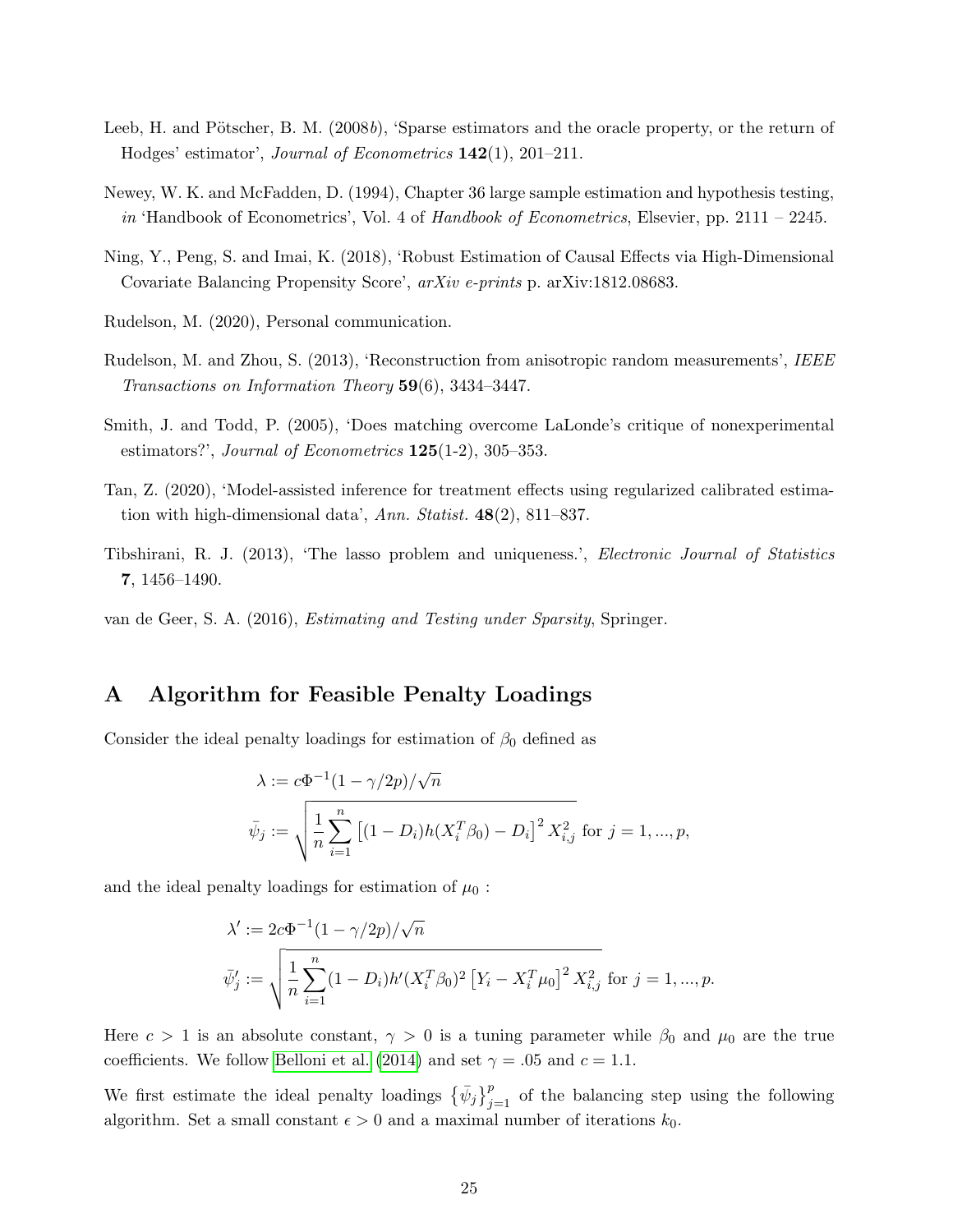1. Start by using a preliminary estimate  $\beta^{(0)}$  of  $\beta_0$ . For example, take  $\beta^{(0)}$  with the entry corresponding to the intercept equal to  $\log(\sum_{i=1}^{n} D_i / \sum_{i=1}^{n} (1 - D_i))$  and all other entries equal to zero. Then, for all  $j = 1, ..., p$ , set

$$
\tilde{\psi}_j^{(0)} = \sqrt{\frac{1}{n} \sum_{i=1}^n \left[ (1 - D_i) h(X_i^T \beta^{(0)}) - D_i \right]^2 X_{i,j}^2}.
$$

At step k, set  $\tilde{\psi}_j^{(k)} = \sqrt{\frac{1}{n}}$  $\frac{1}{n}\sum_{i=1}^{n} [(1-D_i)h(X_i^T\beta^{(k)}) - D_i]^2 X_{i,j}^2, j = 1, ..., p.$ 

- 2. Estimate the model by the penalized balancing Equation [\(3.4\)](#page-8-0) using the penalty level  $\lambda$  and penalty loadings found previously, to obtain  $\hat{\beta}^{(k)}$ .
- 3. Stop if  $\max_{j=1,...,p} |\tilde{\psi}_j^{(k)} \tilde{\psi}_j^{(k-1)}|$  $|j^{(k-1)}| \leq \epsilon$  or if  $k > k_0$ . Set  $k = k + 1$  and go to step 1 otherwise.

Asymptotic validity of this approach is established analogously to [\(Belloni et al., 2012,](#page-22-10) Lemma 11). Estimation of the penalty loadings  $\bar{\psi}'_j$  on the immunization step follows a similar procedure where we replace  $\beta_0$  in the formula for  $\bar{\psi}'_j$  by its estimator obtained on the balancing step.

### B Proofs

#### B.1 Proof of Theorem [2.1](#page-5-2)

First, note that we have  $\mathbb{E}[(1-D)w(X)X] = \mathbb{E}[DX]$ . As a result, for any  $\mu \in \mathbb{R}^p$ ,

$$
\mathbb{E}\left[ (D - (1 - D)w(X))(Y - X^T\mu) \right] = \mathbb{E}\left[ (D - (1 - D)w(X))Y \right].
$$

Since  $(1 - D)Y = (1 - D)Y(0)$  and  $DY = DY(1)$ , the value  $\theta_0$  satisfies the moment condition [\(2.8\)](#page-6-2) if and only if

$$
\mathbb{E}[w(X)Y(1-D)] = \mathbb{E}[DY(0)].
$$

By the Mean Independence assumption,  $\mathbb{E}(D|X)\mathbb{E}(Y(0)|X) = \mathbb{E}(DY(0)|X)$ . Thus,

<span id="page-25-0"></span>
$$
\mathbb{E}[w(X)Y(1-D)] = \mathbb{E}[\mathbb{E}(w(X)Y(0)(1-D)|X)] = \mathbb{E}[w(X)(1-\mathbb{E}(D|X))\mathbb{E}(Y(0)|X)].
$$
 (B.1)

We consider the two cases of the theorem separately.

1. In the linear case  $\mathbb{E}(Y(0)|X) = X^T \mu_0$  we have

$$
\mathbb{E}[w(X)Y(1-D)] = \mathbb{E}[w(X)(1-D)X^T\mu_0]
$$

$$
= \mathbb{E}[DX^T\mu_0]
$$

$$
= \mathbb{E}[D\mathbb{E}(Y(0)|X)]
$$

$$
= \mathbb{E}[DY(0)].
$$

The first equality here is due to [\(B.1\)](#page-25-0). The second equality follows from the fact that  $\mathbb{E}[(1 D(w(X)X] = \mathbb{E}[DX]$ . The last equality uses the Mean Independence assumption.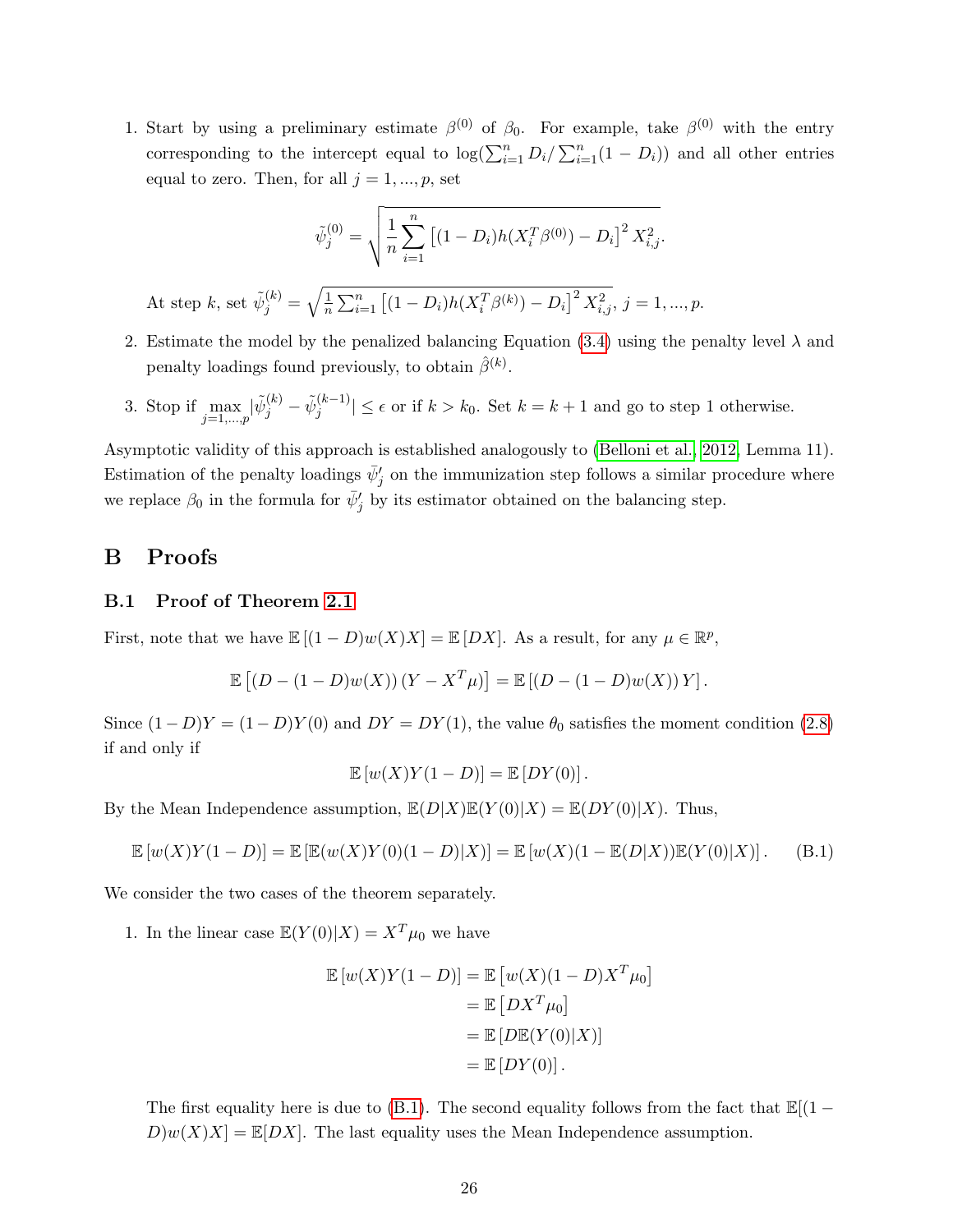2. Propensity score satisfies  $P(D = 1|X) = w(X)/(1 + w(X))$ . In this case, using [\(B.1\)](#page-25-0) we have

$$
\mathbb{E}\left[w(X)Y(1-D)\right] = \mathbb{E}\left[w(X)(1-P(D=1|X))\mathbb{E}(Y(0)|X)\right]
$$

$$
= \mathbb{E}\left[P(D=1|X)\mathbb{E}(Y(0)|X)\right]
$$

$$
= \mathbb{E}\left[\mathbb{E}(D|X)\mathbb{E}(Y(0)|X)\right]
$$

$$
= \mathbb{E}\left[DY(0)\right],
$$

where the last equality follows from the Mean Independence assumption.

 $\Box$ 

#### <span id="page-26-0"></span>B.2 Proof of Theorem [3.1](#page-13-2)

Denote the observed data by  $Z_i = (Y_i, D_i, X_i)$ , and by  $\pi_0$  the probability of being treated:  $\pi_0 :=$  $P(D=1)$ . The estimating moment function for  $\theta_0$  is  $g(Z, \theta, \eta) := [D - (1-D)h(X^T\beta)][Y - X^T\mu] D\theta$ . Recall that we define  $(\theta_0, \eta_0)$  as the values satisfying:

$$
\mathbb{E}g(Z,\theta_0,\eta_0)=0.
$$

All these quantities depend on the sample size  $n$  but for the sake of brevity we suppress this dependency in the notation except for the cases when we need it explicitly.

By the Taylor expansion and the linearity of the estimating function g in  $\theta$ , there exists  $t \in (0,1)$ such that

$$
\mathbb{E}_n[g(Z,\hat{\theta},\hat{\eta})] = \mathbb{E}_n[g(Z,\theta_0,\hat{\eta})] + \hat{\pi}(\theta_0 - \hat{\theta})
$$
  
=  $\hat{\pi}(\theta_0 - \hat{\theta}) + \mathbb{E}_n[g(Z,\theta_0,\eta_0)] + (\hat{\eta} - \eta_0)^T \mathbb{E}_n [\nabla_\eta g(Z,\theta_0,\eta_0)]$   
+  $\frac{1}{2}(\hat{\eta} - \eta_0)^T \mathbb{E}_n [\nabla_\eta^2 g(Z,\theta_0,\tilde{\eta})](\hat{\eta} - \eta_0),$ 

where  $\tilde{\eta} := t\eta_0 + (1-t)\hat{\eta}$  and  $\hat{\pi} = \frac{1}{n}$  $\frac{1}{n} \sum_{i=1}^{n} D_i$ . The immunized estimator satisfies  $\mathbb{E}_n[g(Z, \hat{\theta}, \hat{\eta})] = 0$ . Thus, we obtain

$$
\hat{\pi}\sqrt{n}(\hat{\theta}-\theta_0) = \underbrace{\sqrt{n}\mathbb{E}_n\left[g(Z,\theta_0,\eta_0)\right]}_{:=I_1} + \underbrace{2^{-1}\sqrt{n}(\hat{\eta}-\eta_0)^T\mathbb{E}_n\left[\nabla_\eta g(Z,\theta_0,\eta_0)\right]}_{:=I_2} + \underbrace{2^{-1}\sqrt{n}(\hat{\eta}-\eta_0)^T\mathbb{E}_n\left[\nabla_\eta^2 g(Z,\theta_0,\tilde{\eta})\right](\hat{\eta}-\eta_0)}_{:=I_3}.
$$

Now, to prove Theorem [3.1](#page-13-2) we proceed as follows. First, we show that  $I_1$  converges in distribution to a zero mean normal random variable with variance  $\mathbb{E}g^2(Z, \theta_0, \eta_0)$  (Step 1 below), while  $I_2$  and I<sub>3</sub> tend to zero in probability (Steps 2 and 3). This and the fact that  $\hat{\pi} \to \pi_0$  (a.s.) imply that  $\sqrt{n}(\hat{\theta} - \theta_0)$  is asymptotically normal with some positive variance, which in turn implies that  $\hat{\theta} \to \theta_0$  in probability. Finally, using this property we prove that  $\mathbb{E}_n \left[ g^2(Z_i, \hat{\theta}, \hat{\eta}) \right] \to \mathbb{E} g^2(Z, \theta_0, \eta_0)$ in probability (Step 4). Combining Steps 1 to 4 and using Slutsky lemma leads to the result of the theorem. Thus, to complete the proof of the theorem it remains to establish Steps 1 to 4.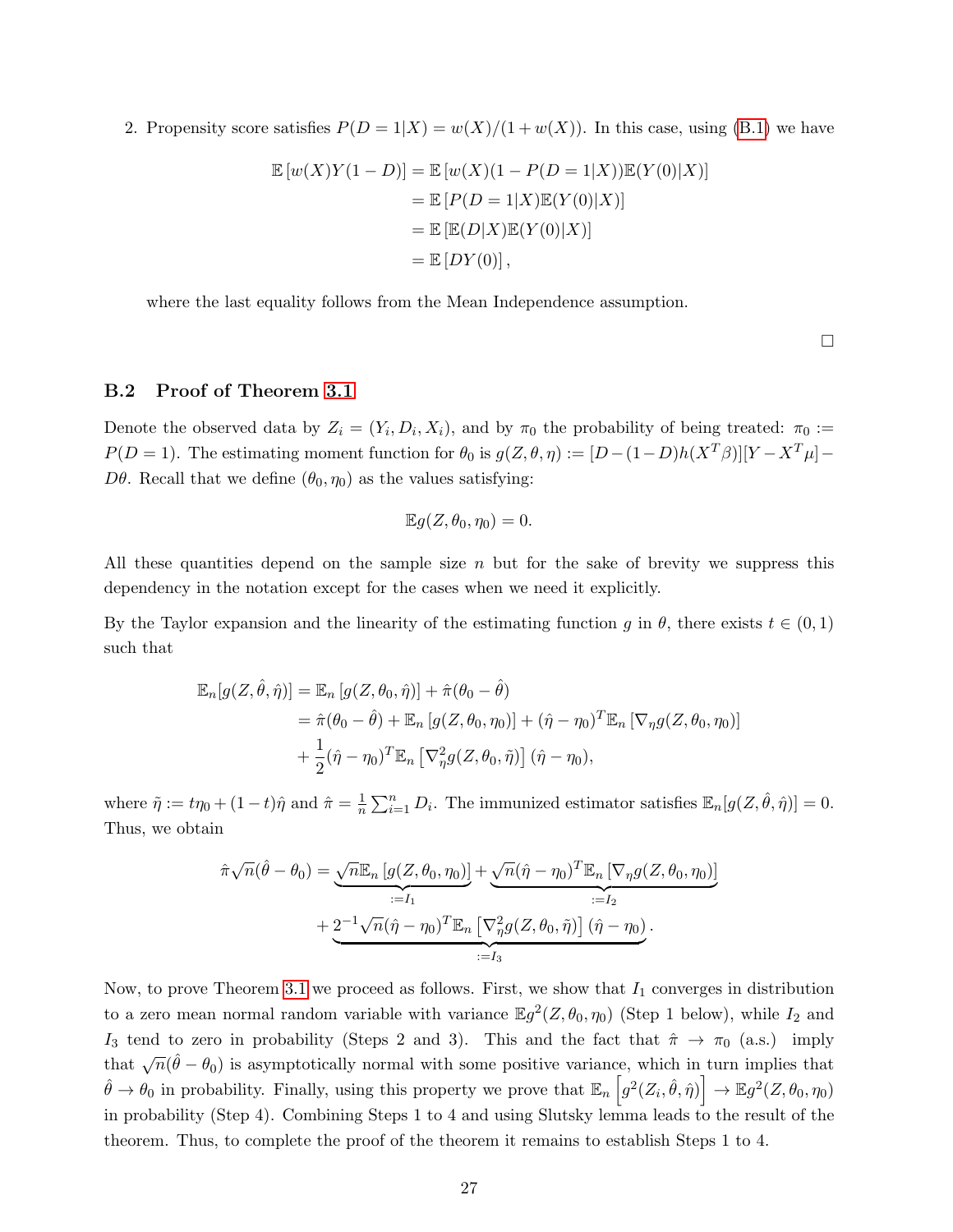#### Step 1

In this part, we write  $g_{i,n} := g(Z_i, \theta_0, \eta_0)$  (making the dependence on n explicit in the notation). Recall that  $\mathbb{E} g_{i,n} = 0$ . We apply the Lindeberg-Feller central limit theorem for triangular arrays by checking a Lyapunov condition. Since  $(g_{i,n})_{1\leq i\leq n}$  are i.i.d., it suffices to prove that

<span id="page-27-0"></span>
$$
\limsup_{n \to \infty} \frac{\mathbb{E}(g_{1,n}^{2+\delta})}{(\mathbb{E}g_{1,n}^2)^{1+\delta/2}} < \infty \tag{B.2}
$$

for some  $\delta > 0$ . Assumption [3.3\(](#page-11-0)i) implies that  $\mathbb{E}(g_{1,n}^{2+\delta})$  is bounded uniformly in n. Moreover,

$$
\mathbb{E}(g_{1,n}^2) = \pi_0 \mathbb{E} \left( (Y(1) - X^T \mu_0 - \theta_0)^2 | D = 1 \right) + (1 - \pi_0) \mathbb{E} \left( h(X^T \beta_0)^2 (Y(0) - X^T \mu_0)^2 | D = 0 \right).
$$

Due to Assumption [3.3\(](#page-11-0)ii) we have  $\mathbb{E}(g_{1,n}^2) \ge c_1$ , where  $c_1 > 0$  does not depend on n. Thus, [\(B.2\)](#page-27-0) holds. It follows that  $(\mathbb{E}(g_{1,n}^2))^{-1/2}I_1$  converges in distribution to a standard normal random variable.

#### Step 2

Set  $\psi_{j+p} = \psi'_j, j = 1, \ldots, p$ , and denote by  $\Psi$  a diagonal matrix of dimension 2p with diagonal elements  $\psi_j, j = 1, \ldots, 2p$ . Let also  $\bar{\Psi}$  be a diagonal matrix of dimension  $2p$  with diagonal elements  $\bar{\psi}_j = \sqrt{n^{-1} \sum_{i=1}^n U_{i,j}^2}$ ,  $j = 1, \ldots, 2p$ . By Assumption [3.6](#page-12-0) we have  $\psi_j \ge \bar{\psi}_j$ . Hence,

$$
|I_2| \leq \|\Psi(\hat{\eta} - \eta_0)\|_1 \|\Psi^{-1} \sqrt{n} \mathbb{E}_n \left[\nabla_\eta g(Z, \theta_0, \eta_0)\right]\|_\infty \leq \|\Psi(\hat{\eta} - \eta_0)\|_1 \|\bar{\Psi}^{-1} \sqrt{n} \mathbb{E}_n \left[\nabla_\eta g(Z, \theta_0, \eta_0)\right]\|_\infty.
$$

Here, the term  $\|\bar{\Psi}^{-1}\sqrt{n}\mathbb{E}_n\left[\nabla_\eta g(Z, \theta_0, \eta_0)\right]\|_\infty$  is a maximum of self-normalized sums of variables  $U_{i,j}$  and it can be bounded by using standard inequalities for self-normalized sums, cf. Lemma [C.1](#page-36-0) below. From the orthogonality conditions and Assumption [3.3](#page-11-0) we have  $\mathbb{E}(U_{i,j}) = 0$ ,  $\mathbb{E}(U_{i,j}^2) \ge c_1$ and  $\mathbb{E}(|U_{i,j}|^3) < \infty$  for any i and any j. By Lemma [C.1](#page-36-0) and the fact that  $\Phi^{-1}(1-a) \leq \sqrt{-2\log(a)}$ for all  $a \in (0,1)$  we obtain that, with probability tending to 1 as  $n \to \infty$ ,

$$
\|\bar{\Psi}^{-1}\sqrt{n}\mathbb{E}_n\left[\nabla_\eta g(Z,\theta_0,\eta_0)\right]\|_\infty \leq \Phi^{-1}(1-\gamma/2p) \leq \sqrt{2\log(2p/\gamma)} \lesssim \sqrt{\log(p)}.
$$

Next, inequalities [\(B.18\)](#page-32-0) and [\(B.23\)](#page-33-0) imply that  $\|\Psi(\hat{\eta} - \eta_0)\|_1 \lesssim (s/\kappa_{\Sigma})\sqrt{\log(p)/n}$  with probability tending to 1 as  $n \to \infty$ . Using these facts and the growth condition (i) in Assumption [3.5](#page-12-1) we conclude that  $I_2$  converges to 0 in probability as  $n \to \infty$ .

#### Step 3

Let  $\mathbf{H} := \mathbb{E}_n \left[ \nabla^2_{\eta} g(Z, \theta_0, \tilde{\eta}) \right] \in \mathbb{R}^{2p \times 2p}$  and let  $h_{k,j}$  be the elements of matrix **H**. We have

<span id="page-27-1"></span>
$$
|I_3| \le \frac{\sqrt{n}}{2} \|\hat{\eta} - \eta_0\|_{1}^2 \max_{1 \le k, j \le 2p} |h_{k,j}|.
$$
 (B.3)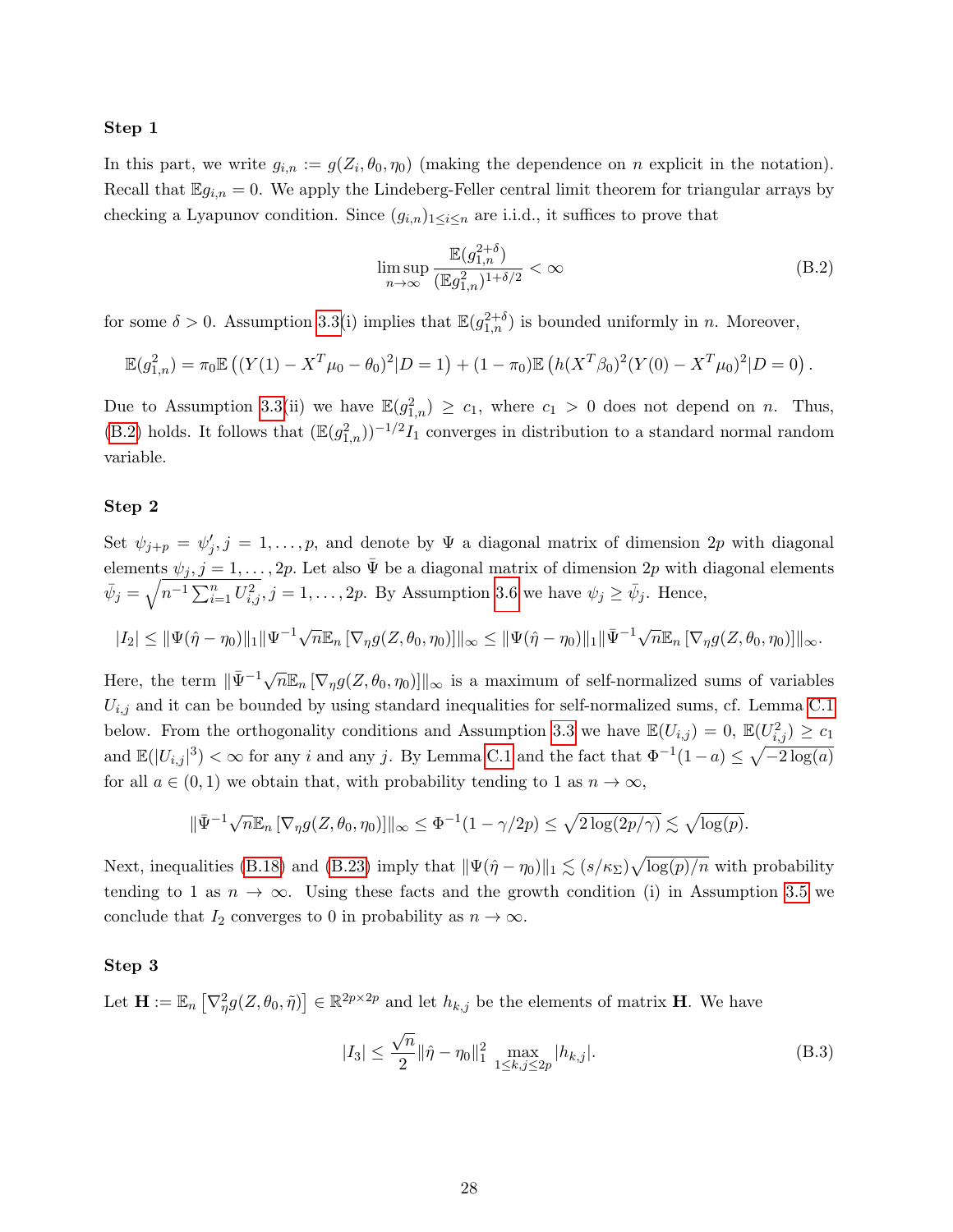We now control the random variable  $\max_{1 \leq k, j \leq 2p} |h_{k,j}|$ . To do this, we first note that

$$
\frac{\partial^2}{\partial \beta \partial \beta^T} g(Z, \theta, \eta) = -(1 - D)h''(X^T \beta) [Y - X^T \mu] X X^T,
$$
  

$$
\frac{\partial^2}{\partial \mu \partial \beta^T} g(Z, \theta, \eta) = \frac{\partial^2}{\partial \beta \partial \mu^T} g(Z, \theta, \eta) = (1 - D)h'(X^T \beta) X X^T,
$$
  

$$
\frac{\partial^2}{\partial \mu \partial \mu^T} g(Z, \theta, \eta) = 0.
$$

It follows that

$$
\max_{1 \le k,j \le 2p} |h_{k,j}| \le \max\left(\max_{1 \le k,j \le p} |\tilde{h}_{k,j}|, \max_{1 \le k,j \le p} |\bar{h}_{k,j}|\right),\tag{B.4}
$$

where

$$
\tilde{h}_{k,j} = \frac{1}{n} \sum_{i=1}^{n} (1 - D_i) h''(X_i^T \tilde{\beta})(Y_i - X_i \tilde{\mu}) X_{i,k} X_{i,j},
$$

and

$$
\bar{h}_{k,j} = \frac{1}{n} \sum_{i=1}^{n} (1 - D_i) h'(X_i^T \tilde{\beta}) X_{i,k} X_{i,j}.
$$

We now evaluate separately the terms  $\max_{1 \leq k, j \leq p} |\tilde{h}_{k,j}|$  and  $\max_{1 \leq k, j \leq p} |\bar{h}_{k,j}|$ . Note that  $\tilde{h}_{k,j}$  can be decomposed as

$$
\tilde{h}_{k,j} = \tilde{h}_{k,j,1} + \tilde{h}_{k,j,2} + \tilde{h}_{k,j,3} + \tilde{h}_{k,j,4},
$$

where

$$
\tilde{h}_{k,j,1} = n^{-1} \sum_{i=1}^{n} (1 - D_i) h''(X_i^T \beta_0)(Y_i - X_i^T \mu_0) X_{i,k} X_{i,j},
$$
\n
$$
\tilde{h}_{k,j,2} = n^{-1} \sum_{i=1}^{n} (1 - D_i) h''(X_i^T \beta_0) X_i^T (\mu_0 - \tilde{\mu}) X_{i,k} X_{i,j},
$$
\n
$$
\tilde{h}_{k,j,3} = n^{-1} \sum_{i=1}^{n} (1 - D_i) (h''(X_i^T \tilde{\beta}) - h''(X_i^T \beta_0))(Y_i - X_i^T \mu_0) X_{i,k} X_{i,j},
$$
\n
$$
\tilde{h}_{k,j,4} = n^{-1} \sum_{i=1}^{n} (1 - D_i) (h''(X_i^T \tilde{\beta}) - h''(X_i^T \beta_0)) X_i^T (\mu_0 - \tilde{\mu}) X_{i,k} X_{i,j}.
$$

It follows from Assumption [3.3](#page-11-0) that, for all  $k, j$ ,

<span id="page-28-0"></span>
$$
|\tilde{h}_{k,j,2}| \le C \|\mu_0 - \hat{\mu}\|_1. \tag{B.5}
$$

Here and in what follows we denote by  $C$  positive constants depending only on  $K$  that can be different on different appearences. Next, from Assumptions [3.3](#page-11-0) and [3.2](#page-11-2) (i) we obtain that, for all  $k, j,$ 

<span id="page-28-1"></span>
$$
|\tilde{h}_{k,j,3}| \le C \|\beta_0 - \hat{\beta}\|_1, \quad |\tilde{h}_{k,j,4}| \le C \|\beta_0 - \hat{\beta}\|_1 \|\mu_0 - \hat{\mu}\|_1.
$$
 (B.6)

From [\(B.5\)](#page-28-0), [\(B.6\)](#page-28-1), Theorem [3.2](#page-13-0) and the growth condition (i) in Assumption [3.5](#page-12-1) we find that, with probability tending to 1 as  $n \to \infty$ ,

<span id="page-28-2"></span>
$$
\max_{1 \le k, j \le p} (|\tilde{h}_{k,j,2}| + |\tilde{h}_{k,j,3}| + |\tilde{h}_{k,j,4}|) \lesssim (s/\kappa_{\Sigma})\sqrt{\log(p)/n} \lesssim 1.
$$
 (B.7)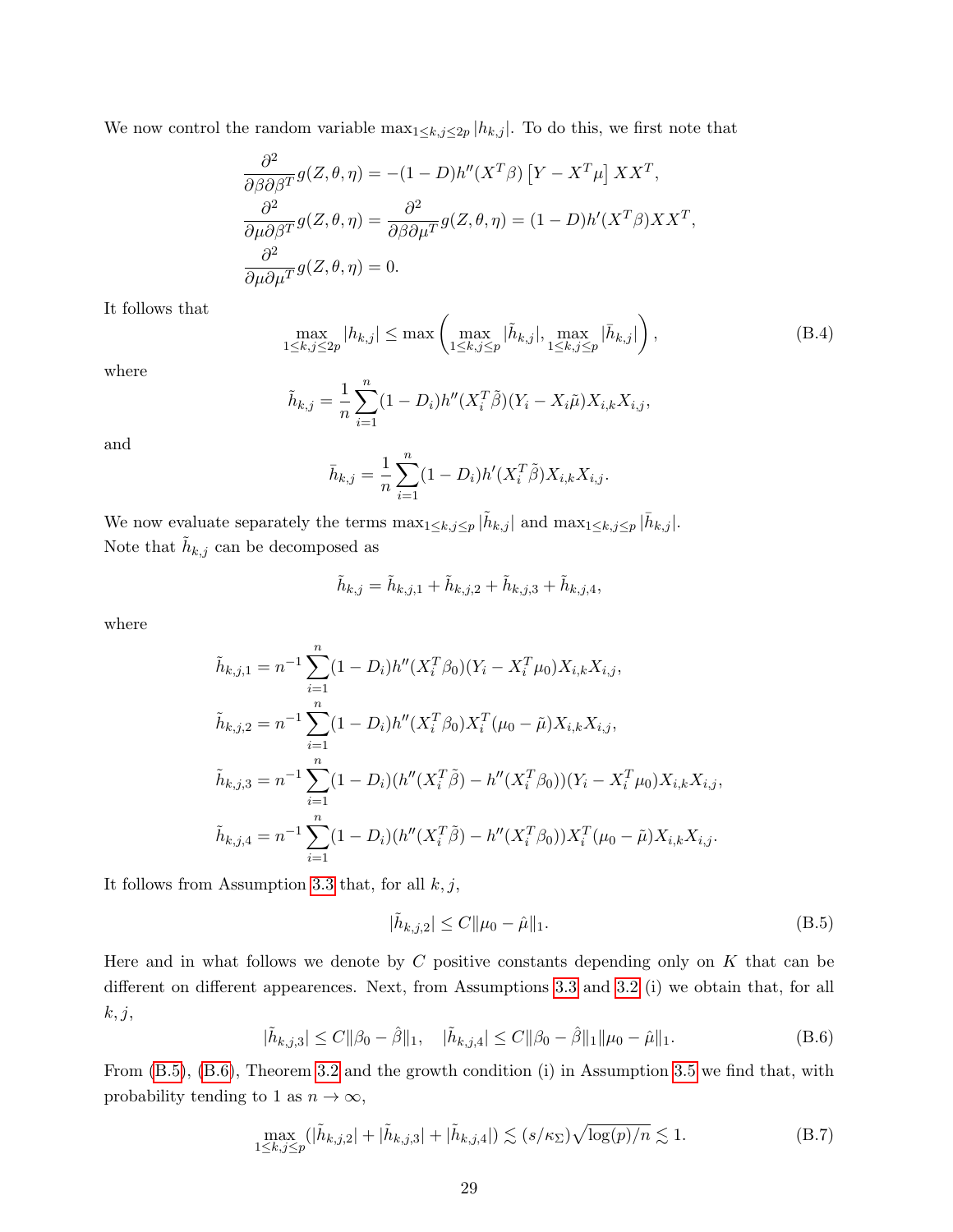Next, again from Assumption [3.3,](#page-11-0) we deduce that  $|\mathbb{E}(\tilde{h}_{k,j,1})| \leq C$ , while by Hoeffding's inequality

$$
P(|\tilde{h}_{k,j,1} - \mathbb{E}(\tilde{h}_{k,j,1})| \ge x) \le 2\exp(-Cnx^2), \quad \forall x > 0.
$$

This and the union bound imply that there exists  $C > 0$  large enough such that, with probability tending to 1 as  $n \to \infty$ ,

<span id="page-29-0"></span>
$$
\max_{1 \le k,j \le p} |\tilde{h}_{k,j,1}| \le C(1 + \sqrt{\log(p)/n}) \lesssim 1.
$$
\n(B.8)

Finally, combining [\(B.7\)](#page-28-2) and [\(B.8\)](#page-29-0) we obtain that, with probability tending to 1 as  $n \to \infty$ ,

$$
\max_{1 \leq k, j \leq p} |\tilde{h}_{k,j}| \lesssim 1.
$$

Quite similarly, we get that with probability tending to 1 as  $n \to \infty$ ,

$$
\max_{1 \le k, j \le p} |\bar{h}_{k,j}| \lesssim 1.
$$

Thus, with probability tending to 1 as  $n \to \infty$  we have  $\max_{1 \leq k,j \leq 2p} |h_{k,j}| \lesssim 1$ . On the other hand,  $\|\hat{\eta}-\eta_0\|_1 \lesssim (s/\kappa_{\Sigma})\sqrt{\log(p)/n}$  with probability tending to 1 as  $n \to \infty$  due to Theorem [3.2.](#page-13-0) Using these facts together with  $(B.3)$  and the growth condition (i) in Assumption [3.5](#page-12-1) we conclude that  $I_3$ tends to 0 in probability as  $n \to \infty$ .

#### Step 4

We now prove that if  $\hat{\theta} \to \theta_0$  in probability then  $\frac{1}{n} \sum_{i=1}^n g^2(Z_i, \hat{\theta}, \hat{\eta}) \to \mathbb{E} g^2(Z, \theta_0, \eta_0)$  in probability as  $n \to \infty$ . We have

$$
g(Z, \theta, \eta) = [D - (1 - D)h(X^T \beta)][Y - X^T \mu] - D\theta.
$$

Theorem [3.2](#page-13-0) and the growth condition (i) in Assumption [3.5](#page-12-1) imply that  $\|\beta_0 - \hat{\beta}\|_1$  is bounded by 1 on an event  $\mathcal{A}_n$  of probability tending to 1 as  $n \to \infty$ . Using Assumption [3.3](#page-11-0) we deduce that, on the event  $\mathcal{A}_n$ , the values  $X_i^T \beta_0$  and  $X_i^T \hat{\beta}$  for all i belong to a subset of R of diameter at most  $2K$ . On the other hand, Assumption [3.2](#page-11-2) (i) implies that function  $h$  is bounded and Lipschitz on any compact subset of R. Therefore, using again Assumption [3.3](#page-11-0) we find that on the event  $\mathcal{A}_n$  we have  $|h(X_i^T \beta_0) - h(X_i^T \hat{\beta})| \leq C ||\beta_0 - \hat{\beta}||_1$  for all i. It follows from this remark and from Assumption [3.3](#page-11-0) that, on the event  $\mathcal{A}_n$ ,

$$
|g(Z_i, \hat{\theta}, \hat{\eta}) - g(Z_i, \theta_0, \eta_0)| \leq |\hat{\theta} - \theta_0| + |h(X_i^T \beta_0) - h(X_i^T \hat{\beta})||Y - X^T \mu_0| + |h(X_i^T \hat{\beta})||X_i^T(\mu_0 - \hat{\mu})|
$$
  

$$
\leq |\hat{\theta} - \theta_0| + C \left( \|\beta_0 - \hat{\beta}\|_1 + \|\mu_0 - \hat{\mu}\|_1 + \|\mu_0 - \hat{\mu}\|_1 \|\beta_0 - \hat{\beta}\|_1 \right) := \zeta_n
$$

for all *i*. Also note that, due to Assumption [3.3,](#page-11-0) the random variables  $g(Z_i, \theta_0, \eta_0)$  are a.s. uniformly bounded. Thus, using the equality  $b^2 - a^2 = (b - a)^2 + 2a(b - a)$ ,  $\forall a, b \in \mathbb{R}$ , we get that, on the event  $\mathcal{A}_n$ ,

$$
|g^2(Z_i, \hat{\theta}, \hat{\eta}) - g^2(Z_i, \theta_0, \eta_0)| \le C(\zeta_n^2 + \zeta_n).
$$

for all i. Using this fact together with Theorem [3.2,](#page-13-0) the growth condition (i) in Assumption [3.5](#page-12-1) and the convergence  $\hat{\theta} \to \theta_0$  in probability we find that  $\frac{1}{n} \sum_{i=1}^n g^2(Z_i, \hat{\theta}, \hat{\eta}) - \frac{1}{n}$  $\frac{1}{n}\sum_{i=1}^n g^2(Z_i,\theta_0,\eta_0) \rightarrow$ 0 in probability as  $n \to \infty$ . We conclude by applying the law of large numbers to the sum 1  $\frac{1}{n} \sum_{i=1}^{n} g^{2}(Z_{i})$  $, \theta_0, \eta_0$ ).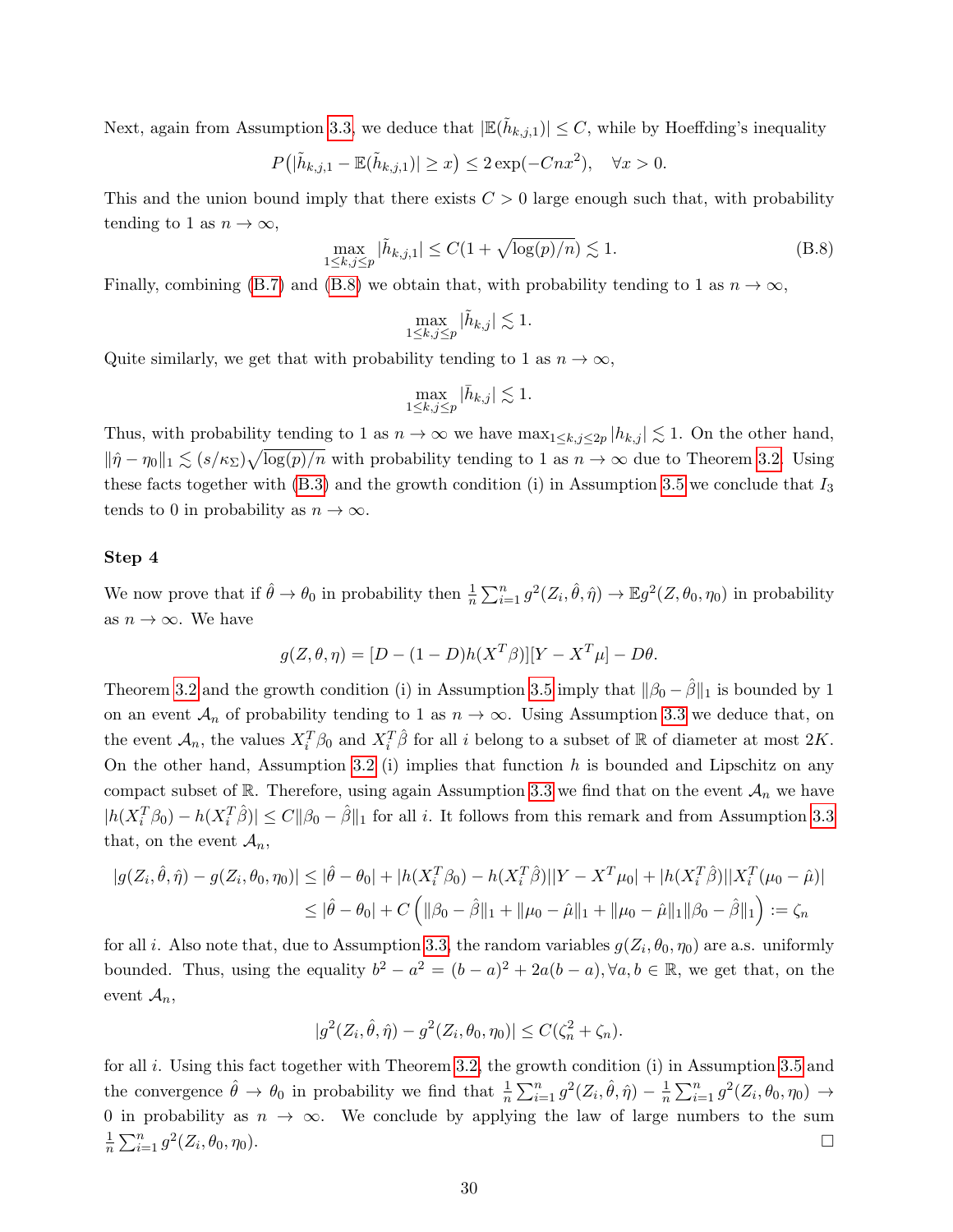#### <span id="page-30-0"></span>B.3 Proof of Theorem [3.2](#page-13-0)

#### B.3.1 Proof of [\(3.14\)](#page-13-1)

Recall that  $\hat{\beta}$  is defined as:

$$
\hat{\beta} \in \underset{\beta \in \mathbb{R}^p}{\arg \min} \left( \frac{1}{n} \sum_{i=1}^n [(1 - D_i)H(X_i^T \beta) - D_i X_i^T \beta] + \lambda \sum_{j=1}^p \psi_j |\beta_j| \right) \tag{B.9}
$$

with penalty loadings satisfying Assumption [3](#page-12-0).6. Let  $\Psi_d \in \mathbb{R}^{p \times p}$  be the diagonal matrix with diagonal entries  $\psi_1,\ldots,\psi_p$ . Let also  $\bar{\Psi}_d \in \mathbb{R}^{p \times p}$  be a diagonal matrix with diagonal entries  $\bar{\psi}_j = \sqrt{n^{-1} \sum_{i=1}^n U_{i,j}^2}$ ,  $j = 1, \ldots, p$ . We denote by  $S_0 \subseteq \{1, \ldots, p\}$  the set of indices of non-zero components of  $\beta_0$ . By assumption, Card $(S_0) = ||\beta_0||_0 \leq s_{\beta}$ .

#### Step 1: Concentration Inequality

We first bound the sup-norm of the gradient of the objective function using Lemma [C.1.](#page-36-0) Recall that for  $1 \leq j \leq p$  we have  $U_{i,j} = [(1-D_i)h(X_i^T \beta_0) - D_i]X_{i,j}$ . Set  $\mathcal{S}_j := \frac{1}{\sqrt{2}}$  $\frac{1}{\overline{n}}\sum_{i=1}^{n}U_{i,j}/\bar{\psi}_j$  and consider the event

$$
\mathcal{B} := \left\{ \frac{1}{n} \max_{1 \leq j \leq p} \left| \sum_{i=1}^{n} \frac{U_{i,j}}{\overline{\psi}_j} \right| \leq \frac{\lambda}{c} \right\}.
$$

By construction, the random variables  $U_{i,j}$  are i.i.d.,  $\mathbb{E}(U_{i,j}) = 0$ ,  $\mathbb{E}(U_{i,j}^2) \ge c_1$  and  $\mathbb{E}(|U_{i,j}|^3) \le C_1$ by Assumptions [3.3](#page-11-0) and [3.2.](#page-11-2) Using these remarks, [3.6](#page-12-0) and Lemma [C.1](#page-36-0) we obtain

$$
P(\mathcal{B}^C) = P\left(\frac{c}{\sqrt{n}} \max_{1 \le j \le p} |\mathcal{S}_j| > c\Phi^{-1}(1 - \gamma/2p)/\sqrt{n}\right)
$$
  
= 
$$
P\left(\max_{1 \le j \le p} |\mathcal{S}_j| > \Phi^{-1}(1 - \gamma/2p)\right) = o(1) \text{ as } n \to \infty.
$$

#### Step 2: Restricted Eigenvalue condition for the empirical Gram matrix

The empirical Gram matrix is

$$
\hat{\Sigma} := \frac{1}{n} \sum_{i=1}^{n} (1 - D_i) X_i X_i^T = \frac{1}{n} \sum_{i=1}^{n} (1 - D_i)^2 X_i X_i^T.
$$

We also recall the Restricted Eigenvalue (RE) condition [\(Bickel et al., 2009\)](#page-22-9). For a non-empty subset  $S \subseteq \{1, \ldots, p\}$  and  $\alpha > 0$ , define the set:

$$
C[S, \alpha] := \{ v \in \mathbb{R}^p : ||v_{S^C}||_1 \le \alpha ||v_S||_1, v \ne 0 \}
$$
(B.10)

where  $S^C$  stands for the complement of S. Then, for given  $s \in \{1, \ldots, p\}$  and  $\alpha > 0$ , the matrix  $\hat{\Sigma}$ satisfies the RE(s,  $\alpha$ ) condition if there exists  $\kappa(\hat{\Sigma}) > 0$  such that

<span id="page-30-1"></span>
$$
\min_{\substack{S \subseteq \{1,\ldots,p\}: \\ \text{Card}(S) \le s}} \min_{v \in \mathcal{C}[S,\alpha]} \frac{v^T \hat{\Sigma} v}{\|v_S\|_2^2} \ge \kappa(\hat{\Sigma}).\tag{B.11}
$$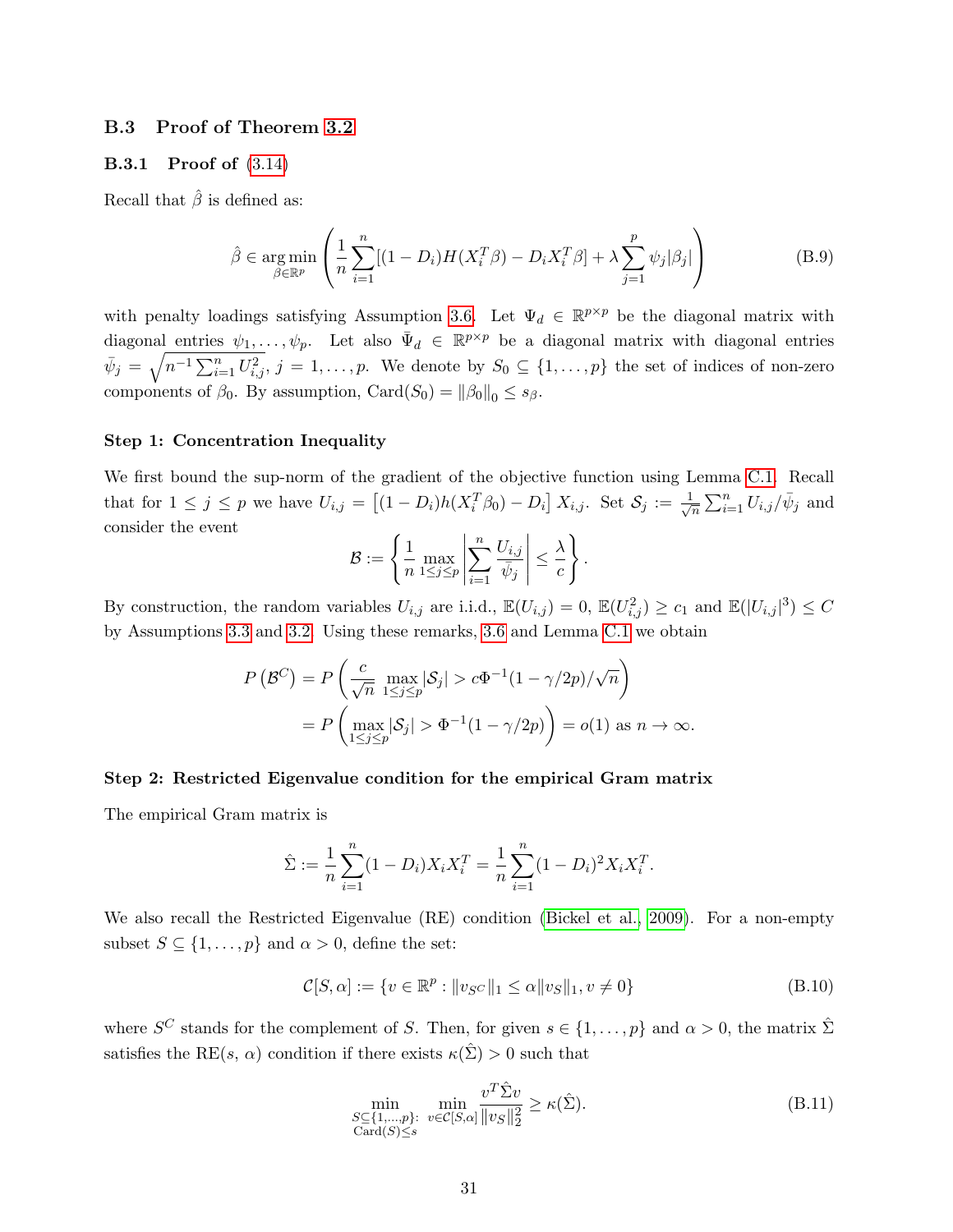We now use Lemma [C.2,](#page-37-1) stated and proved in Section [C](#page-36-1) below. Note that Assumption [3.5](#page-12-1) implies [\(C.2\)](#page-37-0) therein and set  $V_i = (1 - D_i)X_i$ . Then, for any  $s \in [1, p/2]$  and  $\alpha > 0$ ,  $\hat{\Sigma}$  satisfies the RE(s,  $\alpha$ ) condition, with  $\kappa(\hat{\Sigma}) = c_* \kappa_{\Sigma}$  where  $c_* \in (0,1)$  is an absolute constant, with probability tending to 1 as  $n \to \infty$ .

#### Step 3: Basic inequality

At this step, we prove that with probability tending to 1 as  $n \to \infty$ ,  $\hat{\beta}$  satisfies the following inequality (further called the basic inequality):

<span id="page-31-2"></span>
$$
\tau(\hat{\beta} - \beta_0)^T \hat{\Sigma}(\hat{\beta} - \beta_0) \le 2\lambda \left( \|\Psi_d \beta_0\|_1 - \|\Psi_d \hat{\beta}\|_1 \right) + \frac{2\lambda}{c} \|\Psi_d(\hat{\beta} - \beta_0)\|_1, \tag{B.12}
$$

where  $\tau > 0$  is a constant that does not depend on n.

By optimality of  $\hat{\beta}$  we have

<span id="page-31-0"></span>
$$
\frac{1}{n}\sum_{i=1}^n[\gamma_{\hat{\beta}}(X_i,D_i)-\gamma_{\beta_0}(X_i,D_i)] \leq \lambda \left(\|\Psi_d\beta_0\|_1-\|\Psi_d\hat{\beta}\|_1\right),
$$

where  $\gamma_{\beta}(X, D) := (1 - D)H(X^T\beta) - DX^T\beta$ . Subtracting the inner product of the gradient  $\nabla_\beta \gamma_{\beta_0}(X_i, D_i)$  and  $\hat{\beta} - \beta_0$  on both sides we find

$$
\frac{1}{n} \sum_{i=1}^{n} [\gamma_{\hat{\beta}}(X_i, D_i) - \gamma_{\beta_0}(X_i, D_i) - ((1 - D_i)h(X_i^T \beta_0) - D_i) (\hat{\beta} - \beta_0)^T X_i]
$$
\n
$$
\leq \lambda \left( \|\Psi_d \beta_0\|_1 - \|\Psi_d \hat{\beta}\|_1 \right) - \frac{1}{n} \sum_{i=1}^{n} ((1 - D_i)h(X_i^T \beta_0) - D_i) (\hat{\beta} - \beta_0)^T X_i.
$$
\n(B.13)

Using Taylor expansion we get that there exists  $0 \le t \le 1$  such that

<span id="page-31-1"></span>
$$
\frac{1}{n} \sum_{i=1}^{n} \gamma_{\hat{\beta}}(X_i, D_i) - \gamma_{\beta_0}(X_i, D_i) - ((1 - D_i)h(X_i^T \beta_0) - D_i) (\hat{\beta} - \beta_0)^T X_i
$$

$$
= \frac{1}{2} (\hat{\beta} - \beta_0)^T \left[ \frac{1}{n} \sum_{i=1}^{n} (1 - D_i) X_i X_i^T h'(X_i^T \tilde{\beta}) \right] (\hat{\beta} - \beta_0),
$$

where  $\tilde{\beta} = t\hat{\beta} + (1-t)\beta_0$ . Plugging this into [\(B.13\)](#page-31-0) and using the facts that  $|\sum_i a_i b_i| \le ||a||_1 ||b||_{\infty}$ and  $\psi_j \ge \bar{\psi}_j$  we get that, on the event  $\mathcal{B}$ , which occurs with probability tending to 1 as  $n \to \infty$ :

$$
\frac{1}{2}(\hat{\beta} - \beta_0)^T \left[ \frac{1}{n} \sum_{i=1}^n (1 - D_i) X_i X_i^T h'(X_i^T \tilde{\beta}) \right] (\hat{\beta} - \beta_0)
$$
\n
$$
\leq \lambda \left( \|\Psi_d \beta_0\|_1 - \|\Psi_d \hat{\beta}\|_1 \right) - \frac{1}{n} \sum_{i=1}^n \left( (1 - D_i) h(X_i^T \beta_0) - D_i \right) (\hat{\beta} - \beta_0)^T X_i
$$
\n
$$
\leq \lambda \left( \|\Psi_d \beta_0\|_1 - \|\Psi_d \hat{\beta}\|_1 \right) + \max_{1 \leq j \leq p} \left| \frac{1}{n} \sum_{i=1}^n \frac{X_{i,j}}{\bar{\psi}_j} \left( (1 - D_i) h(X_i^T \beta_0) - D_i \right) \right| \|\Psi_d(\hat{\beta} - \beta_0)\|_1
$$
\n
$$
\leq \lambda \left( \|\Psi_d \beta_0\|_1 - \|\Psi_d \hat{\beta}\|_1 \right) + \frac{\lambda}{c} \|\Psi_d(\hat{\beta} - \beta_0)\|_1.
$$
\n(B.14)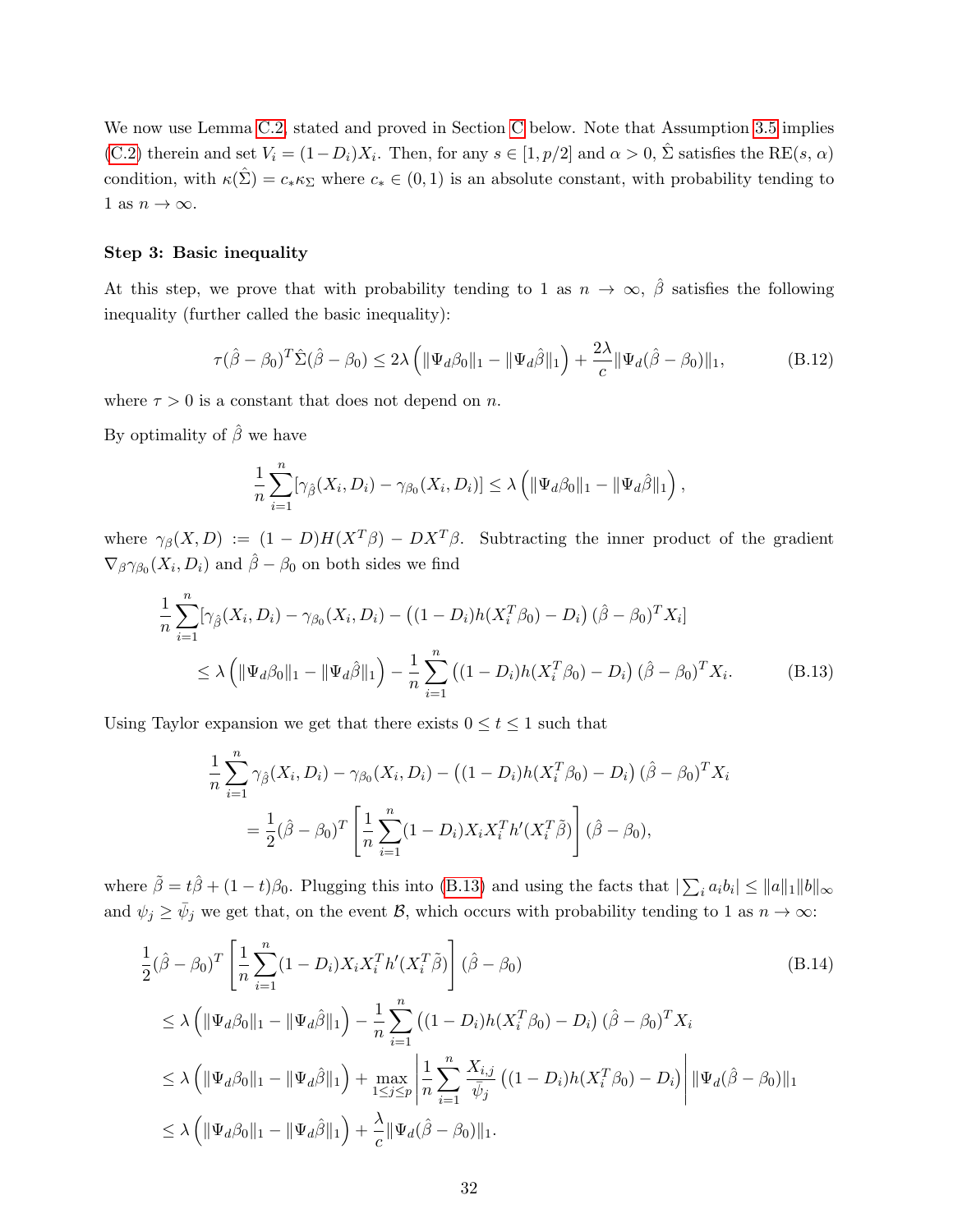By Assumption [3.2](#page-11-2) we have  $h' > 0$ , which implies that the left-hand side of [\(B.14\)](#page-31-1) is non-negative. Hence we have, under the event  $\mathcal{B}$ ,

$$
0 \leq \lambda \left( \|\Psi_d \beta_0\|_1 - \|\Psi_d \hat{\beta}\|_1 \right) + (\lambda/c) \|\Psi_d(\hat{\beta} - \beta_0)\|_1.
$$

which implies that

<span id="page-32-1"></span>
$$
\|\Psi_d \hat{\beta}\|_1 \le c_0 \|\Psi_d \beta_0\|_1 \tag{B.15}
$$

where  $c_0 = (c+1)/(c-1)$ . By Assumption [3.6,](#page-12-0) we have  $\max_j \psi_j \leq \max_j \psi_{j,\max} \leq \bar{\psi}$  where  $\bar{\psi} > 0$  is a constant that does not depend on n. On the other hand, Assumption [3.3\(](#page-11-0)ii) and the fact that the random variables  $U_{i,j}^2$  are uniformly bounded implies that  $\min_j \psi_j \geq \sqrt{c_1/2} := \psi$  with probability tending to 1 as  $n \to \infty$  (this follows immediately from Hoeffding's inequality, the union bound and the fact that  $\log(p)/n \to 0$  due to Assumption [3.5\(](#page-12-1)i)). These remarks and [\(B.15\)](#page-32-1) imply that, with probability tending to 1 as  $n \to \infty$ ,

<span id="page-32-2"></span>
$$
\|\hat{\beta}\|_1 \le c_0 \frac{\bar{\psi}}{\underline{\psi}} \|\beta_0\|_1.
$$
 (B.16)

We now use Assumption [3.2\(](#page-11-2)ii). If  $\|\beta_0\|_1 \le c_3$ , then  $\|\hat{\beta}\|_1 \le c_0(\bar{\psi}/\psi)c_3$  with probability tending to 1 as  $n \to \infty$ , so that  $\min_{i=1,\dots,n} h'(X_i^T \tilde{\beta}) \ge h'(-K \max(1, c_0 \frac{\tilde{\psi}}{\psi})c_3) > 0$  w  $(\frac{\psi}{\psi})c_3$  > 0 where we have used Assumptions [3.3\(](#page-11-0)i) and [3.2.](#page-11-2) Otherwise, given Assumption [3.2\(](#page-11-2)ii),  $h' \ge c_2$  on the whole real line so obviously  $\min_{i=1,\dots,n} h'(X_i^T\tilde{\beta}) \geq c_2$ . It follows that there exists  $\tau > 0$  that does not depend on n such that, with probability tending to 1 as  $n \to \infty$ ,

$$
\tau v^T \hat{\Sigma} v \le v^T \left[ \frac{1}{n} \sum_{i=1}^n (1 - D_i) X_i X_i^T h'(X_i^T \tilde{\beta}) \right] v, \quad \forall \ v \in \mathbb{R}^p.
$$
 (B.17)

Using [\(B.17\)](#page-32-2) with  $v = \hat{\beta} - \beta_0$  and combining it with inequality [\(B.14\)](#page-31-1) yields [\(B.12\)](#page-31-2).

#### Step 4: Control of the  $\ell_1$ -error for  $\hat{\beta}$

We prove that with probability tending to 1 as  $n \to \infty$ ,

<span id="page-32-0"></span>
$$
\|\Psi_d(\hat{\beta}-\beta_0)\|_1 \le \left(\frac{c}{c-1}\right) \frac{4\bar{\psi}^2 \lambda s_\beta}{c_* \tau \kappa_\Sigma}, \qquad \|\hat{\beta}-\beta_0\|_1 \le \left(\frac{c}{c-1}\right) \frac{4\bar{\psi}^2 \lambda s_\beta}{\psi c_* \tau \kappa_\Sigma}.
$$
 (B.18)

It suffices to prove the first inequality in [\(B.18\)](#page-32-0). The second inequality follows as an immediate consequence.

We will use the basic inequality [\(B.12\)](#page-31-2). First, we bound  $\|\Psi_d\beta_0\|_1 - \|\Psi_d\hat{\beta}\|_1$ . By the triangular inequality,

$$
\|\Psi_d\beta_{0,S_0}\|_1 - \|\Psi_d\hat{\beta}_{S_0}\|_1 \le \|\Psi_d(\beta_{0,S_0} - \hat{\beta}_{S_0})\|_1.
$$

Furthermore,

$$
\begin{aligned} \|\Psi_d\beta_{0,S_0^C}\|_1 - \|\Psi_d\hat{\beta}_{S_0^C}\|_1 &= 2\|\Psi_d\beta_{0,S_0^C}\|_1 - \|\Psi_d\beta_{0,S_0^C}\|_1 - \|\Psi_d\hat{\beta}_{S_0^C}\|_1 \\ &\le 2\|\Psi_d\beta_{0,S_0^C}\|_1 - \|\Psi_d(\beta_{0,S_0^C} - \hat{\beta}_{S_0^C})\|_1 \\ &\le -\|\Psi_d(\beta_{0,S_0^C} - \hat{\beta}_{S_0^C})\|_1. \end{aligned}
$$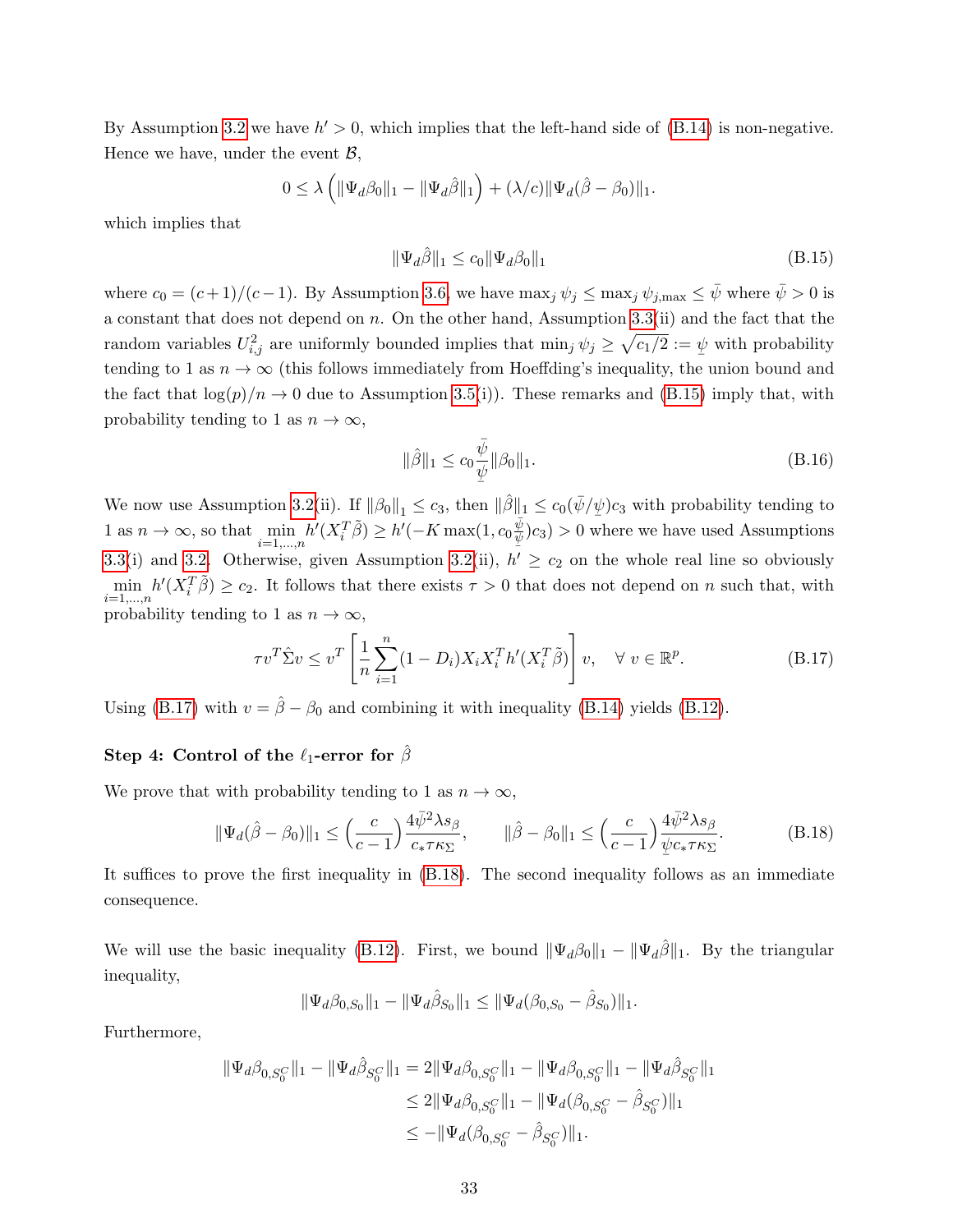The last inequality follows from the fact that  $\|\beta_{0,S_0^C}\|_1 = 0$ . Hence,

<span id="page-33-3"></span><span id="page-33-1"></span>
$$
\|\Psi_d\beta_0\|_1 - \|\Psi_d\hat{\beta}\|_1 + \frac{1}{c} \|\Psi_d(\hat{\beta} - \beta_0)\|_1
$$
  

$$
\leq \left(1 + \frac{1}{c}\right) \|\Psi_d(\hat{\beta}_{S_0} - \beta_{0,S_0})\|_1 - \left(1 - \frac{1}{c}\right) \|\Psi_d(\hat{\beta}_{S_0^C} - \beta_{0,S_0^C})\|_1.
$$
 (B.19)

Plugging this result in [\(B.12\)](#page-31-2) we get, with probability tending to 1 as  $n \to \infty$ ,

<span id="page-33-4"></span>
$$
(\hat{\beta} - \beta_0)^T \hat{\Sigma} (\hat{\beta} - \beta_0)
$$
  

$$
\leq \frac{2\lambda}{\tau} \left[ \left( 1 + \frac{1}{c} \right) \| \Psi_d (\hat{\beta}_{S_0} - \beta_{0,S_0}) \|_1 - \left( 1 - \frac{1}{c} \right) \| \Psi_d (\hat{\beta}_{S_0^C} - \beta_{0,S_0^C}) \|_1 \right],
$$
 (B.20)

and thus

$$
(\hat{\beta} - \beta_0)^T \hat{\Sigma} (\hat{\beta} - \beta_0) + \frac{2\lambda}{\tau} \left( 1 - \frac{1}{c} \right) \|\Psi_d(\hat{\beta} - \beta_0)\|_1 \le \frac{4\lambda}{\tau} \|\Psi_d(\hat{\beta}_{S_0} - \beta_{0,S_0})\|_1
$$
(B.21)  

$$
\le \frac{4\lambda \bar{\psi} \sqrt{s_{\beta}}}{\tau} \|\hat{\beta}_{S_0} - \beta_{0,S_0}\|_2,
$$

where we have used the fact that Card( $S_0$ )  $\leq s_\beta$  due to Assumption [3.1.](#page-10-0) Recall that  $c > 1$ . From inequality [\(B.20\)](#page-33-1) and the fact that  $(\hat{\beta} - \beta_0)^T \hat{\Sigma} (\hat{\beta} - \beta_0) \geq 0$  we obtain a cone condition  $\Psi_d(\hat{\beta}-\beta_0) \in \mathcal{C}[S_0,c_0]$  for  $\Psi_d(\hat{\beta}-\beta_0)$ , which in turn implies (with probability tending to 1 as  $n \to \infty$ ) a cone condition  $\hat{\beta} - \beta_0 \in \mathcal{C}[S_0, c_0\bar{\psi}/\psi]$  for  $\hat{\beta} - \beta_0$ . Therefore, using [\(B.11\)](#page-30-1) (where we recall that  $\kappa(\hat{\Sigma}) = c_* \kappa_{\Sigma}$ , we obtain that, with probability tending to 1 as  $n \to \infty$ ,

$$
(\hat{\beta} - \beta_0)^T \hat{\Sigma}(\hat{\beta} - \beta_0) + \frac{2\lambda}{\tau} \left(1 - \frac{1}{c}\right) \|\Psi_d(\hat{\beta} - \beta_0)\|_1 \leq \frac{4\lambda \bar{\psi}\sqrt{s_{\beta}}}{\tau} \sqrt{\frac{(\hat{\beta} - \beta_0)^T \hat{\Sigma}(\hat{\beta} - \beta_0)}{c_{\ast} \kappa_{\Sigma}}}.
$$

Using here the inequality  $ab \leq (a^2 + b^2)/2$ ,  $\forall a, b > 0$ , we find that, with probability tending to 1 as  $n \to \infty$ ,

$$
\frac{1}{2}(\hat{\beta} - \beta_0)^T \hat{\Sigma}(\hat{\beta} - \beta_0) + \frac{2\lambda}{\tau} \left(1 - \frac{1}{c}\right) \|\Psi_d(\hat{\beta} - \beta_0)\|_1 \le \frac{8\lambda^2 \bar{\psi}^2 s_\beta}{\tau^2 c_* \kappa_\Sigma}.
$$
\n(B.22)

which implies the first inequality in [\(B.18\)](#page-32-0). Since  $\lambda \lesssim \sqrt{\log(p)/n}$  the proof of [\(3.14\)](#page-13-1) is complete.

#### B.3.2 Proof of [\(3.15\)](#page-13-1)

Recall that  $\hat{\mu}$  is defined as:

$$
\hat{\mu} \in \underset{\mu \in \mathbb{R}^p}{\arg \min} \left( \frac{1}{n} \sum_{i=1}^n (1 - D_i) h'(X_i^T \hat{\beta}) \left( Y_i - X_i^T \mu \right)^2 + \lambda' \sum_{j=1}^p \psi'_j |\mu_j| \right).
$$

Let  $\Psi' \in \mathbb{R}^{p \times p}$  denote the diagonal matrix with diagonal entries  $\psi'_1, \ldots, \psi'_p$ . We will prove that, with probability tending to 1 as  $n \to \infty$ ,

<span id="page-33-2"></span><span id="page-33-0"></span>
$$
\|\Psi'(\hat{\mu} - \mu_0)\|_1 \lesssim \frac{s}{\kappa_{\Sigma}} \sqrt{\frac{\log(p)}{n}}.
$$
\n(B.23)

Using an argument analogous to that after [\(B.15\)](#page-32-1) we easily get that [\(B.23\)](#page-33-0) implies [\(3.15\)](#page-13-1).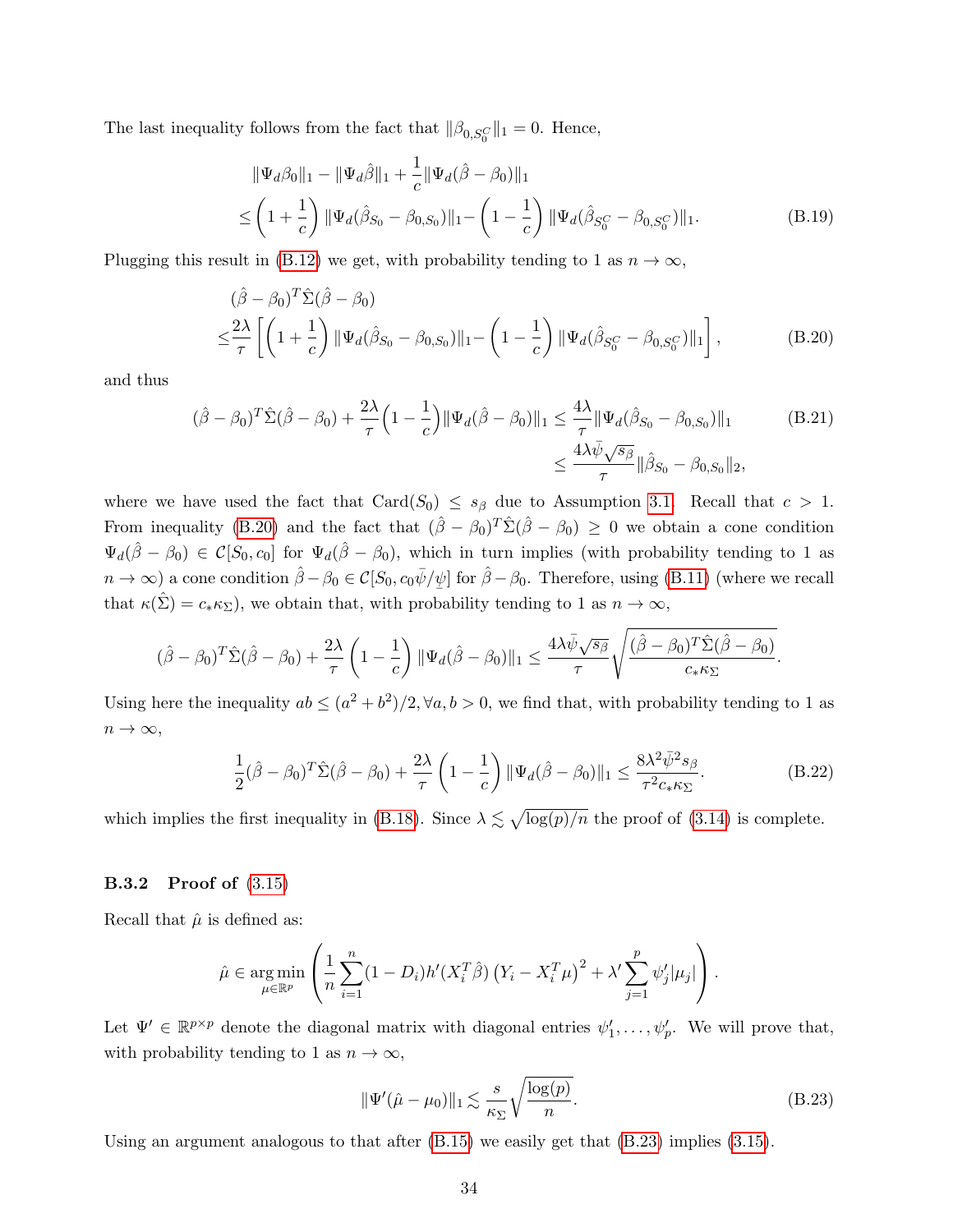#### Step 1: Concentration inequality

Define  $V_{ij} := (1 - D_i)h'(X_i^T \beta_0) [Y_i - X_i^T \mu_0] X_{i,j}, S'_j := \frac{1}{\sqrt{3}}$  $\frac{1}{n} \sum_{i=1}^{n} V_{ij} / \psi'_j$  and consider the event  $\mathcal{B}^\prime:=\Big\{ \frac{2}{\tau}$  $\frac{2}{n}$  max<br> $\frac{n!}{\leq j \leq p}$  $\begin{array}{c} \begin{array}{c} \begin{array}{c} \end{array}\\ \begin{array}{c} \end{array}\\ \begin{array}{c} \end{array}\\ \begin{array}{c} \end{array}\\ \begin{array}{c} \end{array}\\ \begin{array}{c} \end{array}\\ \begin{array}{c} \end{array}\\ \begin{array}{c} \end{array}\\ \begin{array}{c} \end{array}\\ \begin{array}{c} \end{array}\\ \begin{array}{c} \end{array}\\ \begin{array}{c} \end{array}\\ \begin{array}{c} \end{array}\\ \begin{array}{c} \end{array}\\ \begin{array}{c} \end{array}\\ \begin{array}{c} \end{array}\\ \begin{array}{c} \end{array}\\ \begin$  $\sum_{n=1}^{\infty}$  $V_{ij}$  $\overline{\psi_j'}$  $\begin{array}{c} \begin{array}{c} \begin{array}{c} \end{array}\\ \begin{array}{c} \end{array}\\ \begin{array}{c} \end{array}\\ \begin{array}{c} \end{array}\\ \begin{array}{c} \end{array}\\ \begin{array}{c} \end{array}\\ \begin{array}{c} \end{array}\\ \begin{array}{c} \end{array}\\ \begin{array}{c} \end{array}\\ \begin{array}{c} \end{array}\\ \begin{array}{c} \end{array}\\ \begin{array}{c} \end{array}\\ \begin{array}{c} \end{array}\\ \begin{array}{c} \end{array}\\ \begin{array}{c} \end{array}\\ \begin{array}{c} \end{array}\\ \begin{array}{c} \end{array}\\ \begin$  $\leq \frac{\lambda'}{a}$ c ) .

The random variables  $V_{ij}$ ,  $i = 1, ..., n$ , are i.i.d. and  $\mathbb{E}(V_{ij}) = 0$ ,  $\mathbb{E}(V_{ij}^2) \ge c_1$  and  $\mathbb{E}(|V_{ij}|^3) < C$  for all  $i, j$  by Assumptions [3.2](#page-11-2) and [3.3.](#page-11-0) Using Assumptions [3.1,](#page-10-0) [3.6,](#page-12-0) and Lemma [C.1](#page-36-0) we obtain

 $i=1$ 

$$
P(\mathcal{B}'^C) = P\left(\frac{c}{\sqrt{n}} \max_{1 \le j \le p} |\mathcal{S}'_j| > c\Phi^{-1}(1 - \gamma/2p)/\sqrt{n}\right)
$$
  
= 
$$
P\left(\max_{1 \le j \le p} |\mathcal{S}'_j| > \Phi^{-1}(1 - \gamma/2p)\right) = o(1) \text{ as } n \to \infty.
$$

#### Step 2: Control of the  $\ell_1$ -error for  $\hat{\mu}$

Introduce the notation  $\gamma_{\beta,\mu}(Z_i) = (1 - D_i)h'(X_i^T\beta)(Y_i - X_i^T\mu)^2$ . It follows from the definition of  $\hat{\mu}$  that

$$
\frac{1}{n}\sum_{i=1}^n[\gamma_{\hat{\beta},\hat{\mu}}(Z_i)-\gamma_{\hat{\beta},\mu_0}(Z_i)]\leq \lambda' \left(\|\Psi'\mu_0\|_1\;-\|\Psi'\hat{\mu}\|_1\right).
$$

Here

$$
\frac{1}{n} \sum_{i=1}^{n} [\gamma_{\hat{\beta},\hat{\mu}}(Z_i) - \gamma_{\hat{\beta},\mu_0}(Z_i)] = (\hat{\mu} - \mu_0)^T \left( \frac{1}{n} \sum_{i=1}^{n} (1 - D_i) h'(X_i^T \hat{\beta}) X_i X_i^T \right) (\hat{\mu} - \mu_0) + \frac{2}{n} \sum_{i=1}^{n} (1 - D_i) h'(X_i^T \hat{\beta}) (Y_i - X_i^T \mu_0) X_i^T (\mu_0 - \hat{\mu}).
$$

Therefore,

$$
(\hat{\mu} - \mu_0)^T \left( \frac{1}{n} \sum_{i=1}^n (1 - D_i) h'(X_i^T \hat{\beta}) X_i X_i^T \right) (\hat{\mu} - \mu_0)
$$
  
 
$$
\leq \lambda' \left( \|\Psi'\mu_0\|_1 - \|\Psi'\hat{\mu}\|_1 \right) + \frac{2}{n} \sum_{i=1}^n (1 - D_i) h'(X_i^T \beta_0) (Y_i - X_i^T \mu_0) X_i^T (\hat{\mu} - \mu_0) + R_n, \qquad (B.24)
$$

where

$$
R_n = \frac{2}{n} \sum_{i=1}^n (1 - D_i) \left[ h'(X_i^T \hat{\beta}) - h'(X_i^T \beta_0) \right] (Y_i - X_i^T \mu_0) X_i^T (\hat{\mu} - \mu_0)
$$
  
= 
$$
\frac{2}{n} \sum_{i=1}^n (1 - D_i) (Y_i - X_i^T \mu_0) h''(X_i^T \hat{\beta}) X_i^T (\hat{\beta} - \beta_0) X_i^T (\hat{\mu} - \mu_0)
$$

with  $\tilde{\beta} = t\hat{\beta} + (1-t)\beta_0$  for some  $t \in [0,1]$ . Introducing the matrix

<span id="page-34-0"></span>
$$
A = \frac{2}{n} \sum_{i=1}^{n} (1 - D_i)(Y_i - X_i^T \mu_0) h''(X_i^T \tilde{\beta}) X_i X_i^T,
$$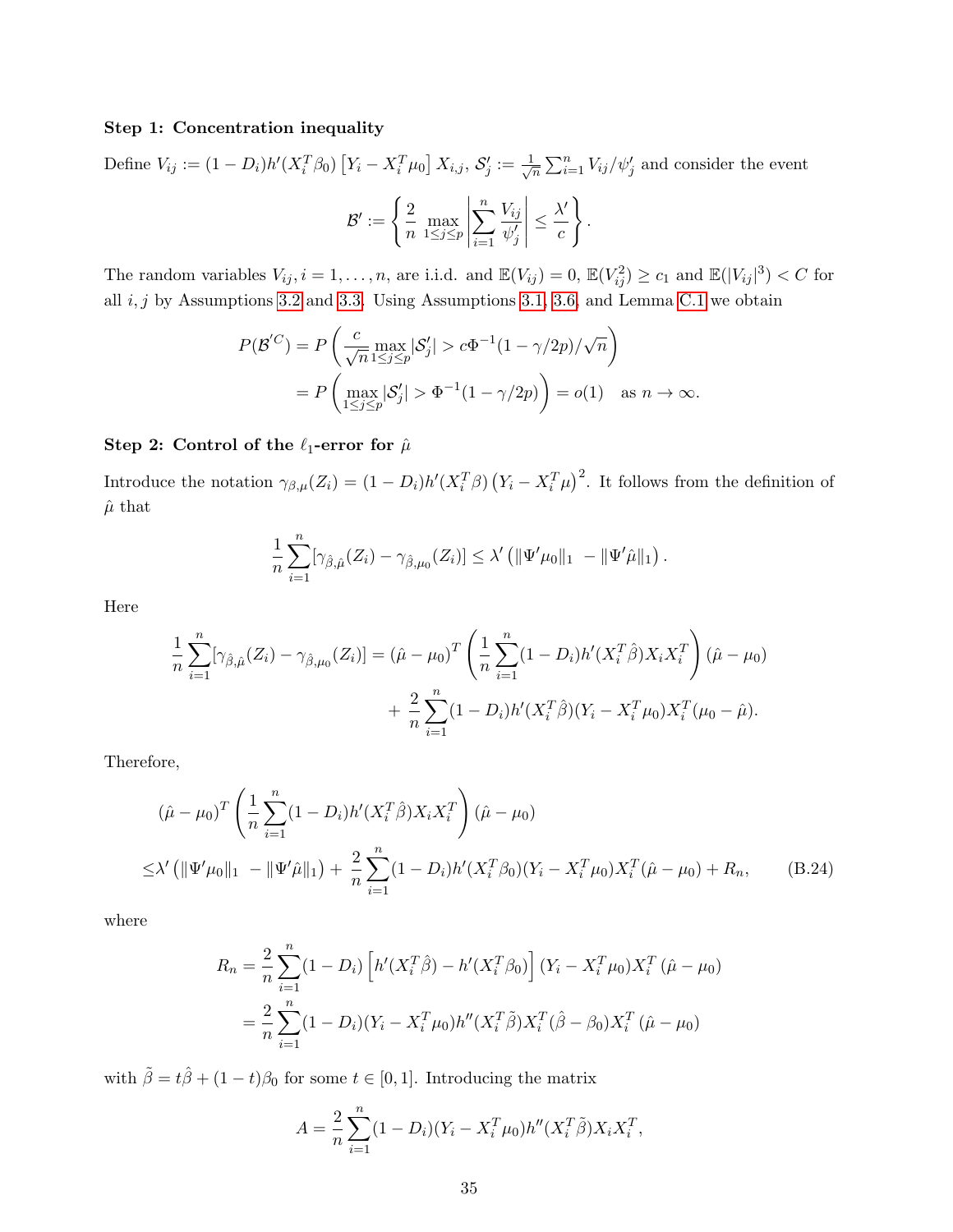we can write

<span id="page-35-1"></span><span id="page-35-0"></span>
$$
R_n = (\hat{\beta} - \beta_0)^T A(\hat{\mu} - \mu_0).
$$

From [\(B.24\)](#page-34-0) we deduce that on the event  $\mathcal{B}'$  that occurs with probability tending to 1 as  $n \to \infty$ ,

$$
(\hat{\mu} - \mu_0)^T \left( \frac{1}{n} \sum_{i=1}^n (1 - D_i) h'(X_i^T \hat{\beta}) X_i X_i^T \right) (\hat{\mu} - \mu_0)
$$
  
 
$$
\leq \lambda' \left( \| \Psi' \mu_0 \|_1 - \| \Psi' \hat{\mu} \|_1 \right) + \frac{\lambda'}{c} \| \Psi' (\hat{\mu} - \mu_0) \|_1 + (\hat{\beta} - \beta_0)^T A (\hat{\mu} - \mu_0).
$$

We now use [\(B.17\)](#page-32-2) (noticing that  $\hat{\beta} = \tilde{\beta}$  for  $t = 1$ ) to obtain that, with probability tending to 1 as  $n \to \infty$ ,

$$
\tau (\hat{\mu} - \mu_0)^T \hat{\Sigma} (\hat{\mu} - \mu_0) \le \lambda' \left( \|\Psi'\mu_0\|_1 - \|\Psi'\hat{\mu}\|_1 \right) + \frac{\lambda'}{c} \|\Psi'(\hat{\mu} - \mu_0)\|_1
$$
  
+  $(\hat{\beta} - \beta_0)^T A(\hat{\mu} - \mu_0).$  (B.25)

Next, observe that, with probability tending to 1 as  $n \to \infty$ ,

$$
(\hat{\beta} - \beta_0)^T A (\hat{\mu} - \mu_0) - (\tau/2)(\hat{\mu} - \mu_0)^T \hat{\Sigma} (\hat{\mu} - \mu_0) \le C (\hat{\beta} - \beta_0)^T \hat{\Sigma} (\hat{\beta} - \beta_0)
$$
(B.26)

where  $C > 0$  is a constant that does not depend on n. To see this, set  $u_i = (\hat{\beta} - \beta_0)^T X_i$   $v_i =$  $(\hat{\mu} - \mu_0)^T X_i$  and  $a_i = (Y_i - X_i^T \mu_0) h'' (X_i^T \tilde{\beta})$ . We have

$$
(\hat{\beta} - \beta_0)^T A(\hat{\mu} - \mu_0) - (\tau/2)(\hat{\mu} - \mu_0)^T \hat{\Sigma}(\hat{\mu} - \mu_0) = \frac{\tau}{2n} \sum_{i=1}^n (1 - D_i) \left(\frac{4a_i}{\tau} u_i v_i - v_i^2\right)
$$
  

$$
\leq \frac{1}{\tau n} \sum_{i=1}^n (1 - D_i) a_i^2 u_i^2.
$$

This implies  $(B.26)$  since  $(3.14)$  and Assumptions  $3.3(i)$  and  $3.2$  garantee that, with probability tending to 1 as  $n \to \infty$ , we have  $\max_i |a_i| \leq C$  for a constant  $C > 0$  that does not depend on n. We also note that, due to [\(B.22\)](#page-33-2), with probability tending to 1 as  $n \to \infty$ ,

<span id="page-35-3"></span><span id="page-35-2"></span>
$$
(\hat{\beta} - \beta_0)^T \hat{\Sigma} (\hat{\beta} - \beta_0) \lesssim \frac{\lambda^2 s_\beta}{\kappa_\Sigma} \lesssim \frac{s_\beta \log(p)}{n\kappa_\Sigma}.
$$
 (B.27)

Combining [\(B.25\)](#page-35-1), [\(B.26\)](#page-35-0) and [\(B.27\)](#page-35-2) we finally get that, with probability tending to 1 as  $n \to \infty$ ,

$$
\frac{\tau}{2} (\hat{\mu} - \mu_0)^T \hat{\Sigma} (\hat{\mu} - \mu_0) \le \lambda' \left( \|\Psi'\mu_0\|_1 - \|\Psi'\hat{\mu}\|_1 + \frac{1}{c} \|\Psi'(\hat{\mu} - \mu_0)\|_1 \right) + \frac{\bar{c}s_\beta \log(p)}{n\kappa_\Sigma}, \quad (B.28)
$$

where  $\bar{c} > 0$  is a constant that does not depend on n. Let  $S_1 \subseteq \{1, \ldots, p\}$  denote the set of indices of non-zero components of  $\mu_0$ . By assumption,  $Card(S_1) = ||\mu_0||_0 \leq s_{\mu}$ . The same argument as in [\(B.19\)](#page-33-3) (where we replace  $\beta_0$ ,  $\hat{\beta}$ ,  $\Psi_d$ ,  $S_0$  by  $\mu_0$ ,  $\hat{\mu}$ ,  $\Psi'$ ,  $S_1$ , respectively) yields

$$
\|\Psi'\mu_0\|_1 - \|\Psi'\hat{\mu}\|_1 + \frac{1}{c}\|\Psi'(\hat{\mu} - \mu_0)\|_1
$$
  

$$
\leq (1 + \frac{1}{c})\|\Psi'(\hat{\mu}_{S_1} - \mu_{0,S_1})\|_1 - (1 - \frac{1}{c})\|\Psi'(\hat{\mu}_{S_1^C} - \mu_{0,S_1^C})\|_1.
$$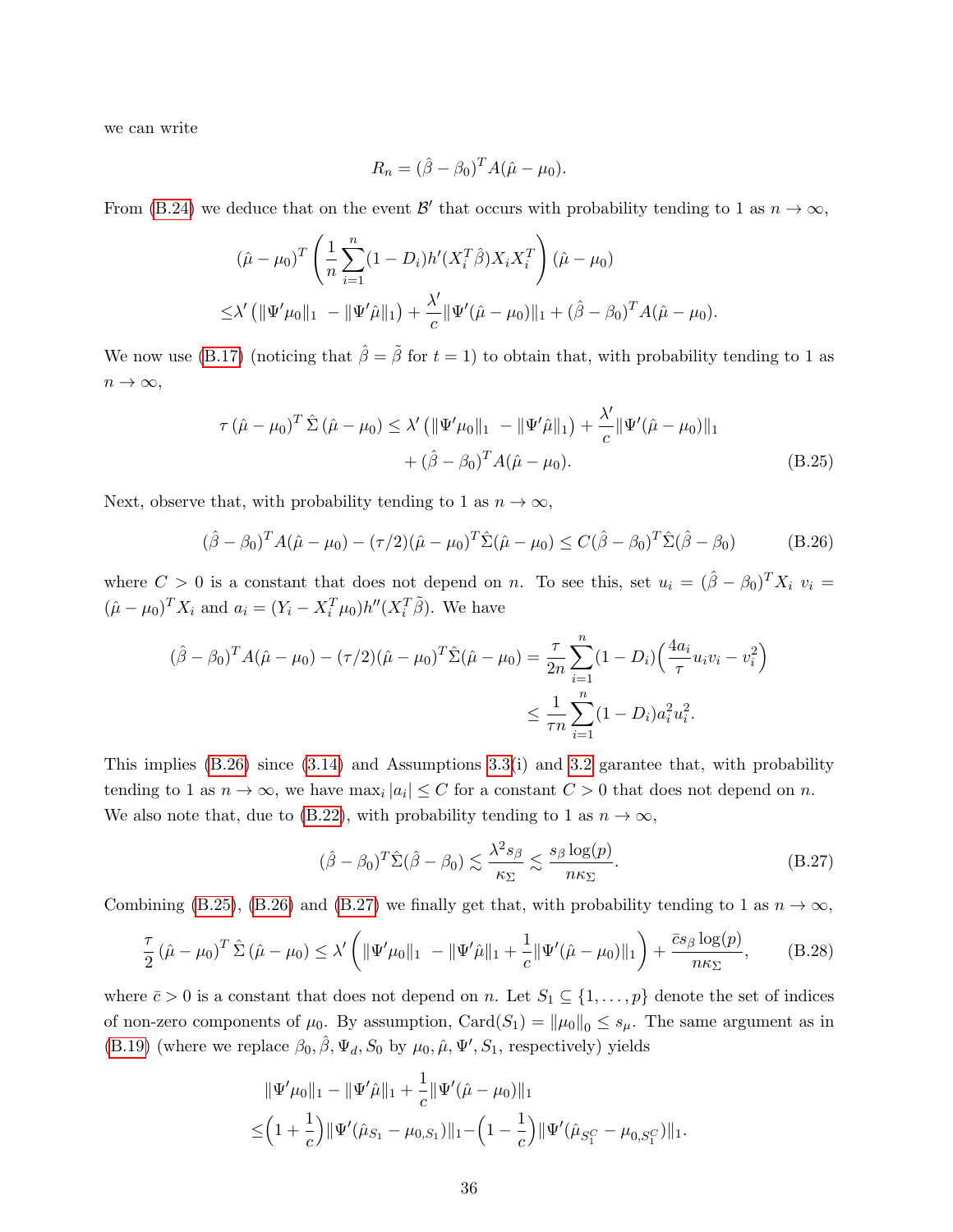This and [\(B.28\)](#page-35-3) imply that, with probability tending to 1 as  $n \to \infty$ ,

$$
\frac{\tau}{2} (\hat{\mu} - \mu_0)^T \hat{\Sigma} (\hat{\mu} - \mu_0) + \lambda' \left( 1 - \frac{1}{c} \right) \|\Psi'(\hat{\mu} - \mu_0)\|_1 \le 4\lambda' \|\Psi'(\hat{\mu}_{S_1} - \mu_{0,S_1})\|_1 + \frac{\bar{c}s_\beta \log(p)}{n\kappa_\Sigma}, \quad (B.29)
$$

where we have used the fact that  $c > 1$ . We now consider two cases:

1. 
$$
\lambda' \|\Psi'(\hat{\mu}_{S_1} - \mu_{0,S_1})\|_1 \le \frac{\bar{c}s_\beta \log(p)}{n\kappa_\Sigma}
$$
. In this case, inequality (B.29) implies

<span id="page-36-2"></span>
$$
\|\Psi'(\hat{\mu}-\mu_0)\|_1 \lesssim \frac{s_\beta \log(p)}{\lambda' n \kappa_\Sigma}
$$

and [\(B.23\)](#page-33-0) follows immediately since  $\sqrt{\log(p)/n} \lesssim \lambda'$ . Consequently, [\(3.15\)](#page-13-1) holds in this case.

2. 
$$
\lambda' \|\Psi'(\hat{\mu}_{S_1} - \mu_{0,S_1})\|_1 > \frac{\bar{c}s_\beta \log(p)}{n\kappa_{\Sigma}}
$$
. Then with probability tending to 1 as  $n \to \infty$  we have

$$
\frac{\tau}{2} (\hat{\mu} - \mu_0)^T \hat{\Sigma} (\hat{\mu} - \mu_0) + \lambda' \left( 1 - \frac{1}{c} \right) \|\Psi'(\hat{\mu} - \mu_0)\|_1 \leq 5\lambda' \|\Psi'(\hat{\mu}_{S_1} - \mu_{0,S_1})\|_1.
$$

This inequality is analogous to [\(B.21\)](#page-33-4). In particular, it implies the cone condition, which now takes the form  $\|\Psi'(\hat{\mu}_{S_0^C} - \mu_{0,S_0^C})\|_1 \leq \alpha \|\Psi'(\hat{\mu}_{S_0} - \mu_{0,S_0})\|_1$  with  $\alpha = 5c/(c-1)$ . Therefore, we can use an argument based on the Restricted Eigenvalue condition, which is completely analogous to that after inequality [\(B.21\)](#page-33-4) (we omit the details here). It leads to the following analog of [\(B.22\)](#page-33-2):

$$
\left(\hat{\mu} - \mu_0\right)^T \hat{\Sigma} \left(\hat{\mu} - \mu_0\right) + C\lambda' \|\Psi'(\hat{\mu} - \mu_0)\|_1 \lesssim \frac{(\lambda')^2 s_\mu}{\kappa_\Sigma},\tag{B.30}
$$

where  $C > 0$  is a constant that does not depend on n. Since  $\lambda' \lesssim \sqrt{\log(p)/n}$  we get [\(B.23\)](#page-33-0). Thus, the proof of  $(3.15)$  is complete.

# <span id="page-36-1"></span>C Auxiliary Lemmas

<span id="page-36-0"></span>Lemma C.1 (Deviation of maximum of self-normalized sums) Consider

$$
\mathcal{S}_j := \sum_{i=1}^n U_{i,j} \left( \sum_{i=1}^n U_{i,j}^2 \right)^{-1/2},
$$

where  $U_{i,j}$  are independent random variables across i with mean zero and for all i, j we have  $\mathbb{E}[|U_{i,j}|^3] \leq C_1$ ,  $\mathbb{E}[U_{i,j}^2] \geq C_2$  for some positive constants  $C_1, C_2$  independent of n. Let  $p = p(n)$ satisfy the condition  $\log(p) = o(n^{1/3})$  and let  $\gamma = \gamma(n) \in (0, 2p)$  be such that  $\log(1/\gamma) \lesssim \log(p)$ . Then,

$$
P\left(\max_{1\leq j\leq p}|\mathcal{S}_j| > \Phi^{-1}(1-\gamma/2p)\right) = \gamma(1+o(1))
$$

as  $n \to \infty$ .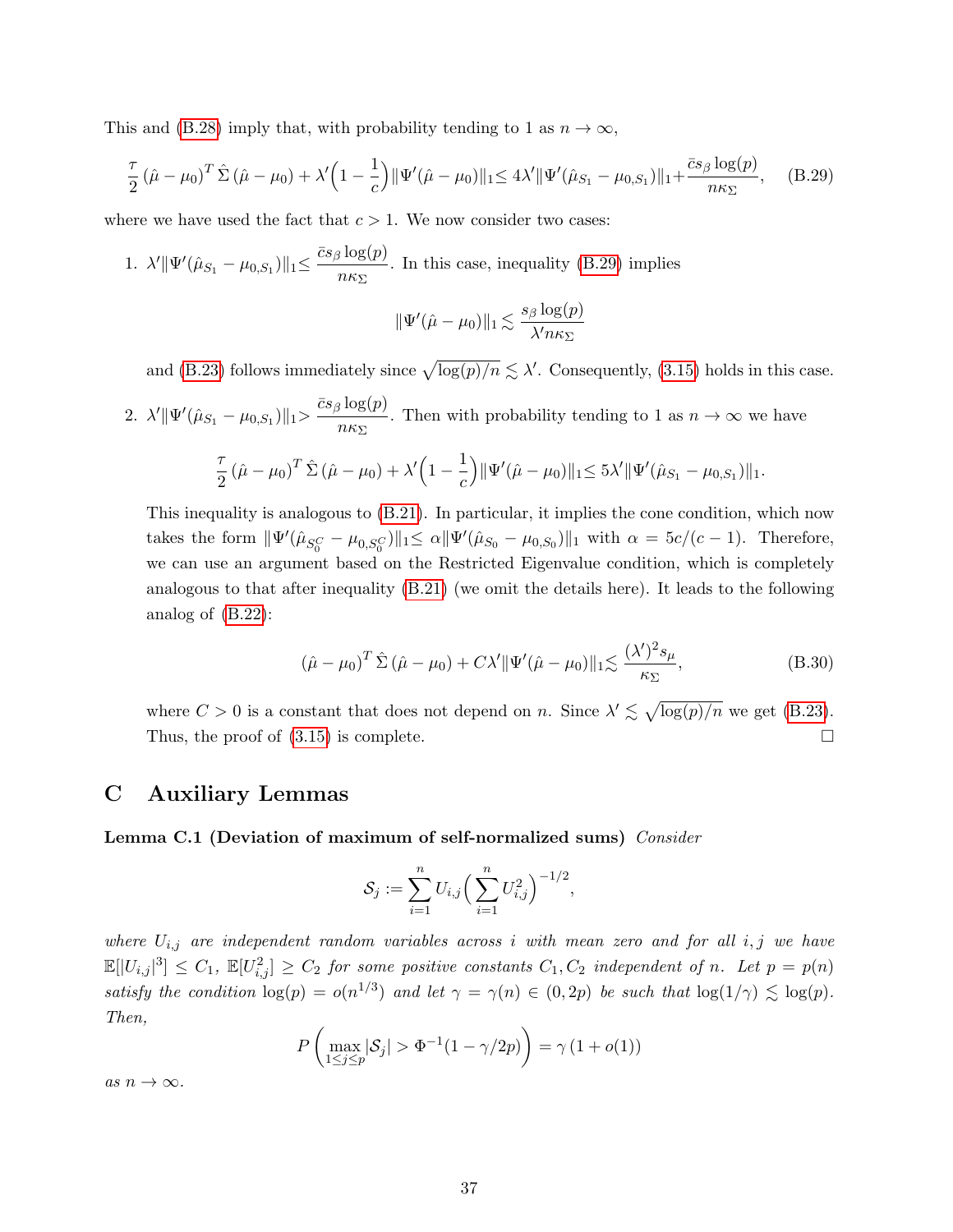**Proof.** We use a corollary of a result from de la Peña et al. [\(2009\)](#page-22-13) given by [Belloni et al.](#page-22-10) [\(2012,](#page-22-10) p.2409), which in our case can be stated as follows. Let  $S_j$  and  $U_{i,j}$  satisfy the assumptions of the present lemma. If there exist positive numbers  $\ell > 0, \gamma > 0$  such that

<span id="page-37-2"></span>
$$
0 < \Phi^{-1}(1 - \gamma/2p) \le \frac{C_2^{1/2}}{C_1^{1/3}} \frac{n^{1/6}}{\ell} - 1,\tag{C.1}
$$

then,

$$
P\left(\max_{1\leq j\leq p}|\mathcal{S}_j| > \Phi^{-1}(1-\gamma/2p)\right) \leq \gamma\left(1+\frac{A}{\ell^3}\right),
$$

where  $A > 0$  is an absolute constant.

Now, since  $\Phi^{-1}(1-\gamma/2p) \leq \sqrt{2\log(2p/\gamma)}$  and we assume that  $\log(1/\gamma) \leq \log(p)$  and  $\log(p) =$  $o(n^{1/3})$  condition [\(C.1\)](#page-37-2) is satisfied with  $\ell = \ell(n) = (n^{1/3} / \log(n))^{1/4}$  for n large enough. Then  $\ell(n) \to \infty$  as  $n \to \infty$  and the lemma follows.

<span id="page-37-1"></span>**Lemma C.2** Let  $s \in [1, p/2]$  be an integer and  $\alpha > 0$ . Let  $V \in \mathbb{R}^p$  be a random vector such that  $||V||_{\infty} \leq M < \infty$  (a.s.), and set  $\Sigma = \mathbb{E}(VV^T)$ . Let  $\Sigma$  satisfy [\(3.13\)](#page-11-3) and

<span id="page-37-0"></span>
$$
s/\kappa_{\Sigma} = o(p)
$$
 as  $n \to \infty$ , and  $s \lesssim \frac{n\kappa_{\Sigma}^2}{\log(p)\log^3(n)}$ . (C.2)

Consider i.i.d. random vectors  $V_1, \ldots, V_n$  with the same distribution as V. Then, for all n large enough with probability at least  $1 - \exp(-C \log(p) \log^3(n))$  where  $C > 0$  is a constant depending only on M the empirical matrix  $\hat{\Sigma} = \frac{1}{n}$ n  $\sum_{n=1}^{n}$  $i=1$  $V_i V_i^T$  satisfies the  $RE(s,\alpha)$  condition with  $\kappa(\hat{\Sigma}) = c_* \kappa_{\Sigma}$ where  $c_* \in (0,1)$  is an absolute constant.

**Proof.** We set the parameters of Theorem 22 in [Rudelson and Zhou](#page-24-8) [\(2013\)](#page-24-8) as follows  $s_0 = s$ ,  $k_0 = \alpha$ , and due to [\(3.13\)](#page-11-3) we have, in the notation of that theorem,  $K^2(s_0, 3k_0, \Sigma^{1/2}) \le 1/\kappa_{\Sigma}$  and  $\rho \geq \kappa_{\Sigma}$ . Also note that  $\|\Sigma^{1/2}e_j\|_2^2 = \mathbb{E}[(V^T e_j)^2] \leq M^2$ , where  $e_j$  denotes the jth canonical basis vector in  $\mathbb{R}^p$  (this, in particular, implies that  $\kappa_{\Sigma} \leq M^2$ ). Thus, the value d defined in Theorem 22 in [Rudelson and Zhou](#page-24-8) [\(2013\)](#page-24-8) satisfies  $d \leq s/\kappa_{\Sigma}$  and condition  $d \leq p$  holds true for n large enough due to [\(C.2\)](#page-37-0). Next, note that condition  $n \ge x \log^3(x)$  is satisfied for all  $x \le n/\log^3(n)$  and  $n \ge 3$ , so that the penultimate display formula in Theorem 22 of [Rudelson and Zhou](#page-24-8) [\(2013\)](#page-24-8) can be written as  $d \log(p)/\rho \lesssim n/\log^3(n)$ . Given the above bounds for d and  $\rho$ , we have a sufficient condition for this inequality in the form  $s/\kappa_{\Sigma}^2 \lesssim n/\log^3(n)$ , which is granted by [\(C.2\)](#page-37-0). Thus, all the conditions of Theorem 22 in [Rudelson and Zhou](#page-24-8) [\(2013\)](#page-24-8) are satisfied and we find that, for all n large enough, with probability at least  $1 - \exp(-C \log(p) \log^3(n))$  where  $C > 0$  is a constant depending only on M we have

<span id="page-37-3"></span>
$$
\min_{\substack{S \subseteq \{1,\ldots,p\}: \\ \text{Card}(S)=s}} \min_{v \in \mathcal{C}[S,\alpha]} \frac{v^T \hat{\Sigma} v}{\|v_S\|_2^2} \ge (1 - 5\delta)\kappa_\Sigma,\tag{C.3}
$$

where  $\delta \in (0, 1/5)$  (remark that there is a typo in Theorem 22 in [Rudelson and Zhou](#page-24-8) [\(2013\)](#page-24-8) that is corrected in [\(C.3\)](#page-37-3): the last formula of that theorem should be  $(1-5\delta)\|\Sigma^{1/2}u\|_2 \leq \frac{\|Xu\|_2}{\sqrt{n}}$  $\frac{u||2}{n} \leq$  $(1+3\delta)\|\Sigma^{1/2}u\|_2$  where  $0<\delta<1/5$  [\[Rudelson](#page-24-9) [\(2020\)](#page-24-9)]). It remains to note that though at first